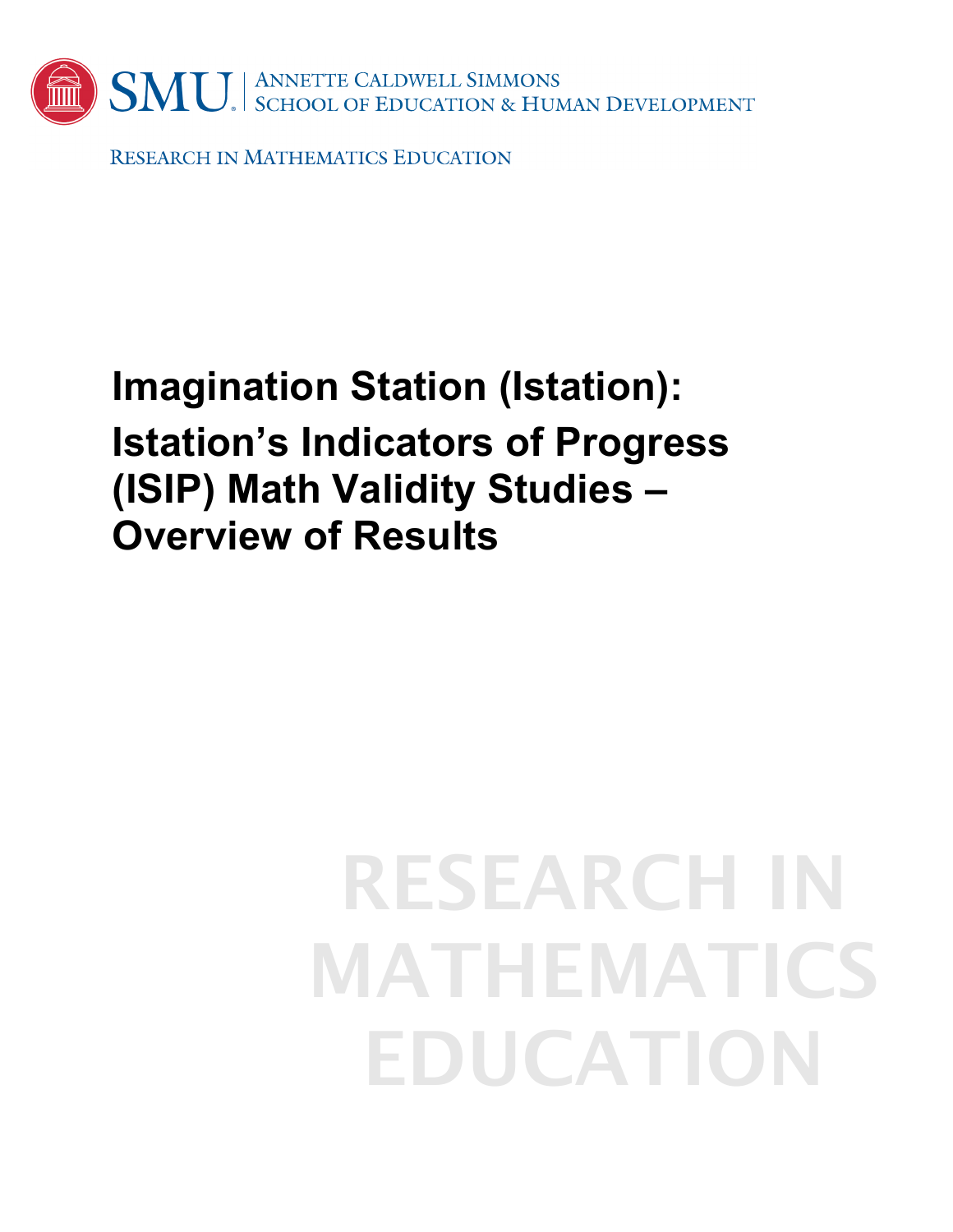## **Imagination Station (Istation): Istation's Indicators of Progress (ISIP) Math Validity Studies – Overview of Results**

Pooja Shivraj • Lindsey Perry • Mo Zhao • Jason Bell • Leanne Ketterlin-Geller

Southern Methodist University

**Fall 2016**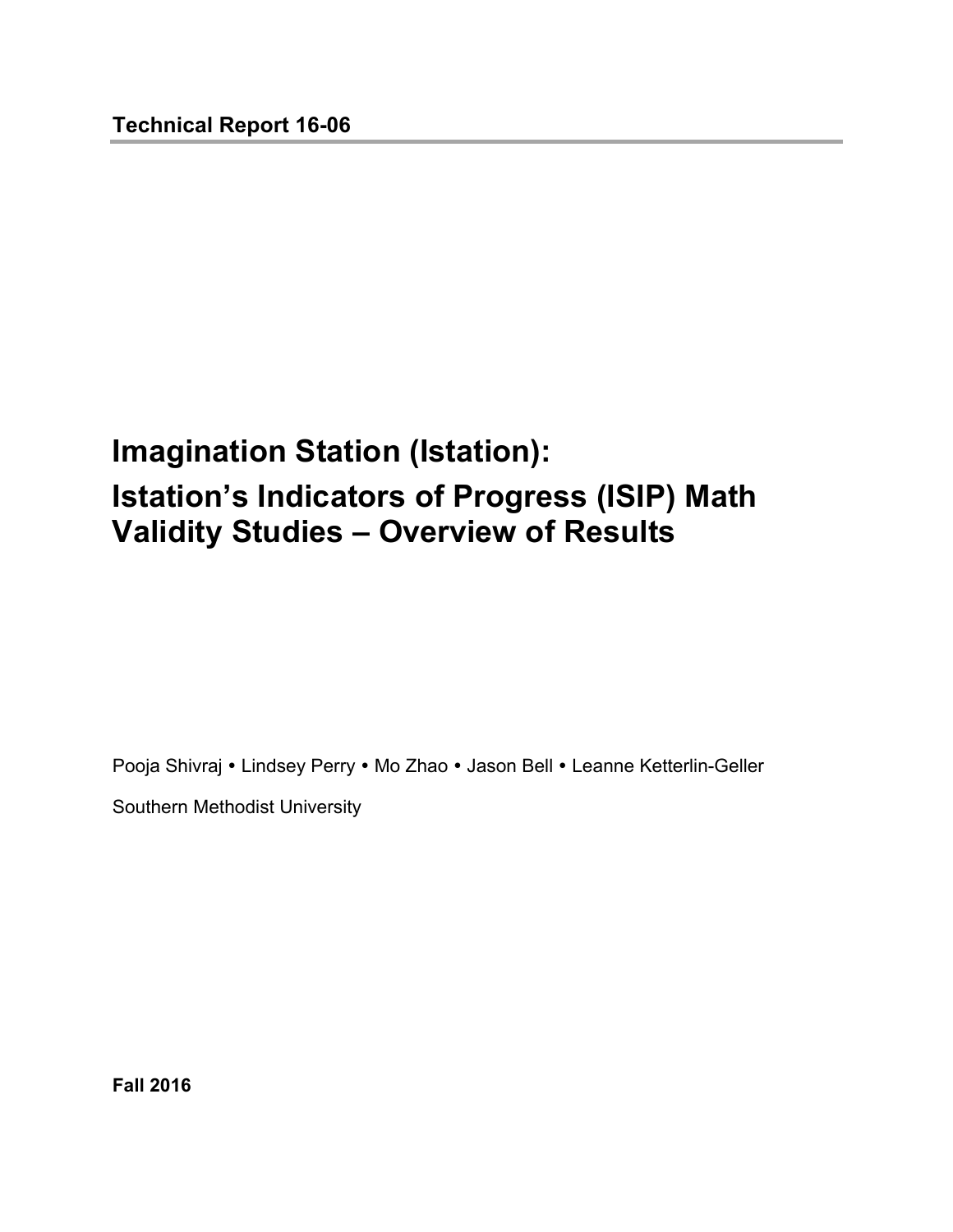Published by

Southern Methodist University Department of Education Policy & Leadership Simmons School of Education & Human Development PO Box 750114 Dallas, TX 75275-0114 Contact information: rme@smu.edu

This research was supported by Imagination Station Inc. Opinions expressed herein do not necessarily reflect those of Imagination Station Inc. or individuals within.

Copyright © 2016. Southern Methodist University. All rights reserved. This publication, or parts thereof, may not be used or reproduced in any manner without written permission.

SMU will not discriminate in any employment practice, education program or educational activity on the basis of race, color, religion, national origin, sex, age, disability or veteran status. This document is available in alternative formats upon request.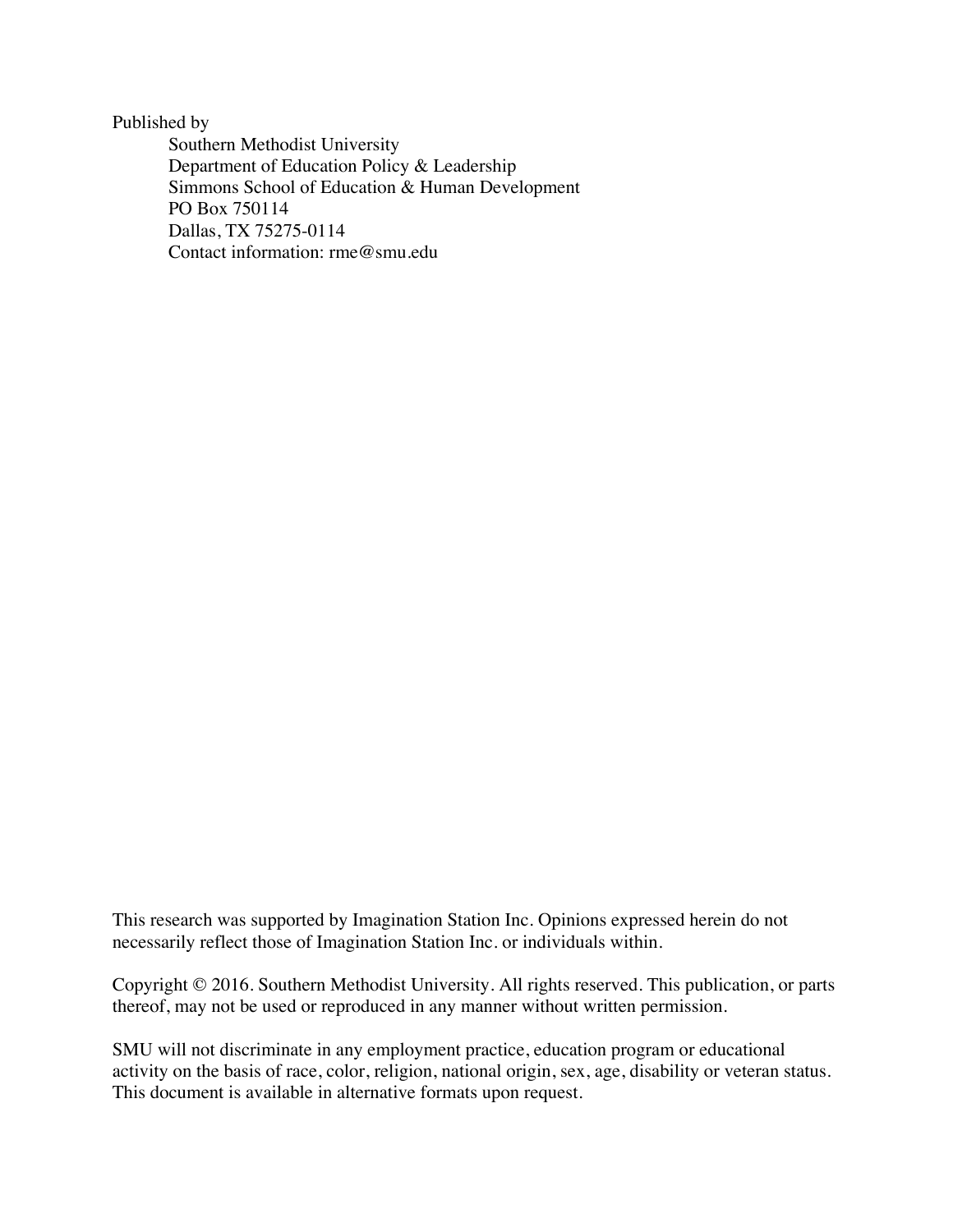#### **Abstract**

This report describes the evidence gathered to evaluate the appropriateness of Istation's Indicators of Progress (ISIP) Math for making screening decisions for students in Kindergarten through Grade 8. Evidence for the technical adequacy of ISIP Math for making screening decisions was collected to help Istation provide educators reasonable confidence in the inferences they make when using the ISIP Math data. Evidence gathered includes (a) generalizability of the sample, (b) classification accuracy of the performance level, (c) reliability of the scaled scores, (d) evidence for validity, and (e) evidence for reliability and validity disaggregated by relevant subgroup. Data for this study was obtained from three school districts in Texas during the 2015-2016 school year. Participants included eight schools and 108 teachers. A total of 2,038 students received parental consent and assented to participate in the study.

Overall, the evidence gathered suggests that the generalizability and reliability of ISIP Math within this study is moderate to strong across all grade levels. More evidence needs to be gathered for the technical adequacy of the Kindergarten ISIP Math using another criterion assessment with larger sample sizes. There is conflicting evidence presented for Grades 1 and 2, and more evidence needs to be gathered for these grades to determine the technical adequacy of Grades 1 and 2 ISIP Math. There is evidence for convincing classification within levels of "atrisk" and "not-at-risk" for Grades 3 through 6. There is also sufficient evidence for validity at these grade levels. Across all administrations, Grades 7 and 8 do not provide sufficient evidence of classification accuracy or validity. Coefficients disaggregated by relevant subgroup are also unstable in many cases. Additional research is needed to substantiate these results.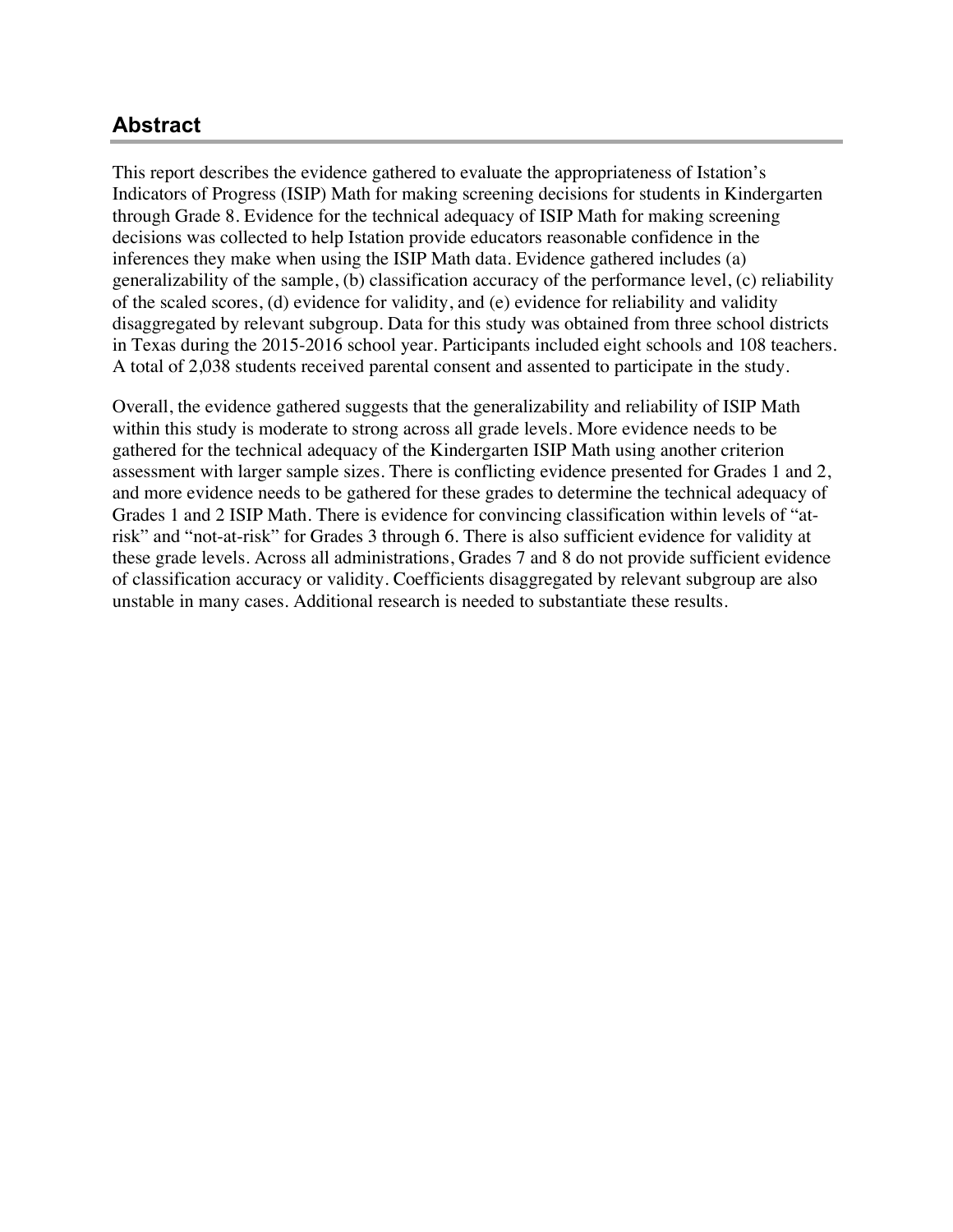## **Table of Contents**

| Introduction                                                         | $\mathbf{1}$   |
|----------------------------------------------------------------------|----------------|
| Methods                                                              | 1              |
| Instruments                                                          | $\mathbf{1}$   |
| <b>Instrument Administration Timeline</b>                            | $\overline{4}$ |
| Sample                                                               | 5              |
| Analyses                                                             | 6              |
| <b>Results and Discussion</b>                                        | 9              |
| Generalizability                                                     | 9              |
| <b>Classification Accuracy</b>                                       | 10             |
| Reliability                                                          | 16             |
| Criterion-Related Evidence for Validity                              | 17             |
| Reliability and Validity Evidence Disaggregated by Relevant Subgroup | 22             |
| Conclusions                                                          | 29             |
| References                                                           | 32             |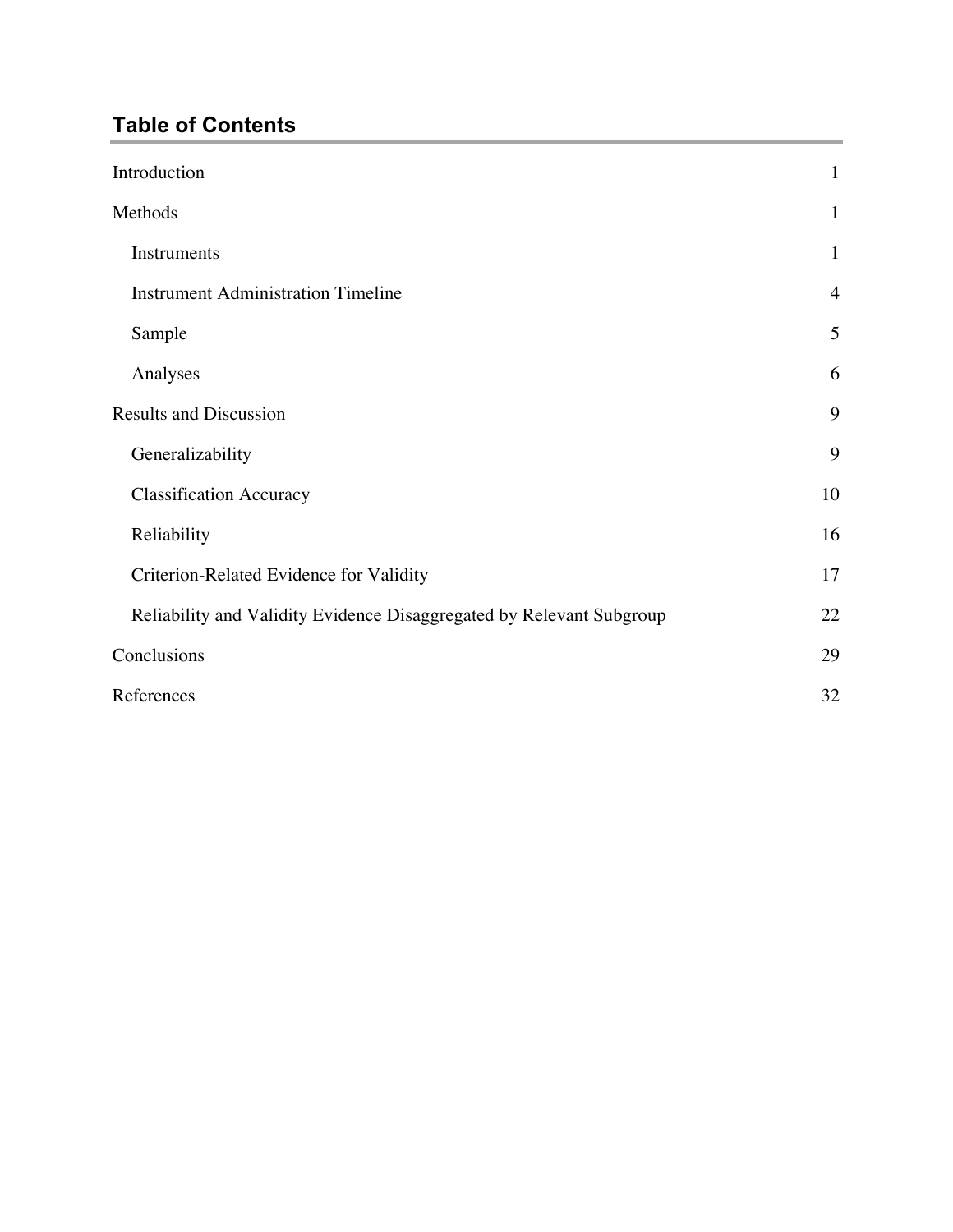# **Imagination Station (Istation): Istation's Indicators of Progress (ISIP) Math Validity Studies – Overview of Results**

## **Introduction**

Results from universal screening tools help teachers identify students who are on track and not on track for reaching their learning goals; screening tools can also be used to determine the intensity of instructional support that students may need to reach their curricular expectations by the end of the school year (Glover & Albers, 2007). In order to support educators in their instructional decision-making process, providing them with appropriate student assessment data that is substantiated by multiple sources of relevant evidence is important (AERA, APA, & NCME, 2014).

Reliability and validity are two sources of evidence commonly used to evaluate tests (AERA, APA, & NCME, 2014). Reliability typically refers to the consistency of measurement, while validity refers to the degree that interpretations made using test scores are appropriate, meaningful, and useful (Downing & Haladyna, 1997). More specific criteria have been put forth by the Technical Review Committee (TRC) from the National Center on Response to Intervention (NCRTI, 2010) for evaluating the technical adequacy of universal screening assessments. These include: (a) generalizability of the sample, (b) classification accuracy of the performance level, (c) reliability (of either the data or administrations of the assessment over time), (d) evidence for validity, and (e) evidence for reliability and validity disaggregated by relevant subgroup. The purpose of this study was to determine the appropriateness or technical adequacy of ISIP Math for making screening decisions for students in Kindergarten through Grade 8 based on these specified criteria. This report describes the technical adequacy data collected to document the utility of Istation's Indicators of Progress (ISIP) Math in making screening decisions for students in Kindergarten through Grade 8, and provides the overview of the results from this study. For a detailed description of the all components of this study, please refer to Shivraj et al. (2016).

## **Methods**

#### **Instruments**

#### **Istation's Indicators of Progress (ISIP) Math**

ISIP Math is a web based computer adaptive formative assessment intended for students in Kindergarten through Grade 8. The assessment is intended to provide teachers and administrators with student test results to answer two questions: (a) whether students are at risk of failure, and (b) the degree of intensity of instructional support students need to be successful.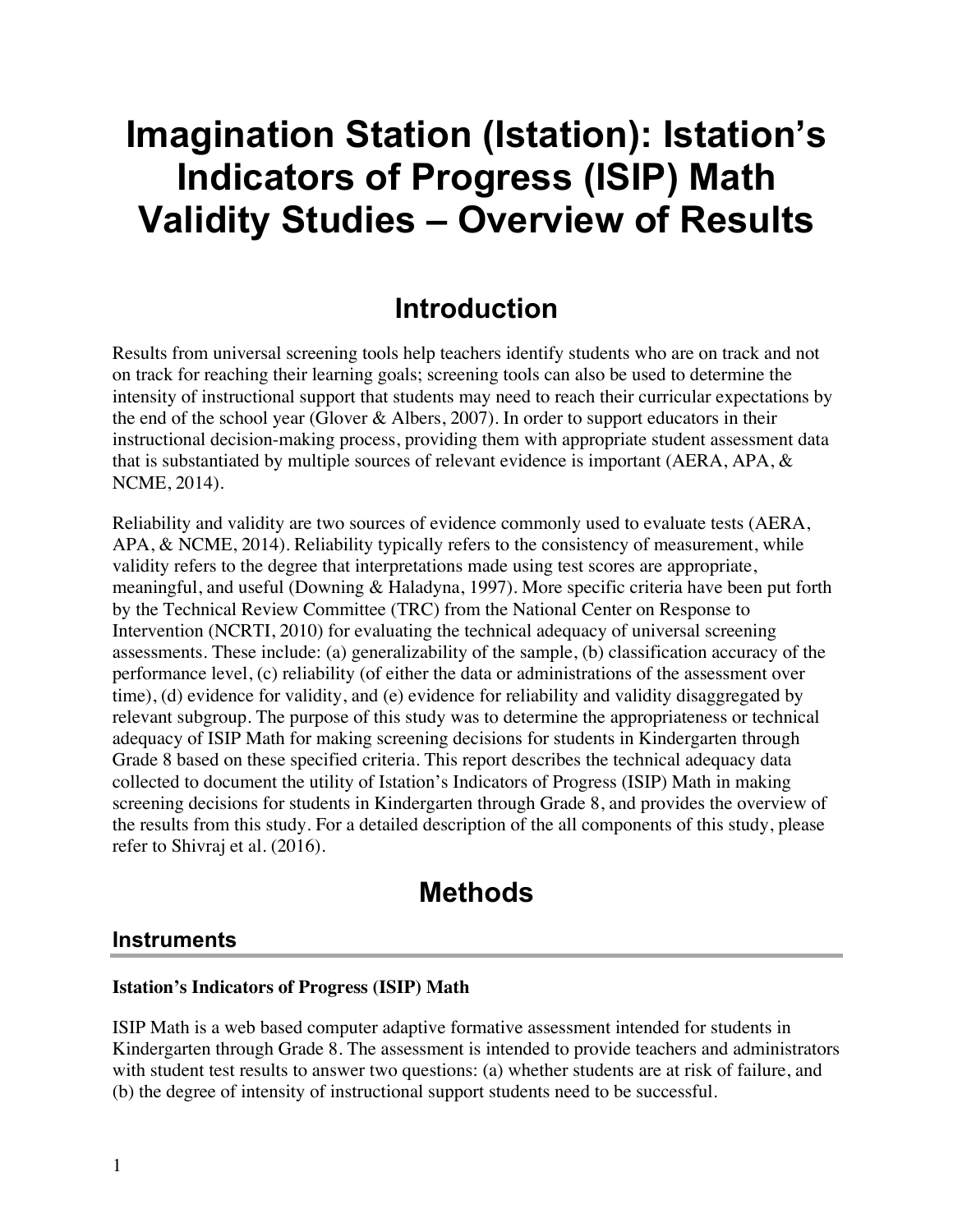ISIP Math utilizes two unique interfaces for students depending on their grade level. Kindergarten and Grade 1 students are presented with a more interactive interface that incorporates drag and drop, tapping, and keypad entry while being supported by audio instructions. Grades 2-8 are presented with a single interface. Items are presented as multiplechoice and students must select one answer from four response options.

Kindergarten and Grade 1 content includes number sense, operations, geometry, algebra and algebraic thinking, measurement, data analysis, probability and statistics, personal financial literacy, and mathematical reasoning. Grades 2-8 content incorporates number and operations, geometry, algebra, measurement, ratios and proportional relationships, probability and statistics, personal financial literacy, and mathematical reasoning.

Four levels of cognitive engagement were also embedded into the assessment. The cognitive engagement refers to the level of cognitive processing with which students are expected to engage with the mathematical content. These cognitive engagement or demand levels were identified by the NRC (2001) and include procedural fluency, conceptual understanding, strategic competence, and adaptive reasoning. For details on the development and description of the content, please refer to Hatfield et al. (2015a, 2015b).

ISIP Math can be administered individually or in group settings. The assessment is administered in English. The assessment is untimed; however, most students complete the assessment within 30 minutes. There is no additional scoring time required for the assessment.

Teachers can be trained on ISIP Math through either a webinar or an in-person training session. Training takes between 1 and 4 hours. All training materials are online and are created by Istation.

There are three alternate forms of ISIP Math available per grade so that it can be administered up to three times during the school year. Reports are available for both individual and groups of students indicating single administration results and comparisons of results over time. All reports include student scaled scores and tier levels based on student percentiles.

#### **Assessments Used to Obtain Criterion-Related Evidence of Validity for the ISIP Math**

#### *STAR Math*

Renaissance Learning's STAR Math is also a computer adaptive test intended for students in Grades 1 through 8 (Renaissance Learning, 2015). STAR Math is designed to provide teachers and administrators with data that can be used for multiple purposes such as screening, placement, planning instruction, benchmarking, and outcomes measurement. It also provides educators with estimates of students' instructional math levels relative to national norms.

The assessment can be administered in groups or individually (Renaissance Learning, 2015). Students are given a three-minute time limit to complete individual items. Renaissance Learning indicates it takes an average time of 20 minutes for students to complete 34 items. Content includes numbers and operations, algebra, geometry and measurement, and data analysis, statistics, and probability. Reports are available for both individual and groups of students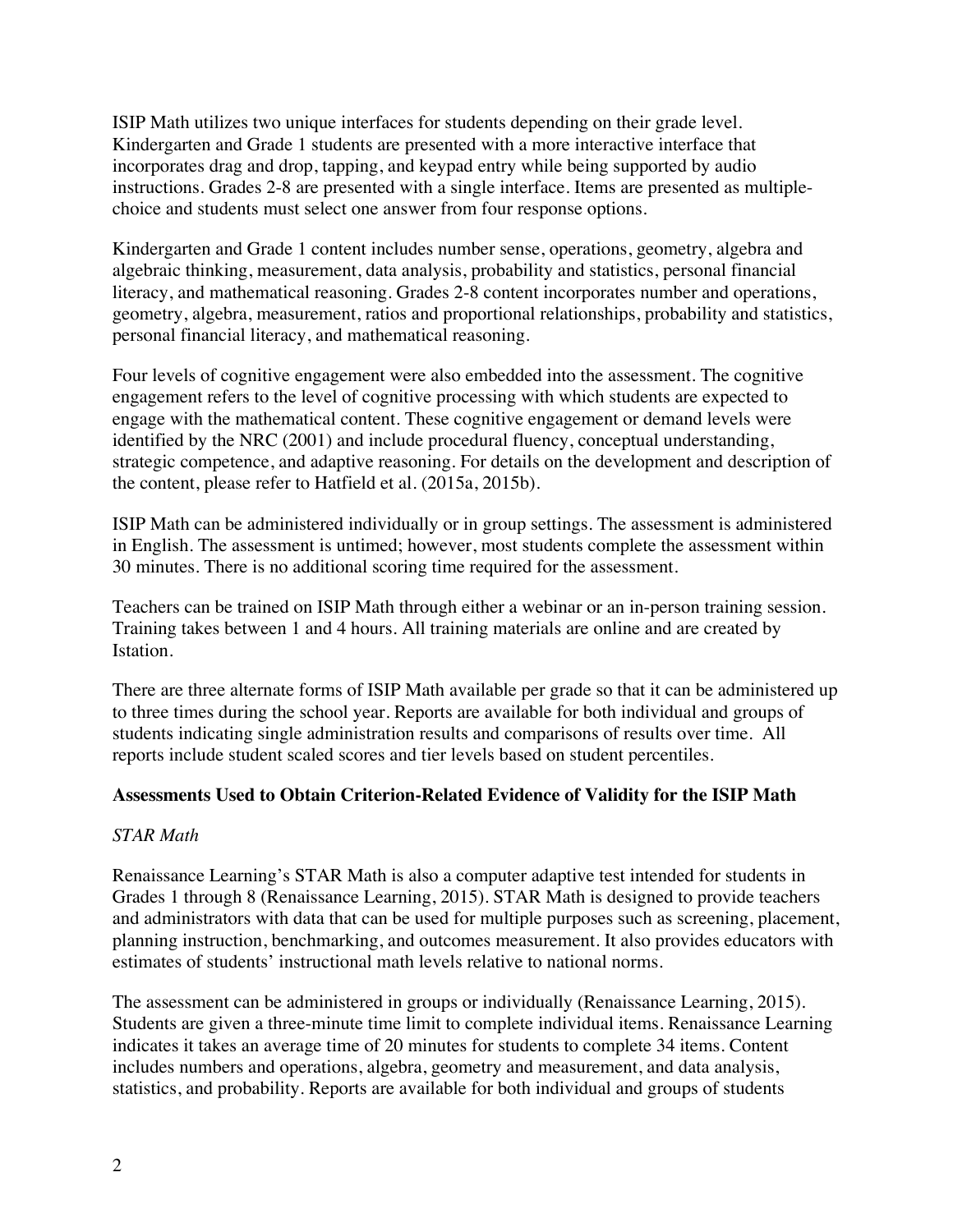indicating single administration results and over-time comparisons. Reports include students' scale scores, grade equivalent, percentile rank, normal equivalent score, and students' growth percentages. Internal consistency reliabilities ranged from .90 - .95 across grades, with the testretest coefficient ranging from .76 - .84. Predictive and concurrent correlations ranged from moderate to strong, with predictive correlations ranging from  $r = .63$  -. 80, and concurrent correlations ranging from  $r = .57 - .68$ .

Because STAR Math assesses a similar construct and has a similar use, STAR Math was used to provide criterion-related evidence for ISIP Math. However, it was not used as a criterion assessment or benchmark. Rather, the same set of analyses was conducted with both ISIP Math and STAR Math to examine similarities and differences in validity evidence. It was hypothesized that validity evidence would be comparable for these assessments and that this would provide strong criterion-related evidence for validity.

#### *Test of Early Mathematics Ability –Third Edition (TEMA-3)*

The Test of Early Mathematics Ability –Third Edition (TEMA-3) was selected as a criterion assessment for students in Kindergarten through Grade 2 for this study. TEMA-3 is intended to identify children who are significantly behind or ahead of their peers in the development of mathematical thinking (Ginsburg & Baroody, 2003). It is given to children age 4 to age 8 years 11 months. These students are typically associated with Kindergarten through Grade 2. The TEMA-3 is intended to be administered at the beginning of the school year as an early indicator of students' abilities, but can also be administered later in the school year to assess student progress.

The assessment is individually administered to the student and includes the use of manipulatives, a picture book, and student worksheet. A trained test administrator or data collector is required to manually enters student responses. The assessment is untimed and students may complete it in multiple sessions.

Mathematical concepts and skills assessed in the TEMA-3 include relative magnitude, counting, calculation, convention, number facts, base 10 concepts, non-verbal production, non-verbal addition and subtraction, part whole concepts, equal partitioning, symbolic additive commutativity, number comparisons, and mental addition and subtraction (Ginsburg & Baroody, 2003).

Reports include student raw score, percentile ranges, age equivalence, grade equivalence, and standard score. The TEMA-3 is available in two parallel forms, Form A and Form B. Research indicates that internal consistency reliabilities for both forms are above .92. Test-retest estimates are .82 for Form A and .93 for Form B. Ginsburg and Baroody (2003) also found that items in Form A contained bias. Given these findings, Form B was selected for this study. Criterion validity coefficients ranged from  $r = .36 - .71$ , with the majority of coefficients in the  $r = .50 -$ .60 range.

TEMA-3 was used as a criterion assessment, or as a benchmark, to support the inferences made from ISIP Math for Kindergarten through Grade 2.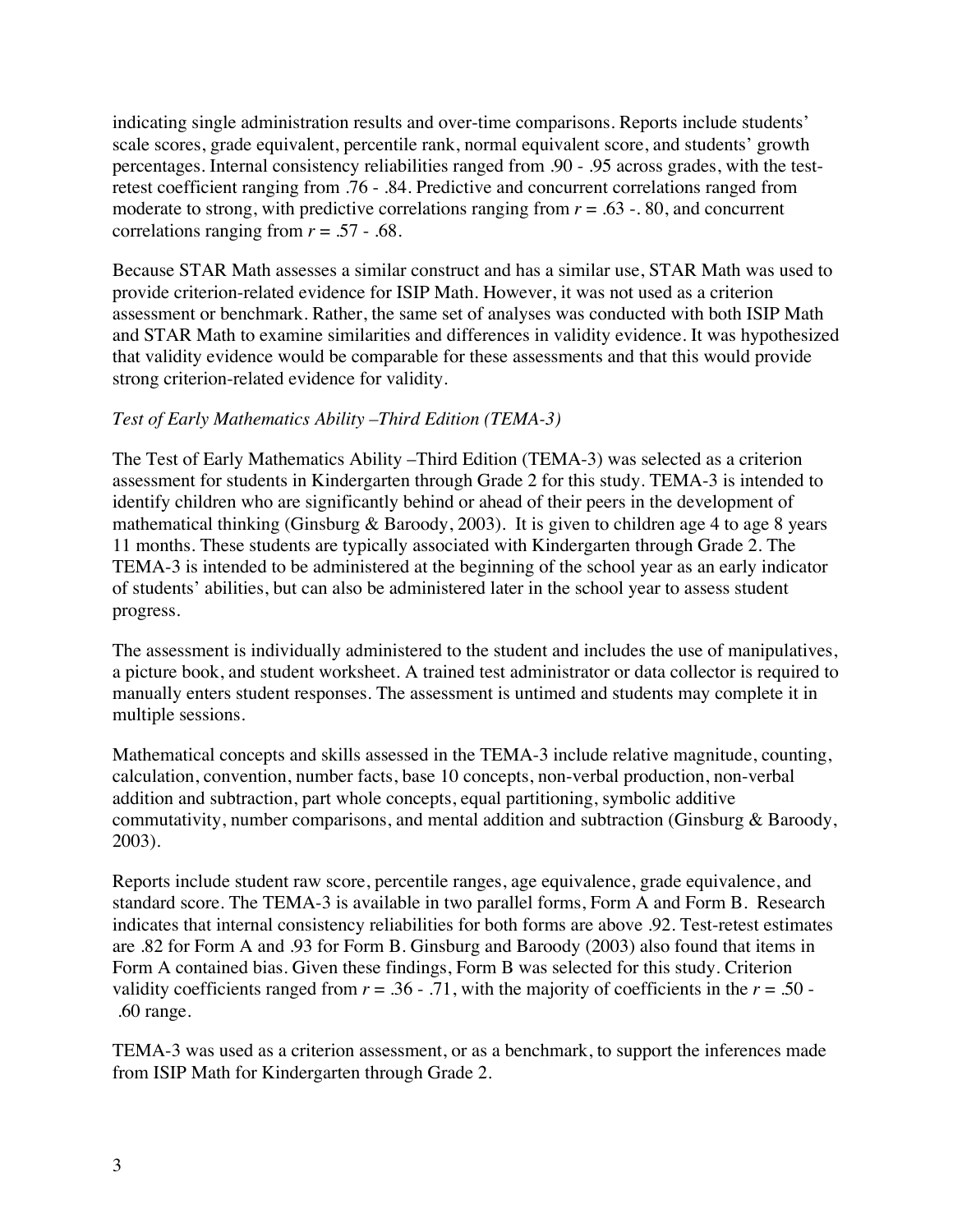#### *Pearson's Stanford 10 (SAT10)*

SAT10 was selected as a criterion assessment for student in grades 3-8 for this study. SAT10 online math assessment is a web-based multiple-choice assessment. The assessment is composed of two subtests, Mathematics Problem Solving (PS) and Mathematics Procedures (P), and contain 30 items and 20 items, respectively (Pearson, 2003). The assessment is proctored by a trained test administrator or data collector in a group setting. The assessment is untimed, but students are required to complete the assessment within 24 hours of starting. SAT10 is designed to assess mathematical content recommended by the National Council of Teachers of Mathematics Principles and Standards (2000). Student reports for both subtests include scaled score, percentile rank, normal curve equivalent, number correct, and stanine. Internal consistencies range from .80 - .87. Convergent validity coefficients range from *r* = .70 - .80 across grade levels.

SAT10 was used as a criterion assessment, or as a benchmark, to support the inferences made from ISIP Math for Grades 3 through 8.

#### *State of Texas Assessments for Academic Readiness (STAAR)*

State of Texas Assessments for Academic Readiness (STAAR) is the current state sponsored testing program in Texas (Texas Education Agency [TEA], 2013). The mathematics STAAR is a mandatory state assessment administered at the end of each school year between the months of March and May to students in Grades 3 through 8. It was first implemented in the 2011–2012 school year and replaced the previous mathematics state assessment, the Texas Assessment of Knowledge and Skills (TAKS).

Items on the STAAR are presented in a multiple-choice format with four available answers (TEA, 2013). Students are given 4 hours to complete each STAAR test. The assessment can be administered online or on paper. Students who take the mathematics STAAR receive a score for each of the four subdomains, a raw score, a scaled score, and one of three categories of proficiency (i.e., Advanced Academic Performance, Satisfactory Academic Performance, Unsatisfactory). STAAR is designed to measure the extent to which students are able to apply the knowledge and skills defined in the state curriculum standards. Internal consistency reliabilities for STAAR range from .81 - .93 across grade levels.

STAAR was also used as a criterion assessment, or as a benchmark, to support the inferences made from ISIP Math for Grades 3 through 8.

#### **Instrument Administration Timeline**

ISIP Math and STAR Math were delivered at the beginning of the year (BOY), the middle of the year (MOY), and the end of the year (EOY). TEMA-3, SAT10 (and its two subtests), and STAAR were only delivered at the EOY.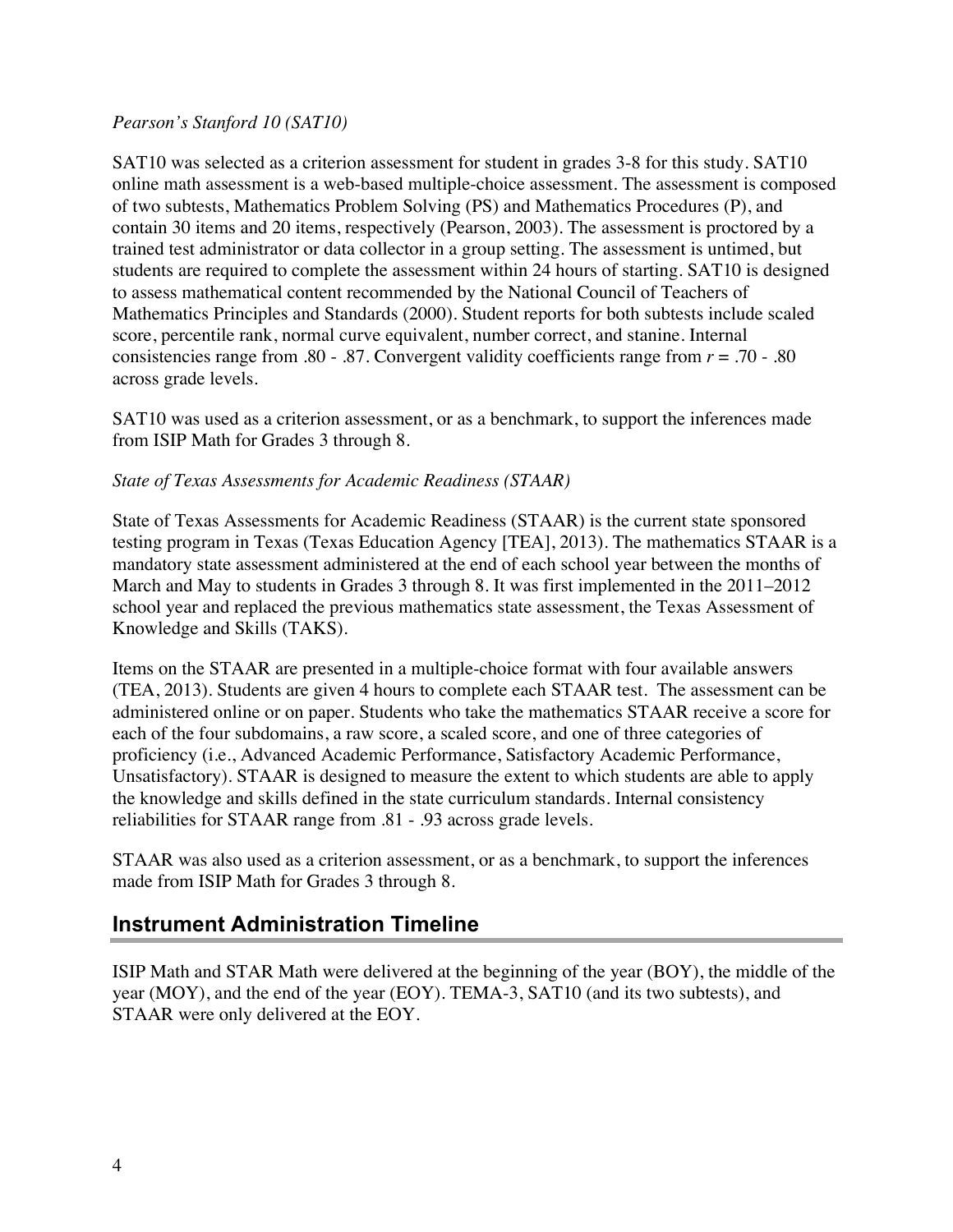#### **Sample**

Data for this study was obtained from three school districts in Texas during the 2015-2016 school year. Participants included eight schools and 108 teachers. A total of 2,038 students received parental consent and assented to participate in the study. There were 178 kindergartners, 239 first graders, 218 second graders, 210 third graders, 137 fourth grader, 254 fifth graders, 279 sixth graders, 292 seventh graders, and 231 eighth graders. Table 1 shows the demographics of the recruited sample. It is important to note that not all students took all assessments at all testing administration windows.

Table 1

| Demographics of the recruited sample      |                     |
|-------------------------------------------|---------------------|
| Demographics                              | Sample Distribution |
| Race                                      |                     |
| <b>Black or African American</b>          | 13.76%              |
| Hispanic                                  | 36.05%              |
| White                                     | 42.88%              |
| American Indian or Alaskan Native         | $0.42\%$            |
| Asian                                     | 4.83%               |
| Native Hawaiian/Other or Pacific Islander | 0.42%               |
| Two or More Races                         | 2.23%               |
|                                           |                     |
| Gender                                    |                     |
| Male                                      | 51.29%              |
| Female                                    | 48.71%              |
|                                           |                     |
| <b>Free/Reduced Lunch</b>                 |                     |
| Yes                                       | 47.86%              |
| No                                        | 52.14%              |

Table 2 shows the number of students participating in each of these assessments by grade. This only includes students who completed each of these assessments and who were included in the analysis.

*Number of students assessed by grade and assessment*

|       |     |                  |     | <i>Limnoci</i> of <i>staticitis</i> assessed by <i>franc</i> and assessment |                  |     |        |                   |              |
|-------|-----|------------------|-----|-----------------------------------------------------------------------------|------------------|-----|--------|-------------------|--------------|
| Grade |     | <b>ISIP</b> Math |     |                                                                             | <b>STAR Math</b> |     | TEMA-3 | SAT <sub>10</sub> | <b>STAAR</b> |
|       | BOY | <b>MOY</b>       | EOY | BOY                                                                         | <b>MOY</b>       | EOY | (EOY)  | (EOY)             | (EOY)        |
| K     | 171 | 170              | 163 |                                                                             |                  |     | 156    |                   |              |
|       | 217 | 230              | 221 | 222                                                                         | 214              | 216 | 215    |                   |              |
|       | 217 | 211              | 207 | 186                                                                         | 186              | 182 | 195    |                   |              |
|       | 208 | 204              | 198 | 171                                                                         | 171              | 171 |        | 201               | 196          |
|       | 133 | 134              | 133 | 83                                                                          | 71               | 81  |        | 131               | 129          |
|       | 248 | 251              | 252 | 228                                                                         | 198              | 235 |        | 250               | 241          |
| 6     | 247 | 260              | 250 | 178                                                                         | 173              | 167 |        | 202               | 254          |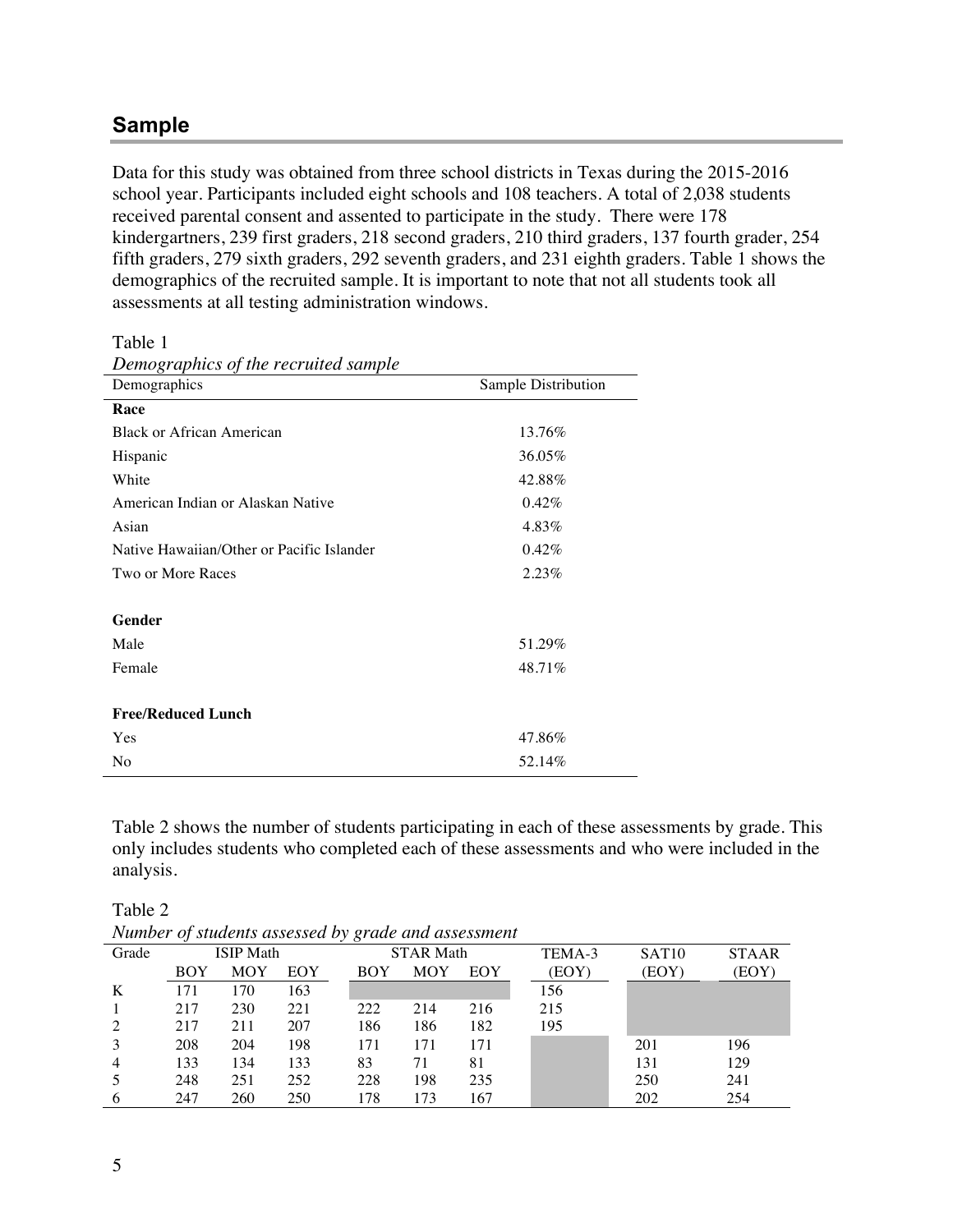| 268  | 250    | $\sim$<br>-- | 144 | <b>.</b><br>. . | 230<br>ر ب                        | --- | າາດ<br>---     |
|------|--------|--------------|-----|-----------------|-----------------------------------|-----|----------------|
| 80 I | $\sim$ | $\mathbf{A}$ | 05  | 192             | $\overline{\phantom{0}}$<br>1 J J |     | $\overline{A}$ |

### **Analyses**

The analyses conducted align with the criteria identified by the NCRTI (2010): (a) generalizability of the sample, (b) classification accuracy of the performance level, (c) reliability (of either the data or administrations of the assessment over time), (d) evidence for validity, and (e) evidence for reliability and validity disaggregated by relevant subgroup. Details on the analyses performed for each of the criteria are detailed below. All analyses were performed in R (R Core Team, 2016).

**Generalizability of the sample:** To determine generalizability, the sample demographic characteristics were compared to the overall state demographic characteristics.

**Classification accuracy of the performance level:** Classification accuracy (also known as conditional probability analyses) refers to the extent to which an assessment is able to accurately differentiate between categories of students (Glover & Albers, 2007). Classification accuracy of the end-of-year ISIP Math (K-8) was calculated using the three criterion assessments: TEMA (K-2), SAT10 (Grades 3-8), and STAAR (Grades 3-8). For these analyses, the following criteria was used to classify students' scores within each assessment:

- ISIP Math: At-risk/Not-at-risk; categories based on percentile ranks, as determined by Istation. Tiers 2 and 3 were considered "at-risk." Students identified as needing Tier 1 instructional support were considered "not-at-risk."
- TEMA-3: At-risk/Not-at-risk; categories based on percentile ranks, calculated from ability score (Ginsburg & Baroody, 2003). Students who perform at or below the  $20<sup>th</sup>$ percentile were classified as "at-risk." Students scoring at or above the 21<sup>st</sup> percentile are considered "not-at-risk."
- SAT10: Below Average/At or Above Average; categories based on stanines as described in the Technical Manual (Pearson, 2003)
	- o SAT10 had scaled scores for the whole test (Total), the Mathematics Procedures (P) subtest, and the Mathematics Problem Solving (PS) subtest. SAT10 and both its subtests were used for analyses. The categories used for analyses were consistent across these subtests.
- STAAR: Satisfactory/Not Satisfactory; categories based on percent scores determined by the state.

For each of these assessments, the following statistics were calculated (described in no order of precedence):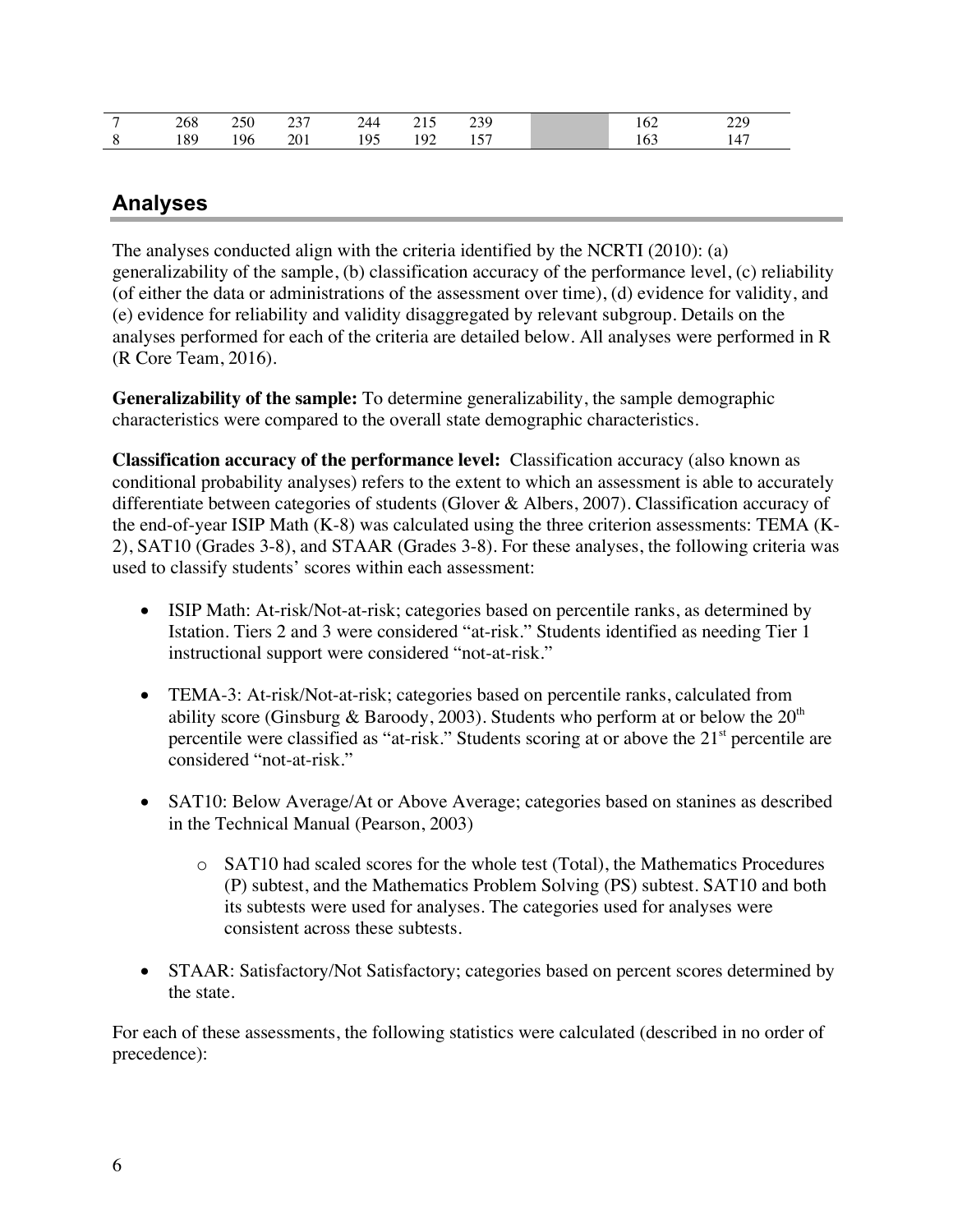- False positive rate: The proportion of "not-at-risk" students incorrectly identified as "atrisk". This is also known as a Type I Error. For example, the proportion of students identified by the ISIP Math as "at-risk" who were identified as "not-at-risk" on the TEMA-3 (or any of the other criterion measures), hence an incorrect identification of "atrisk" with respect to the criterion measure.
- False negative rate: The proportion of "at-risk" students incorrectly identified as "not-atrisk". This is also known as a Type II Error. For example, the proportion of students identified by the ISIP Math as "not-at-risk" who were identified as "at-risk" on the TEMA-3 (or any of the other criterion measures), hence an incorrect identification of "not-at-risk" with respect to the criterion measure.
- Sensitivity: The proportion of "at-risk" students correctly identified as "at-risk". This is also the true positive rate. For example, the proportion of students identified by the ISIP Math as "at-risk" who were identified as "at-risk" on the TEMA-3 (or any of the other criterion measures), hence a correct identification of "at-risk" with respect to the criterion measure.
- Specificity: The proportion of "not-at-risk" students correctly identified as "not-at-risk". This is also the true negative rate. For example, the proportion of students identified by the ISIP Math as "not-at-risk" who were identified as "not-at-risk" on the TEMA-3 (or any of the other criterion measures), hence a correct identification of "not-at-risk" with respect to the criterion measure.
- Positive predictive value: This is known as the precision. It is the proportion of students that are truly "at-risk" of all those identified as "at-risk". For example, of all the students identified as "at-risk" on both the ISIP Math and the TEMA-3 (or any of the other criterion measures), the positive predictive value is the proportion of students that are identified as "at-risk" on the TEMA-3 (or the criterion measure).
- Negative predictive value: The proportion of students that are truly "not-at-risk" of all those identified as "not-at-risk". For example, of all the students identified as "not-atrisk" on both the ISIP Math and the TEMA-3 (or any of the other criterion measures), the negative predictive value is the proportion of students that are identified as "not-at-risk" on the TEMA-3 (or the criterion measure).
- Accuracy: The proportion of correctly identified "at-risk" and "not-at-risk" students. For example, the accuracy of the ISIP Math reflects the proportion of students who were correctly identified as both "at-risk" and "not-at-risk" with respect to the criterion measure.
- Area Under the Curve (AUC): The probability that an assessment will predict "at-risk" when the true classification is "not-at-risk." Kettler et al. (2014) notes that AUC indices equal to or exceeding .80 are considered high and indicative of strong universal screening systems. Indices greater than .60 but less than .80 are considered moderate. However, the guidelines for the NCRTI (2010) state that AUC indices of greater than .85 are considered to have convincing evidence. AUC indices of .75-.85 are considered to have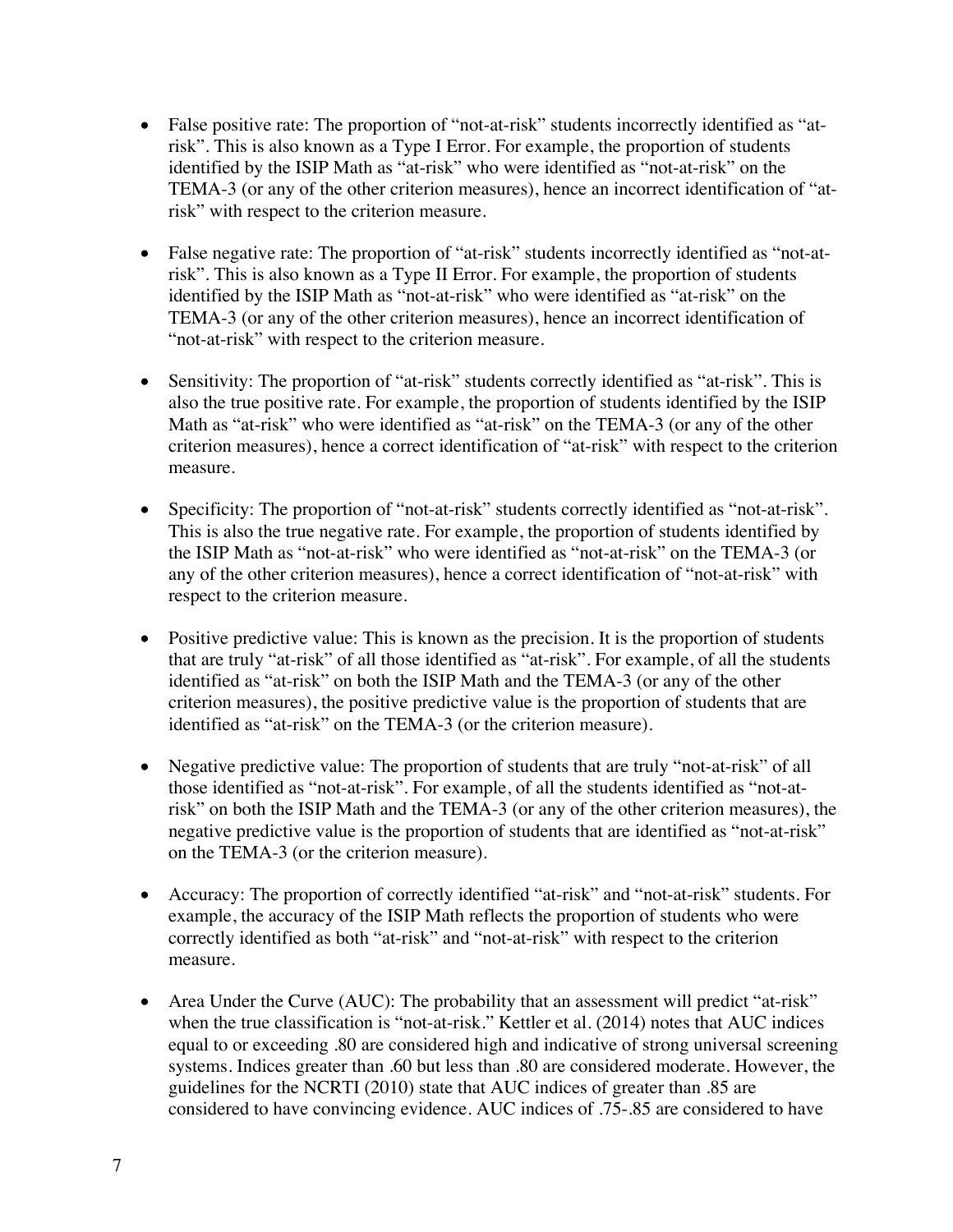partially convincing evidence, while AUC indices of less than .75 are considered to have unconvincing evidence.

**Reliability:** Since the ISIP Math is a computerized adaptive test and students took different sets of items, a sparse data matrix was obtained. Because of this, traditional reliability analysis (i.e., Cronbach's alpha) could not be conducted. Instead, reliability was calculated using the standard error of measurement. The standard errors, which are conditional on the scaled scores, were precalculated as the standard deviation of the sampling distribution of the estimated ability at students' true ability. The following steps were then taken to calculate reliability (Bechger, Maris, Verstralen, & Beguin, 2003):

- The conditional error variance was calculated as the square of the obtained standard error of measurement for the scaled scores for each student.
- The error score variance was calculated to be the mean of the conditional error variance.
- The observed (or estimated) score variance was calculated to be the variance of the estimated abilities.
- The true score variance was calculated to be the difference between the observed score variance and the error score variance.
- The reliability was obtained by taking the ratio of the true score variance to the observed score variance. This reliability estimate indicates how consistent the scale scores obtained are, or given resampling, whether a similar estimated ability for a student's true ability would be obtained.

The guidelines for the NCRTI (2010) state that two types of reliability indices (split half, alpha, test-retest, or inter-rater) with a coefficient of greater than .80 have to be presented to provide *Convincing Evidence*. If only one is presented that is greater than .80, there exists *Partially Convincing Evidence.*

**Evidence for validity:** Criterion-related evidence for validity should be considered when evaluating the technical adequacy of screeners. This type of evidence serves as an indicator of the extent to which a test taker's performance on the universal screener is associated with that same person's performance on a criterion measure, such as a norm-referenced test or a state accountability test (Johnson, Jenkins, Petscher, & Catts, 2009). Predictive-related evidence for validity examines the relation between performance on the screener and a criterion of similar content that is administered at some time in the future; in contrast, concurrent-related evidence for validity examines the relation between performance on the screener and a criterion of similar content that is administered at the same point in time. Kline (2000) suggests that coefficients of about .75 serve as strong indicators of evidence for concurrent validity, correlations of .4 to .5 serve as moderate indicators of evidence for concurrent validity, and correlations of .3 to .4 serve as moderate indicators of evidence for predictive validity.

Both concurrent-related and predictive-related evidence for validity were collected. Concurrentrelated evidence for validity was collected relative to STAR Math for all three administrations of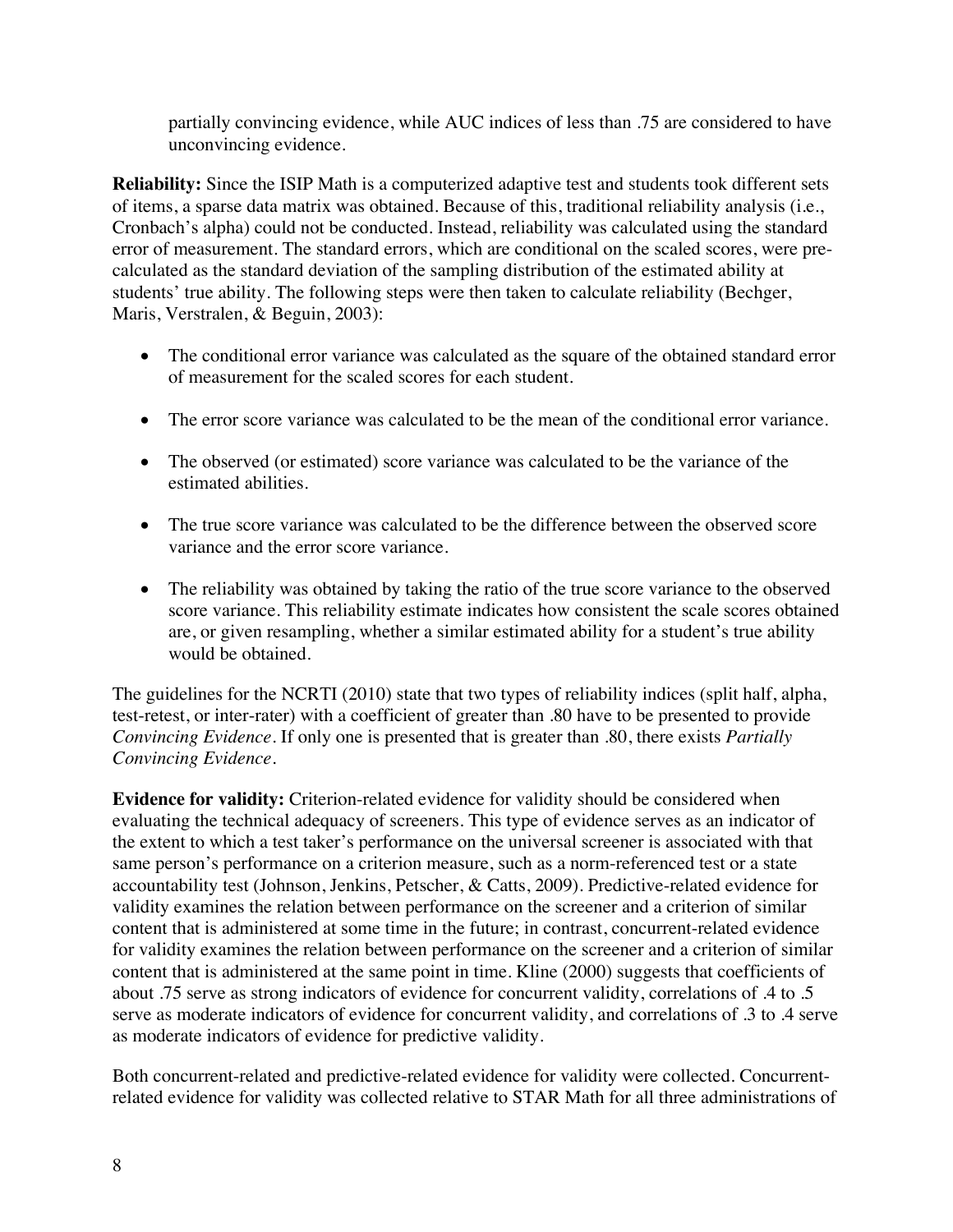ISIP Math – BOY ISIP Math to BOY STAR Math, MOY ISIP Math to MOY STAR Math, and EOY ISIP Math to EOY STAR Math. Concurrent-related evidence for validity was collected relative to the three criterion assessments that were delivered at the end of the year – TEMA-3, SAT10 (along with both its subtests - Mathematics Problem Solving subtest [PS] and Mathematics Procedure subtest [P]), and STAAR – for the EOY ISIP Math. Predictive-related evidence for validity for the BOY and MOY administrations of ISIP Math were also collected relative to the three criterion assessments. The guidelines for the NCRTI (2010) state that correlation indices for validity of greater than .70 are considered to have *Convincing Evidence*. The NCRTI guidelines also suggest collective evidence for coefficients by relevant subgroup. Each of the concurrent and validity analyses were disaggregated by gender, race, and economic disadvantage.

**Evidence for reliability and validity disaggregated by relevant subgroup:** Each of the reliability and validity coefficients were disaggregated by gender (male/female), economically disadvantaged (yes/no), and race (White/African American/Hispanic). Other races were not included due to limited sample sizes. Eligibility for free and reduced priced meals in the National School Lunch Program was used as a proxy for the economically disadvantaged variable.

## **Results and Discussion**

Technical adequacy data were collected to document the utility of ISIP Math in making screening decisions for students in Kindergarten through Grade 8. The criteria used within this study were identified by the NCRTI (2010); these include: (a) generalizability of the sample, (b) classification accuracy of the performance level, (c) reliability (of either the data or administrations of the assessment over time), (d) evidence for validity, and (e) evidence for reliability and validity disaggregated by relevant subgroup. Results from this study are presented next.

#### **Generalizability**

Generalizability was analyzed as a way to illustrate the extent to which the analytic sample for the study was comparable to the state and national population. The data in Table 3 shows a comparison of the demographics for the state (2015-16), national (2012-14), and the recruited sample.

| Comparison of demographics for the state (2015-16) and recruited sample |           |                                                                          |                     |  |  |  |  |  |  |  |
|-------------------------------------------------------------------------|-----------|--------------------------------------------------------------------------|---------------------|--|--|--|--|--|--|--|
| Demographics                                                            |           | Statewide Distribution <sup>a</sup> National Distribution <sup>bcd</sup> | Sample Distribution |  |  |  |  |  |  |  |
| <b>Race/Ethnicity</b>                                                   |           |                                                                          |                     |  |  |  |  |  |  |  |
| <b>Black or African American</b>                                        | $12.61\%$ | 15.60%                                                                   | 13.76%              |  |  |  |  |  |  |  |
| Hispanic                                                                | 52.22%    | 24.88%                                                                   | 36.05%              |  |  |  |  |  |  |  |
| White                                                                   | 28.55%    | 50.28%                                                                   | 42.88%              |  |  |  |  |  |  |  |
| American Indian or Alaskan Native                                       | $0.39\%$  | $1.05\%$                                                                 | $0.42\%$            |  |  |  |  |  |  |  |
| Asian                                                                   | $4.03\%$  | 5.18%                                                                    | 4.83%               |  |  |  |  |  |  |  |
| Native Hawaiian/Other or Pacific<br>Islander                            | $0.14\%$  |                                                                          | $0.42\%$            |  |  |  |  |  |  |  |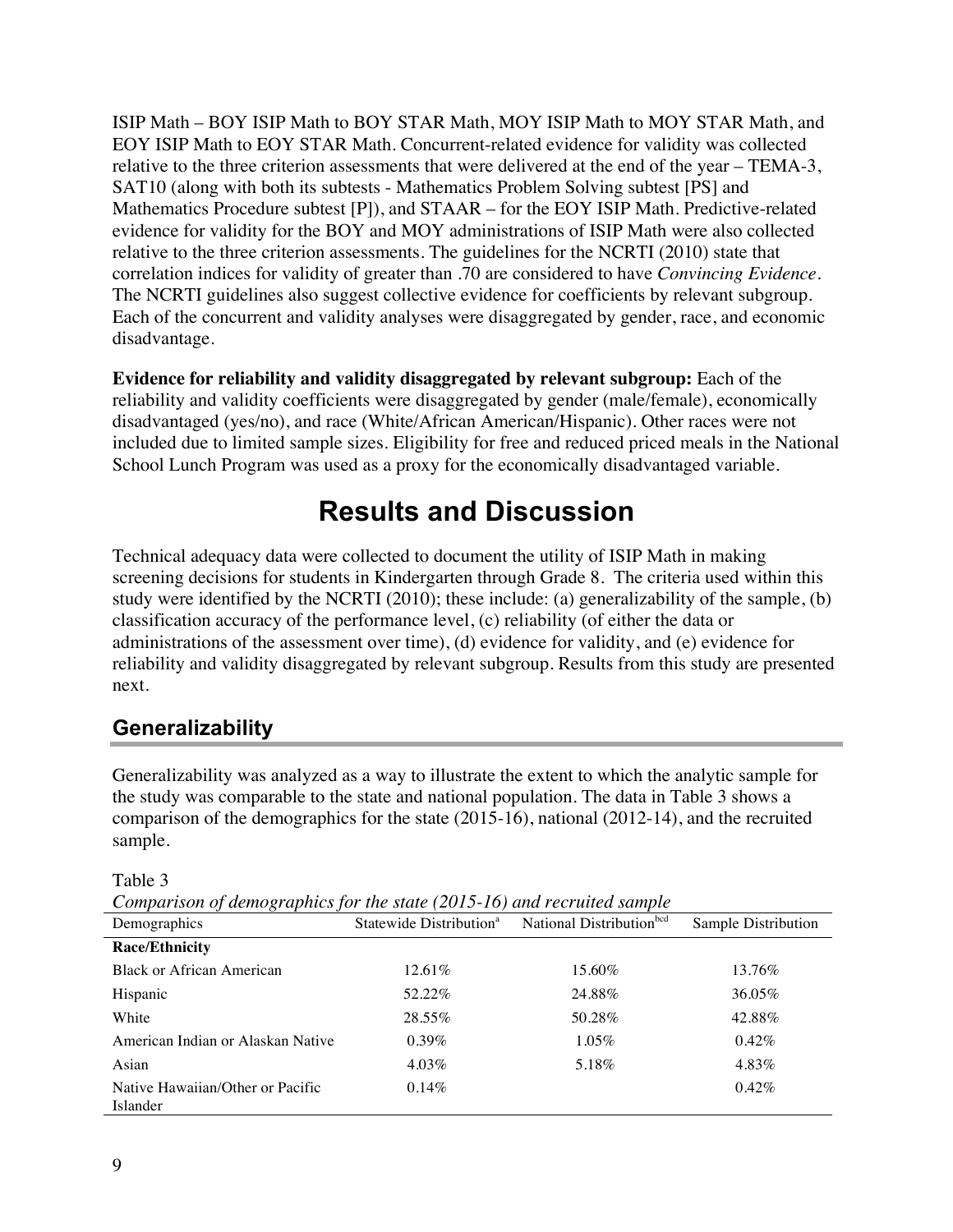| Two or More Races         | 2.05%  | 3.02% | 2.23%  |
|---------------------------|--------|-------|--------|
|                           |        |       |        |
| Gender                    |        |       |        |
| Male                      | 51.30% | 51.4% | 51.29% |
| Female                    | 48.70% | 48.6% | 48.71% |
|                           |        |       |        |
| <b>Free/Reduced Lunch</b> |        |       |        |
| Yes                       | 50.10% | 48.1% | 47.86% |
| No                        | 49.90% | 51.9% | 52.14% |

<sup>a</sup>Texas Education Agency (2015). <sup>b</sup>U.S. Department of Education, National Center for Education Statistics, and Common Core of Data (2012). 'U.S. Department of Education, National Center for Education Statistics, and Common Core of Data (2016). <sup>d</sup>U.S. Census Bureau (2014).

The data in Table 3 indicate that while the sample is comparable to the national and state population with respect to economically disadvantaged status and state population of gender, the percent of students in different racial groups vary. The sample is comparable to the state population with respect to Black/African American, Two or More Races, and other ethnicity/races (i.e., American Indian or Alaskan Native, Asian, Native Hawaiian/Other or Pacific Islander); however, the sample has a lower Hispanic and higher White composition than the state population (36.05% compared to 52.22% statewide, and 42.88% compared to 28.55% statewide, respectively). Conversely, it has a higher Hispanic and lower White composition than the national population (36.05% compared to 24.88% nationally, and 42.88% compared to 50.28% nationally, respectively). Thus, the sample is close to mirroring both state and national representation, apart from the White and Hispanic composition of the sample.

#### **Classification Accuracy**

Classification accuracy analyses were performed to determine if ISIP Math was able to accurately differentiate between categories of students ("at-risk" vs. "not-at-risk") using TEMA-3, SAT10, and STAAR as the criterion assessments.

#### **Classification Accuracy for Grades K-2**

Tables 4-9 provide the classification accuracy values for the EOY ISIP Math with respect to the TEMA-3, SAT10 (and its two subtests), and the STAAR. In the following section, sensitivity and specificity are discussed, while the False Positive Rate (FPR) and the False Negative Rate (FNR) are found in the tables but not specifically discussed. This is because the FPR is the additive inverse of the specificity and FNR is the additive inverse of the sensitivity. The PPV and NPV are discussed along with the accuracy and AUC.

First, Table 4 provides the classification accuracy values for the EOY ISIP Math with respect to TEMA-3. Classification accuracy values for Kindergarten through Grade 2 are provided since TEMA-3 is administered to students at those grade levels only.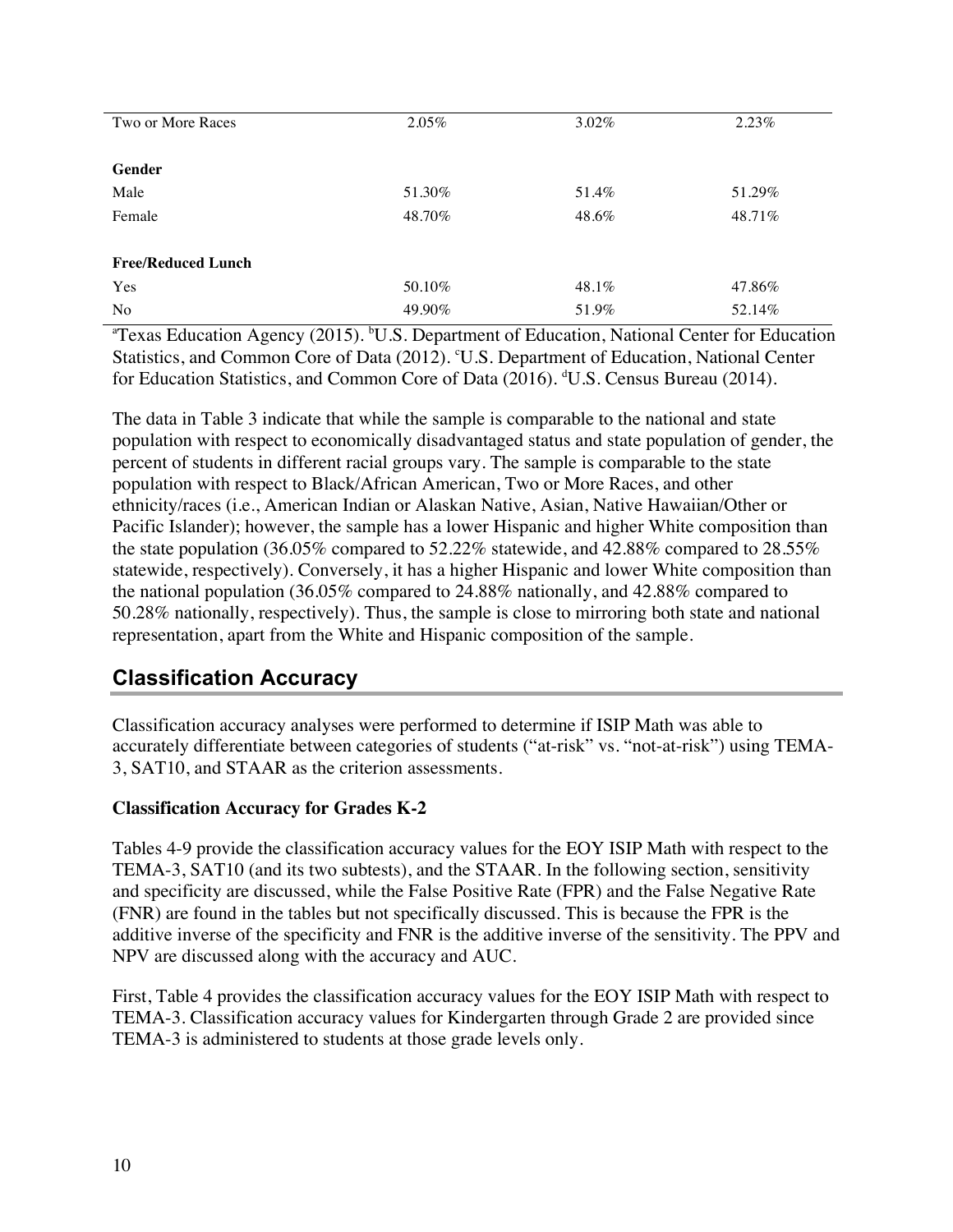Table 4 *Classification accuracy of EOY ISIP Math on TEMA-3*

|          |         |     |     |         | Grade n FPR FNR Sens. Spec. PPV NPV Acc. AUC |     |     |      |     |  |  |
|----------|---------|-----|-----|---------|----------------------------------------------|-----|-----|------|-----|--|--|
|          |         |     |     |         | K 152 .21 .20 .80 .79 .97 .29                |     |     | .80  | .80 |  |  |
| $\sim$ 1 | 210 .39 |     |     |         | $.13 \t 0.87 \t 0.61 \t 0.90$                |     | .53 | .82  | .74 |  |  |
|          | 195     | .23 | .08 | .92 .77 |                                              | .94 | .70 | - 89 | 84  |  |  |

*Note. FPR: False Positive Rate; FNR: False Negative Rate; Sens: Sensitivity; Spec: Specificity; PPV: Positive Predictive Value; NPV: Negative Predictive Value; Acc: Accuracy; AUC: Area Under the Curve*

From Table 4, the sensitivity of ISIP Math across Kindergarten through Grade 2 using TEMA-3 as the criterion assessment was between .80 and .92. In other words, between 80% and 92% of the students who were classified as "at-risk" on the TEMA-3 were also classified as "at-risk" on the EOY ISIP Math.

The specificity of ISIP Math across Kindergarten through Grade 2 using TEMA-3 as the criterion assessment was lower, between .61 and .79 across grades. In other words, between  $61\%$ and 79% of the students who were classified as "not-at-risk" on the TEMA-3 were also classified as "not-at-risk" on the EOY ISIP Math. This also indicates that 21-39% of students were classified as "at-risk" on the ISIP Math were classified as "not-at-risk" on the TEMA-3.

The PPV, or precision of classification, range from .90-.97 across grades. This indicates that 90- 97% of the students who were truly "at-risk" were classified as "at-risk" on both the ISIP Math and the TEMA-3. The NPV ranges from .29-.70 across grades, indicating that 29-70% of students who were truly "not-at-risk" were classified as "not-at-risk" on both the ISIP Math and the TEMA-3. The NPV value coincides with the specificity in that a large proportion of students who were classified as "at-risk" on the EOY ISIP Math were classified as "not-at-risk" on the TEMA-3.

The accuracy of identification ranges from .80 to .89, indicating that the percent of students correctly classified on the EOY ISIP Math with respect to the TEMA-3 was between 80% and 89% across all grades. The AUC indices range from .74 to .84 across grades. Using the guidelines suggested by Kettler et al. (2014), the AUC indices are moderate to high. Using the guidelines set by the NCRTI (2010), Kindergarten and Grade 2 ISIP Math provide *Partially Convincing Evidence* for classification accuracy based on TEMA-3, while Grade 1 ISIP Math provides *Unconvincing Evidence* for classification accuracy based on TEMA-3.

One possible explanation for over-classification of "at-risk" students is that the cut score used for classification of "at-risk" and "not-at-risk" on the TEMA-3 is the  $20<sup>th</sup>$  percentile, while the cut score used for ISIP Math is the  $25<sup>th</sup>$  percentile.

#### **Classification Accuracy for Grades 3-8**

#### *Compared to SAT10*

Tables 5-7 provide the classification accuracy values for the EOY ISIP Math with respect to SAT10 and its two subtests (Mathematics Procedures and Mathematics Problem Solving).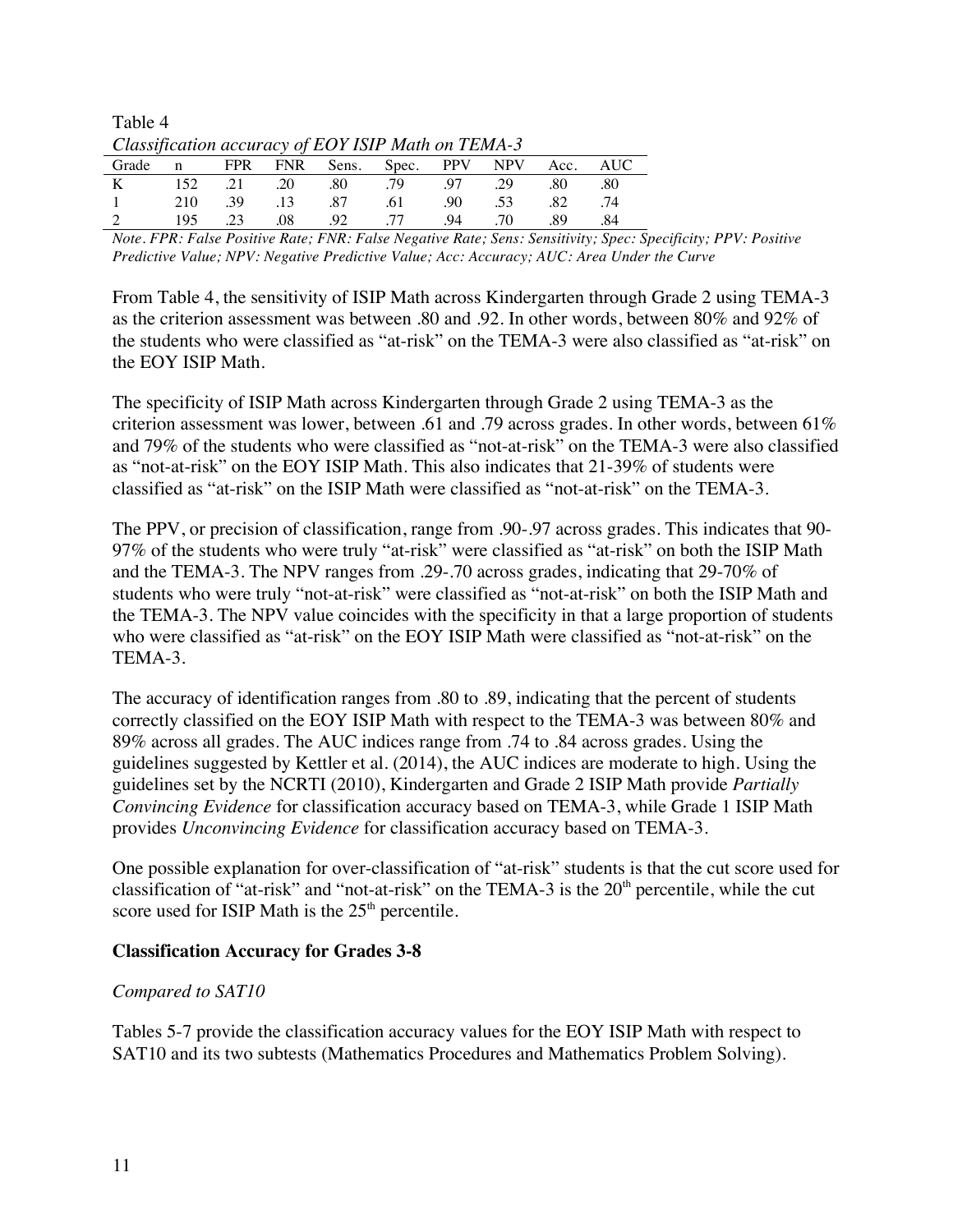| Cuassification accuracy of EOT ISIF Main on SATTU |     |            |            |       |       |            |            |      |     |  |  |
|---------------------------------------------------|-----|------------|------------|-------|-------|------------|------------|------|-----|--|--|
| Grade                                             | n   | <b>FPR</b> | <b>FNR</b> | Sens. | Spec. | <b>PPV</b> | <b>NPV</b> | Acc. | AUC |  |  |
|                                                   | 196 | .32        | .05        | .95   | .68   | .95        | .70        | .91  |     |  |  |
|                                                   | 131 | .18        | .12        | .88   | .82   | .97        | .50        | .87  | .85 |  |  |
|                                                   | 250 | .32        | .02        | .98   | .68   | .97        | .75        | .95  | .83 |  |  |
|                                                   | 197 | .48        | .03        | .97   | .52   | .89        | .81        | .88  | .75 |  |  |
|                                                   | 146 | .58        | .04        | .96   | .42   | .85        | .74        | .84  | .69 |  |  |
|                                                   | 152 | 75         | .05        | .95   | 25    | .98        | 11         | .93  | .60 |  |  |

Table 5<br>Classificati *Classification accuracy of EOY ISIP Math on SAT10*

*Note. FPR: False Positive Rate; FNR: False Negative Rate; Sens: Sensitivity; Spec: Specificity; PPV: Positive Predictive Value; NPV: Negative Predictive Value; Acc: Accuracy; AUC: Area Under the Curve*

From Table 5, the sensitivity of ISIP Math across Grades 3 through 8 using SAT10 as the criterion assessment was between .88 and .98. In other words, between 88% and 98% of the students who were classified as "at-risk" on SAT10 were also classified as "at-risk" on the EOY ISIP Math.

The specificity of ISIP Math across Grades 3 through 8 using SAT10 as the criterion assessment was lower, between .25 and .82. In other words, between 25% and 82% of the students who were classified as "not-at-risk" on SAT10 were also classified as "not-at-risk" on the EOY ISIP Math. This also suggests that 18-75% of students who were classified as "at-risk" on ISIP Math were classified as "not-at-risk" on SAT10.

The PPV, or precision of classification, range from .85-.98 across grades. This indicates that 85- 98% of the students who were truly "at-risk" were classified as "at-risk" on both the ISIP Math and SAT10. The NPV ranges from .11-.81 across grades, indicating that 11-81% of students who were truly "not-at-risk" were classified as "not-at-risk" on both the ISIP Math and SAT10. The NPV value coincides with the specificity in that a large proportion of students classified as "atrisk" on the EOY ISIP Math were classified as "not-at-risk" on SAT10.

The accuracy of identification ranges from .84 to .95, indicating that the percent of students correctly classified on the EOY ISIP Math with respect to SAT10 was between 84% and 95% across all grades. The AUC indices range from .60 to .85 across grades. Using the guidelines suggested by Kettler et al. (2014), the AUC indices are moderate to high. Using the guidelines set by the NCRTI (2010), Grades 3 through 6 on the ISIP Math provide *Partially Convincing Evidence* for classification accuracy based on SAT10, while Grades 7 and 8 ISIP Math provides *Unconvincing Evidence* for classification accuracy based on SAT10.

The differences in classification on the ISIP Math and SAT10 may be a function of differences in the cut scores used by each test. Another plausible explanation is that SAT10 comprises two main cognitive engagement levels – procedures and problem solving – while ISIP Math comprises four main cognitive engagement levels – procedural fluency, conceptual understanding, strategic competence, and adaptive reasoning.

Table 6 provides the classification accuracy values for the EOY ISIP Math with respect to the SAT10 Mathematics Procedures subtest.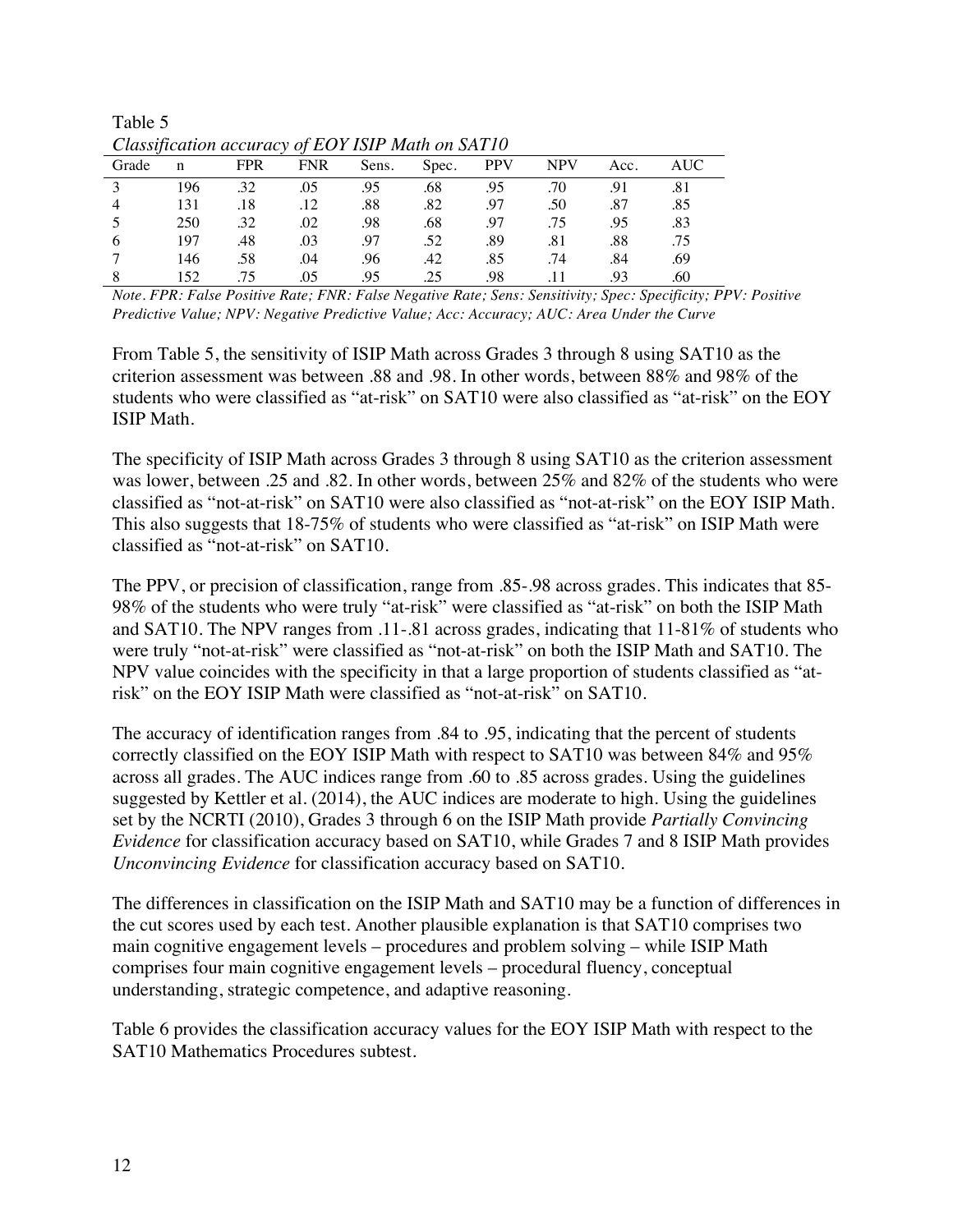| Cuissipeanon accuracy of EOT ISH Main on the SATTUT roceaures st |     |            |            |       |       |            |            |      |      |
|------------------------------------------------------------------|-----|------------|------------|-------|-------|------------|------------|------|------|
| Grade                                                            | n   | <b>FPR</b> | <b>FNR</b> | Sens. | Spec. | <b>PPV</b> | <b>NPV</b> | Acc. | AUC- |
|                                                                  | 196 | .50        | .04        | .96   | .50   | .88        | .78        | .86  | .73  |
| $\overline{4}$                                                   | 131 | .41        | .11        | .88   | .59   | .89        | .57        | .82  | .74  |
|                                                                  | 250 | .64        | .01        | .99   | .36   | .86        | .90        | .86  | .67  |
| 6                                                                | 197 | 57         | .03        | .97   | .43   | .83        | .85        | .83  | .70  |
|                                                                  | 146 | .69        | .05        | .95   | .31   | .76        | .74        | .75  | .63  |
|                                                                  | 152 | .67        | .05        | .95   | .33   | .99        | 11         | 93   | .64  |

Table 6 *Classification accuracy of EOY ISIP Math on the SAT10 Procedures subtest*

*Note. FPR: False Positive Rate; FNR: False Negative Rate; Sens: Sensitivity; Spec: Specificity; PPV: Positive Predictive Value; NPV: Negative Predictive Value; Acc: Accuracy; AUC: Area Under the Curve*

From Table 6, the sensitivity of ISIP Math across Grades 3 through 8 using SAT10 Mathematics Procedures subtest as the criterion assessment was between .88 and .99. In other words, between 88% and 99% of the students who were classified as "at-risk" on the SAT10 Mathematics Procedures subtest were also classified as "at-risk" on the EOY ISIP Math.

The specificity of ISIP Math across Grades 3 through 8 using the SAT10 Mathematics Procedures subtest as the criterion assessment was lower, between .31 and .59. In other words, between 31% and 59% of the students who were classified as "not-at-risk" on the SAT10 Mathematics Procedures subtest were also classified as "not-at-risk" on the EOY ISIP Math. This also suggests that 41-69% of students who were classified as "at-risk" were classified as "not-at-risk" on the SAT10 Mathematics Procedures subtest.

The PPV, or precision of classification, ranged from .76-.99 across grades. This indicates that 76-99% of the students who were truly "at-risk" were classified as "at-risk" on both the ISIP Math and the SAT10 Mathematics Procedures subtest. The NPV ranged from .11-.90 across grades, indicating that 11-90% of students who were truly "not-at-risk" were classified as "notat-risk" on both the ISIP Math and the SAT10 Mathematics Procedures subtest. The NPV value coincides with the specificity in that a large proportion of students classified as "at-risk" by the EOY ISIP Math were classified as "not-at-risk" on the SAT10 Mathematics Procedures subtest.

The accuracy of identification ranges from .75 to .93, indicating that the percent of students who were correctly classified on the EOY ISIP Math with respect to the SAT10 Mathematics Procedures subtest was between 75% and 93% across all grades. The AUC indices range from .63 to .74 across grades. Using the guidelines suggested by Kettler et al. (2014), the AUC indices are moderate. Using the guidelines set by the NCRTI (2010), all grades on the ISIP Math provide *Unconvincing Evidence* for classification accuracy based on the SAT10 Mathematics Procedures subtest.

As suggested earlier, a plausible explanation for the differences in classification could be that the SAT10 Mathematics Procedures subtest and ISIP Math assess different cognitive engagement levels. The SAT10 Mathematics Procedures subtest comprises only procedural items, while ISIP Math comprises four main cognitive engagement levels – procedural fluency, conceptual understanding, strategic competence, and adaptive reasoning. Therefore, classification accuracy on the SAT10 Mathematics Procedures subtest would not reflect all cognitive competencies of the assessment.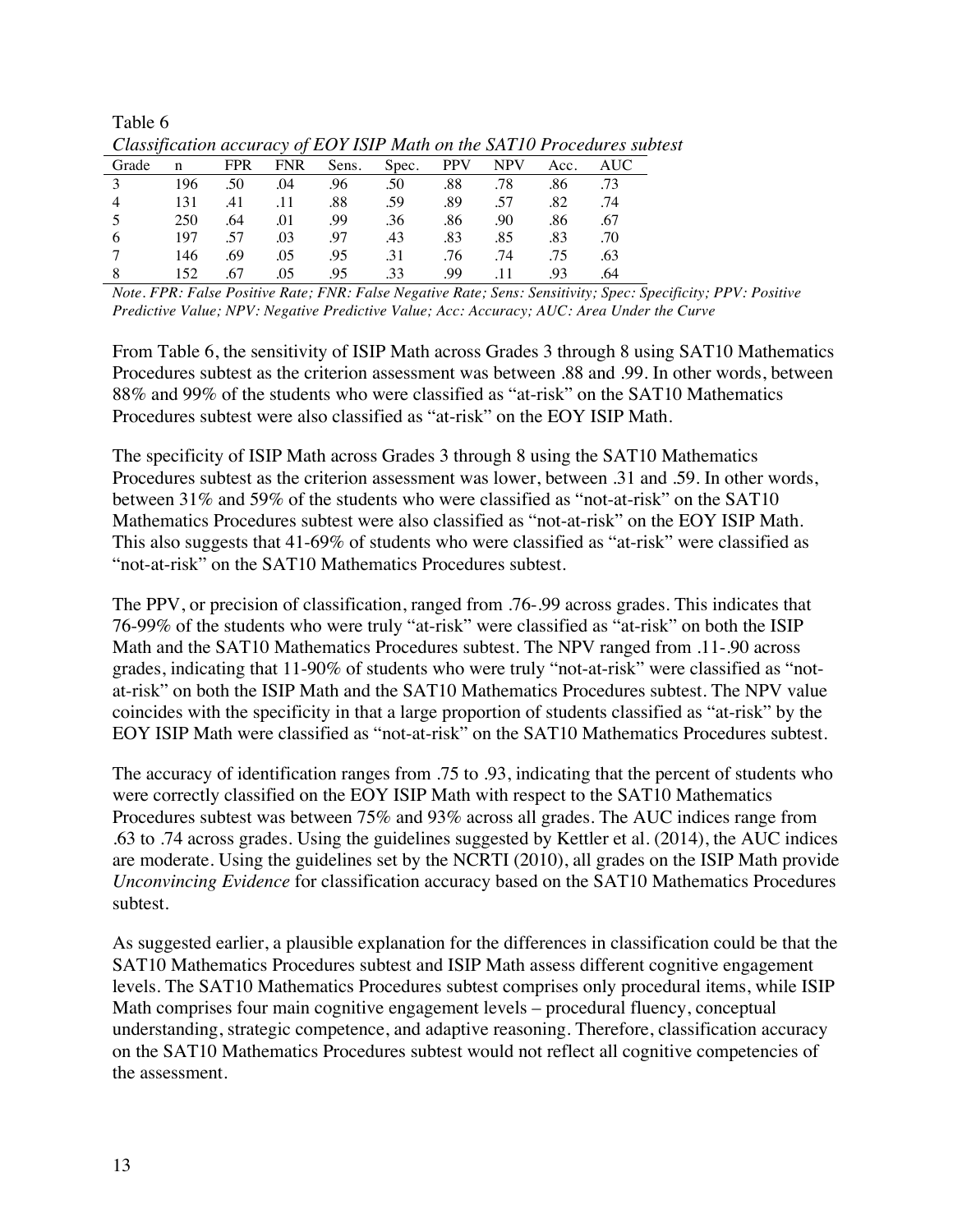Table 7 provides the classification accuracy values for the EOY ISIP Math with respect to the SAT10 Mathematics Problem Solving subtest.

|                |             |            |            |       |       |            |            |      | Classification accuracy of EOY ISIP Math on the SAT10 Problem Solving subtest |  |
|----------------|-------------|------------|------------|-------|-------|------------|------------|------|-------------------------------------------------------------------------------|--|
| Grade          | $\mathbf n$ | <b>FPR</b> | <b>FNR</b> | Sens. | Spec. | <b>PPV</b> | <b>NPV</b> | Acc. | <b>AUC</b>                                                                    |  |
|                | 196         | .28        | .05        | .95   | .72   | .96        | .67        | .92  | .83                                                                           |  |
| $\overline{4}$ | 131         | .15        | .14        | .86   | .85   | .98        | .39        | .86  | .85                                                                           |  |
|                | 250         | .14        | .06        | .94   | .86   | 1.00       | .30        | .94  | .90                                                                           |  |
| 6              | 197         | .41        | .05        | .95   | .59   | .93        | .65        | .89  | .77                                                                           |  |
|                | 146         | .63        | .07        | .93   | .37   | .85        | .58        | .81  | .65                                                                           |  |
|                | 152         | 79         | .04        | .96   | 21    | .92        | .33        | .89  | .58                                                                           |  |

*Note. FPR: False Positive Rate; FNR: False Negative Rate; Sens: Sensitivity; Spec: Specificity; PPV: Positive Predictive Value; NPV: Negative Predictive Value; Acc: Accuracy; AUC: Area Under the Curve*

From Table 7, the sensitivity of ISIP Math across Grades 3 through 8 using the SAT10 Mathematics Problem Solving subtest as the criterion assessment was between .86 and .96 This indicates that between 86% and 96% of the students who were classified as "at-risk" on the SAT10 Mathematics Problem Solving subtest were also classified as "at-risk" on the EOY ISIP Math. The specificity of ISIP Math across Grades 3 through 8 using the SAT10 Mathematics Problem Solving subtest as the criterion assessment was between .21 and .86. In other words, between 21% and 86% of the students who were classified as "not-at-risk" on the SAT10 Mathematics Problem Solving subtest were also classified as "not-at-risk" on the EOY ISIP Math.

The PPV, or precision of classification, ranges from .85-1.00 across grades. This indicates that 85-100% of the students who were truly "at-risk" were classified as "at-risk" on both the ISIP Math and the SAT10 Mathematics Problem Solving subtest. The NPV ranged from .30-.67 across grades, indicating that 30-67% of students who were truly "not-at-risk" were identified as "not-at-risk" on both the ISIP Math and the SAT10 Mathematics Problem Solving subtest. The NPV value coincides with the specificity in that a large proportion of students classified as "atrisk" by the EOY ISIP Math were classified as "not-at-risk" on the SAT10 Mathematics Problem Solving subtest.

The accuracy of identification ranges from .81 to .94, indicating that the percent of students who were correctly classified on the EOY ISIP Math with respect to the SAT10 Mathematics Problem Solving subtest was between 81% and 94% across all grades. The AUC indices range from .58 to .90 across grades. Using the guidelines suggested by Kettler et al. (2014), the AUC indices are low to high. Using the guidelines set by the NCRTI (2010), Grades 3, 4, and 6 provide *Partially Convincing Evidence* based on the SAT10 Mathematics Problem Solving subtest; Grade 5 provides *Convincing Evidence*; and Grades 7 and 8 provide *Unconvincing Evidence* for classification accuracy based on the SAT10 Mathematics Problem Solving subtest.

Given that there is stronger evidence for classification accuracy based on the SAT10 Mathematics Problem Solving subtest for Grades 3-6, the content and cognitive engagement levels assessed on this subtest may be more closely aligned to the items on the ISIP Math, which may be further investigated.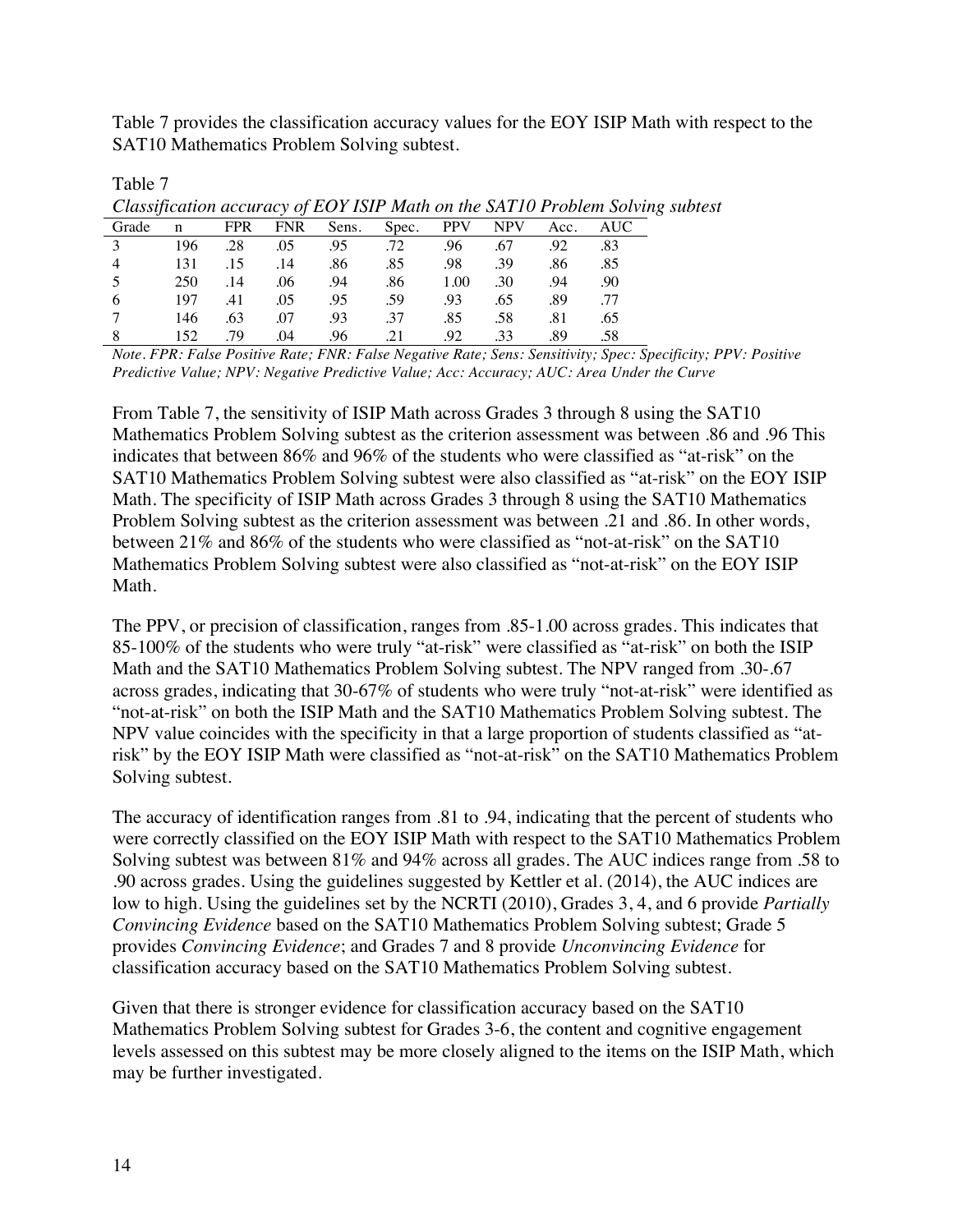#### *Compared to STAAR*

Table 8 provides the classification accuracy values for the EOY ISIP Math with respect to STAAR. Classification accuracy values are only provided for Grades 3 through 8 since the mathematics STAAR is a mandated state assessment for students at those grade levels.

|       | Cassification accuracy of EOT TSH THan on STILLIN |            |            |       |       |            |            |      |            |  |  |
|-------|---------------------------------------------------|------------|------------|-------|-------|------------|------------|------|------------|--|--|
| Grade | n                                                 | <b>FPR</b> | <b>FNR</b> | Sens. | Spec. | <b>PPV</b> | <b>NPV</b> | Acc. | <b>AUC</b> |  |  |
| -3    | 190                                               | .21        | .02        | .98   | .79   | .97        | .83        | .95  | .88        |  |  |
|       | 129                                               | .31        | .09        | .91   | .69   | .92        | .67        | .87  | .80        |  |  |
|       | 241                                               | .12        | .02        | .98   | .88   | .99        | .74        | .97  | .93        |  |  |
| 6     | 234                                               | .53        | .07        | .93   | .47   | .92        | .48        | .87  | .70        |  |  |
|       | 192                                               | .50        | .02        | .98   | .50   | .98        | .50        | .97  | .74        |  |  |
|       | 130                                               | 80         | .06        | .94   | .20   | 97         | -11        | 91   | .57        |  |  |

Table 8 *Classification accuracy of EOY ISIP Math on STAAR*

*Note. FPR: False Positive Rate; FNR: False Negative Rate; Sens: Sensitivity; Spec: Specificity; PPV: Positive Predictive Value; NPV: Negative Predictive Value; Acc: Accuracy; AUC: Area Under the Curve*

From Table 8, the sensitivity of ISIP Math across Grades 3 through 8 using STAAR as the criterion assessment was between .91 and .98. Therefore, between 91% and 98% of the students who were classified as "at-risk" on the STAAR were also classified as "at-risk" on the EOY ISIP Math. The specificity of ISIP Math across Grades 3 through 8 using STAAR as the criterion assessment was between .20 and .88. In other words, between 20% and 88% of the students who were classified as "not-at-risk" on the STAAR were also classified as "not-at-risk" on the EOY ISIP Math.

The PPV, or precision of classification, ranges from .92-.99 across grades. This indicates that 92- 99% of the students who were truly "at-risk" were identified as "at-risk" on both the ISIP Math and the STAAR. The NPV ranges from .11-.83 across grades, indicating that 11-83% of students who were truly "not-at-risk" were classified as "not-at-risk" on both the ISIP Math and the STAAR. The NPV value coincides with the specificity in that a large proportion of students classified as "at-risk" by the EOY ISIP Math were classified as "not-at-risk" on the STAAR.

The accuracy of identification ranges from .87 to .97, indicating that the percent of students who were correctly identified on the EOY ISIP Math with respect to the STAAR was between 87% and 97% across all grades. The AUC indices range from .57 to .93 across grades. Using the guidelines suggested by Kettler et al. (2014), the AUC indices are low to high. Using the guidelines set by the NCRTI (2010), Grades 3 through 5 provide *Partially Convincing Evidence*  (Grade 4) to *Convincing Evidence* (Grades 3 and 5) based on the STAAR; however, Grades 6 through 8 provide *Unconvincing Evidence* for classification accuracy based on the STAAR.

Plausible reasons for differences in classification between ISIP Math and STAAR include variability in the cut scores across assessments and a differential balance of items based on content and/or cognitive engagement levels. Another possible reason may be the change in standards in 2013-14, which may have impacted student scores in having them have less time in preparing for content that aligns with these standards. This needs to be further investigated. Additionally, student motivation may have impacted these scores since STAAR is a high-stakes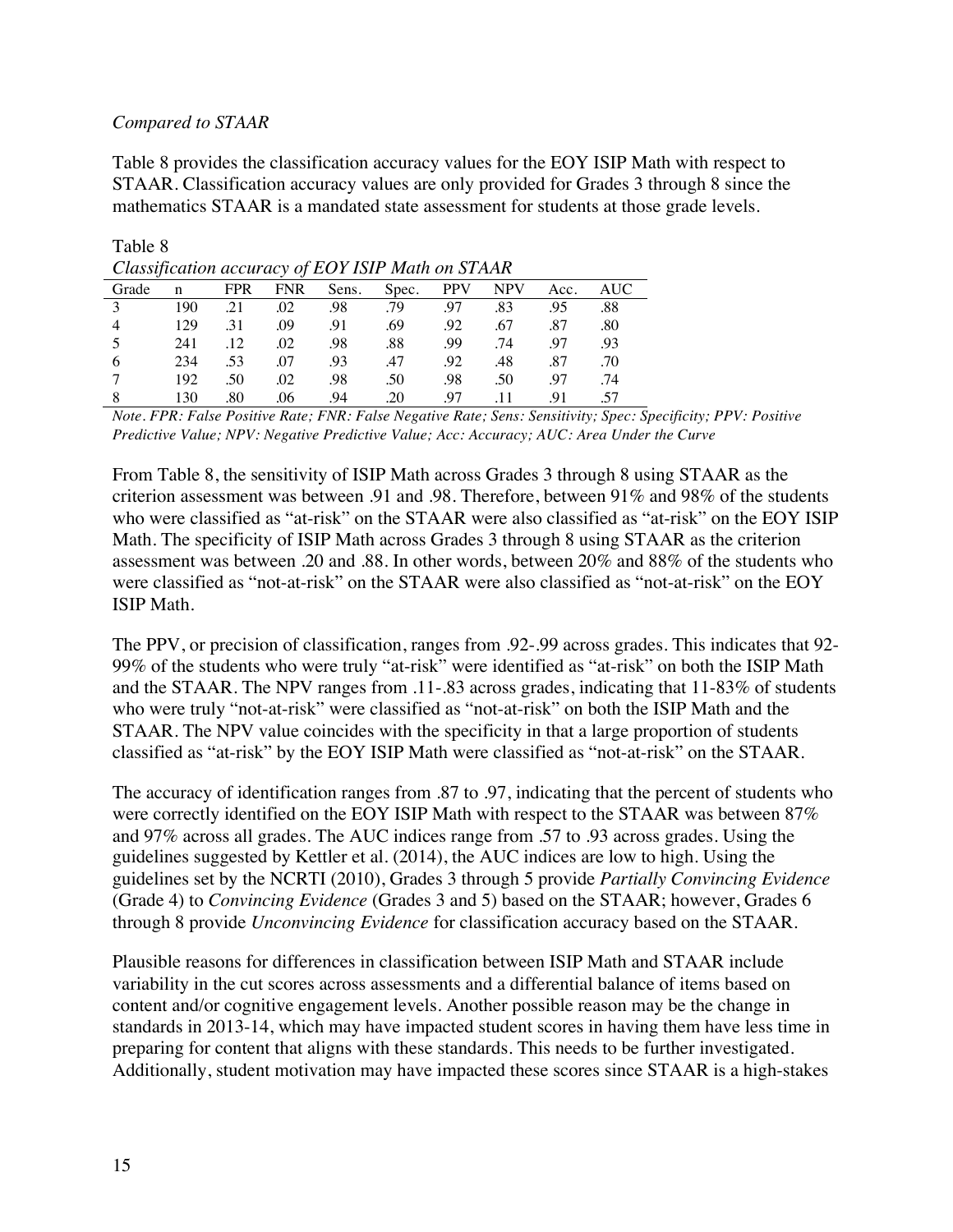assessment and ISIP Math is a low-stakes assessment. Each of these possibilities may be further investigated.

#### **Summary of Classification Accuracy for Grades K-8**

Table 9 summarizes the evidence across all assessments and grade levels for the classification accuracy of the EOY ISIP Math based on the NCRTI (2010) criteria. The criteria NCRTI uses to determine level of evidence for classification accuracy is Area Under the Curve (AUC).

#### Table 9

*Summary of evidence for classification accuracy using the NCRTI (2010) criteria for AUC*

| TEMA-3<br>SAT <sub>10</sub> P<br>SAT <sub>10</sub> PS<br>SAT <sub>10</sub><br><b>STAAR</b><br><b>Partially Convincing</b><br>K<br>Unconvincing<br><b>Partially Convincing</b><br>Unconvincing<br><b>Partially Convincing</b><br>Partially Convincing<br>Convincing<br>Unconvincing<br><b>Partially Convincing</b><br><b>Partially Convincing</b><br>Partially Convincing<br><b>Partially Convincing</b><br>Unconvincing<br>Convincing<br>Convincing<br>Unconvincing<br><b>Partially Convincing</b><br><b>Partially Convincing</b><br>Unconvincing<br>-6<br>Unconvincing<br>Unconvincing<br>Unconvincing<br>Unconvincing | $\sim$ |  |  |
|-------------------------------------------------------------------------------------------------------------------------------------------------------------------------------------------------------------------------------------------------------------------------------------------------------------------------------------------------------------------------------------------------------------------------------------------------------------------------------------------------------------------------------------------------------------------------------------------------------------------------|--------|--|--|
|                                                                                                                                                                                                                                                                                                                                                                                                                                                                                                                                                                                                                         |        |  |  |
|                                                                                                                                                                                                                                                                                                                                                                                                                                                                                                                                                                                                                         |        |  |  |
|                                                                                                                                                                                                                                                                                                                                                                                                                                                                                                                                                                                                                         |        |  |  |
|                                                                                                                                                                                                                                                                                                                                                                                                                                                                                                                                                                                                                         |        |  |  |
|                                                                                                                                                                                                                                                                                                                                                                                                                                                                                                                                                                                                                         |        |  |  |
|                                                                                                                                                                                                                                                                                                                                                                                                                                                                                                                                                                                                                         |        |  |  |
|                                                                                                                                                                                                                                                                                                                                                                                                                                                                                                                                                                                                                         |        |  |  |
|                                                                                                                                                                                                                                                                                                                                                                                                                                                                                                                                                                                                                         |        |  |  |
|                                                                                                                                                                                                                                                                                                                                                                                                                                                                                                                                                                                                                         |        |  |  |
| Unconvincing<br>Unconvincing<br>Unconvincing<br>Unconvincing                                                                                                                                                                                                                                                                                                                                                                                                                                                                                                                                                            |        |  |  |

There are three main conclusions and implications from the evidence provided in this section. First, ISIP Math generally classifies more students as "at-risk" than are actually "at-risk", as classified by the criterion assessment. This is known as a Type I error. For screeners, it is ideal to make a Type I error (classifies students who are "not-at-risk" as "at-risk" and provide them support) than make a Type II error (classify students who are "at-risk" as "not-at-risk" and miss an opportunity to provide support). As shown in Tables 4-8, the rate of a Type II error (FNR) for ISIP Math across all assessments and grade levels is low.

Second, ISIP Math uses a standard criterion for differentiating scores across tiers, which may differ from summative assessments that have specific cut scores, criteria, and performance levels; therefore, interpretations of classification accuracy results should be made with caution.

Third, it should be noted that since ISIP Math is given in the early spring as a formative assessment, some interventions may have been applied before the summative assessments were delivered, which could have impacted how students performed and how they were classified.

#### **Reliability**

Reliability was calculated using the standard error of measurement of the scaled score. The estimates obtained indicate the consistency of estimates of students' ability levels. Table 10 summarizes the reliability coefficients for ISIP Math for each grade level at each administration.

Table 10 *Evidence for reliability of ISIP Math* Grade BOY MOY EOY K .89 .92 .95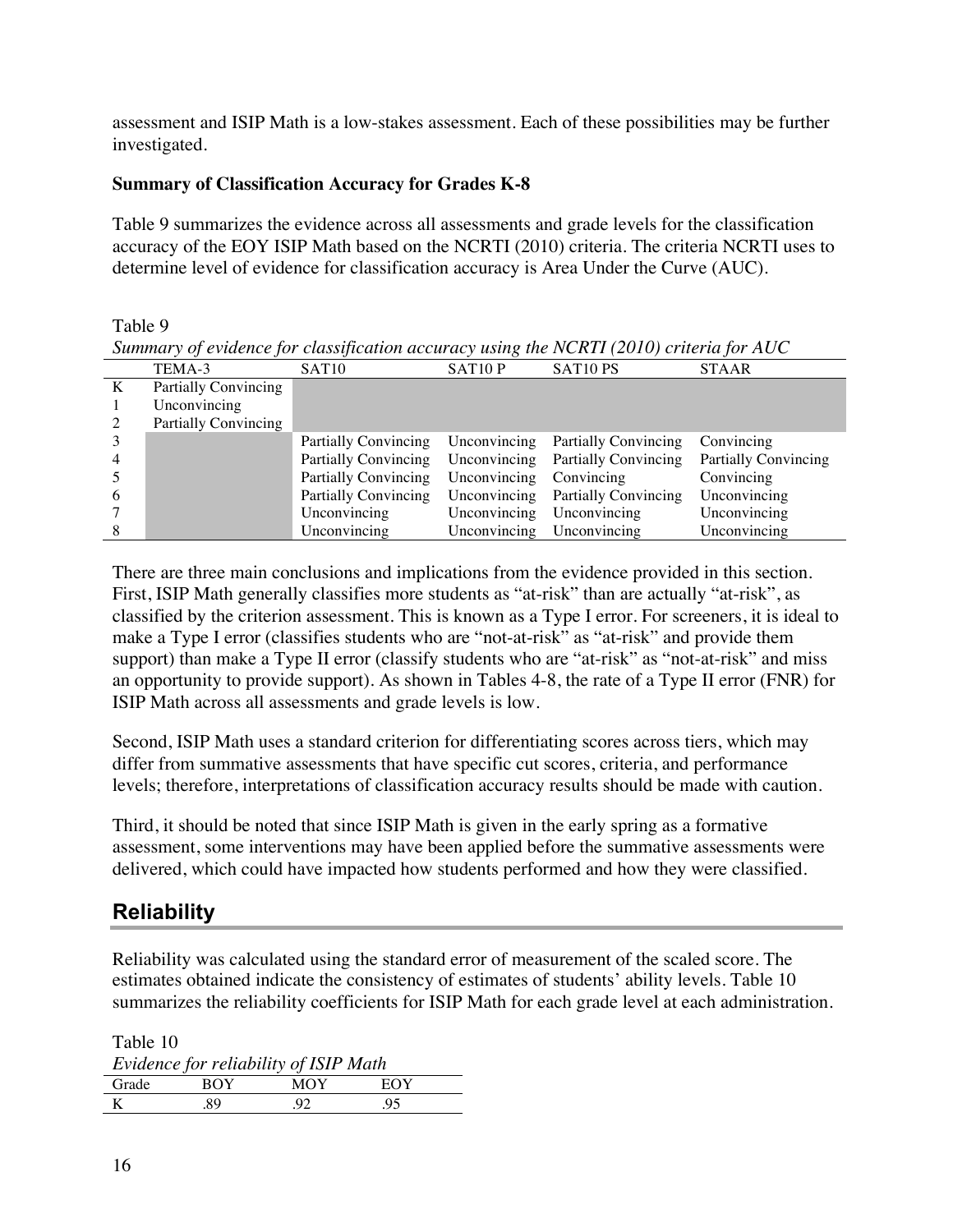|                | .92 | .94 | .94 |  |
|----------------|-----|-----|-----|--|
| 2              | .90 | .92 | .93 |  |
| $\overline{3}$ | .90 | .88 | .94 |  |
| 4              | .85 | .88 | .93 |  |
| 5              | .92 | .87 | .92 |  |
| 6              | .81 | .85 | .92 |  |
|                | .85 | .88 | .93 |  |
| 8              | .83 | .88 | .91 |  |

Across all grade levels and administrations, there is *Partially Convincing Evidence* for reliability of ISIP Math based on the NCRTI (2010) criteria. This is because only one reliability coefficient has been presented, and NCRTI (2010) requires presenting at least two types of reliability indices (split half, alpha, test-retest, or inter-rater); however, all calculated indices are greater than the cutoff of .80, indicating replicable scaled scores. Additional evidence for reliability is needed using other methods.

#### **Criterion-Related Evidence for Validity**

#### **Concurrent-Related Evidence For Validity**

Concurrent-related evidence for validity examines the relation between performance on the screener and a criterion assessment with similar content that is administered at the same point in time. Concurrent-related evidence for validity at each administration of the ISIP Math was calculated by determining the correlation between the scaled scores of ISIP Math for that administration and the scaled scores of the STAR Math for the same administration by grade level. Concurrent-related evidence for validity at the EOY administration of the ISIP Math was also calculated by determining the correlation between the scaled scores of the EOY ISIP Math and the scaled scores of the TEMA-3, SAT10 (and its two subtests), and the STAAR, individually, by grade level.

The correlation coefficients and sample sizes for concurrent-related evidence for ISIP Math are presented in Table 11.

| Concurrent-related evidence for validity |       |     |             |  |  |  |  |
|------------------------------------------|-------|-----|-------------|--|--|--|--|
| Assessment                               | Grade | n   | Coefficient |  |  |  |  |
| <b>STAR Math</b>                         |       | 208 | .66         |  |  |  |  |
| (BOY)                                    | 2     | 185 | .76         |  |  |  |  |
|                                          | 3     | 170 | .71         |  |  |  |  |
|                                          | 4     | 81  | .64         |  |  |  |  |
|                                          | 5     | 224 | .55         |  |  |  |  |
|                                          | 6     | 174 | .74         |  |  |  |  |
|                                          |       | 222 | .61         |  |  |  |  |
|                                          | 8     | 165 | .61         |  |  |  |  |
|                                          |       |     |             |  |  |  |  |
| <b>STAR Math</b>                         | 1     | 212 | .77         |  |  |  |  |
| (MOY)                                    | 2     | 183 | .81         |  |  |  |  |
|                                          | 3     | 169 | .75         |  |  |  |  |
|                                          | 4     | 69  | .67         |  |  |  |  |
|                                          | 5     | 198 | .71         |  |  |  |  |

| Table 11                                |  |  |
|-----------------------------------------|--|--|
| Concurrent related evidence for validit |  |  |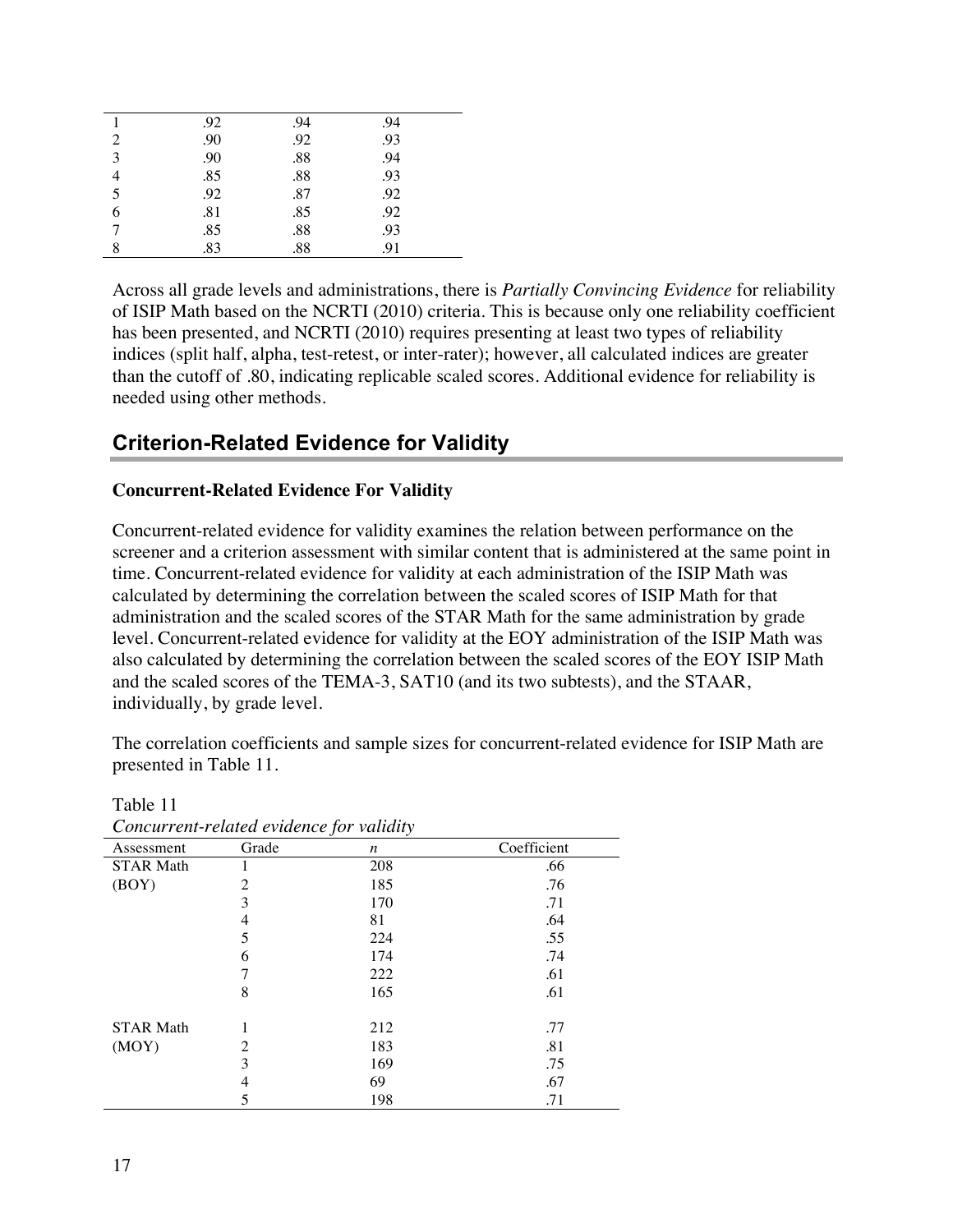| .77<br>6<br>173<br>$\sqrt{ }$<br>199<br>.60<br>8<br>.59<br>167<br><b>STAR Math</b><br>213<br>.72<br>$\,1\,$<br>$\overline{c}$<br>181<br>.75<br>(EOY)<br>3<br>167<br>.74<br>$\overline{4}$<br>81<br>.78<br>5<br>.76<br>235<br>6<br>162<br>.80<br>.76<br>$\sqrt{ }$<br>211<br>$\,$ 8 $\,$<br>145<br>.61<br>TEMA-3<br>$\rm K$<br>.49<br>152<br>210<br>.66<br>$\,1$<br>$\overline{c}$<br>195<br>.69<br><b>SAT10</b><br>$\mathfrak{Z}$<br>196<br>.82<br>$\overline{4}$<br>131<br>.82<br>5<br>250<br>.82<br>6<br>197<br>.83<br>.57<br>$\sqrt{ }$<br>146<br>8<br>152<br>.67<br>.82<br>SAT10 PS<br>3<br>196<br>$\overline{4}$<br>131<br>.82<br>5<br>250<br>.75<br>197<br>6<br>.83<br>$\boldsymbol{7}$<br>146<br>.45<br>$\,$ 8 $\,$<br>152<br>.65<br>SAT10P<br>$\mathfrak{Z}$<br>196<br>.69<br>131<br>.71<br>$\overline{4}$<br>5<br>.78<br>250<br>6<br>197<br>.74<br>.58<br>$\sqrt{ }$<br>146<br>$\,8\,$<br>152<br>.54<br><b>STAAR</b><br>3<br>190<br>.81<br>$\overline{\mathcal{L}}$<br>129<br>.80<br>5<br>241<br>.81<br>6<br>234<br>.85<br>$\sqrt{ }$<br>192<br>.70<br>8<br>.68<br>130 |  |  |
|---------------------------------------------------------------------------------------------------------------------------------------------------------------------------------------------------------------------------------------------------------------------------------------------------------------------------------------------------------------------------------------------------------------------------------------------------------------------------------------------------------------------------------------------------------------------------------------------------------------------------------------------------------------------------------------------------------------------------------------------------------------------------------------------------------------------------------------------------------------------------------------------------------------------------------------------------------------------------------------------------------------------------------------------------------------------------------|--|--|
|                                                                                                                                                                                                                                                                                                                                                                                                                                                                                                                                                                                                                                                                                                                                                                                                                                                                                                                                                                                                                                                                                 |  |  |
|                                                                                                                                                                                                                                                                                                                                                                                                                                                                                                                                                                                                                                                                                                                                                                                                                                                                                                                                                                                                                                                                                 |  |  |
|                                                                                                                                                                                                                                                                                                                                                                                                                                                                                                                                                                                                                                                                                                                                                                                                                                                                                                                                                                                                                                                                                 |  |  |
|                                                                                                                                                                                                                                                                                                                                                                                                                                                                                                                                                                                                                                                                                                                                                                                                                                                                                                                                                                                                                                                                                 |  |  |
|                                                                                                                                                                                                                                                                                                                                                                                                                                                                                                                                                                                                                                                                                                                                                                                                                                                                                                                                                                                                                                                                                 |  |  |
|                                                                                                                                                                                                                                                                                                                                                                                                                                                                                                                                                                                                                                                                                                                                                                                                                                                                                                                                                                                                                                                                                 |  |  |
|                                                                                                                                                                                                                                                                                                                                                                                                                                                                                                                                                                                                                                                                                                                                                                                                                                                                                                                                                                                                                                                                                 |  |  |
|                                                                                                                                                                                                                                                                                                                                                                                                                                                                                                                                                                                                                                                                                                                                                                                                                                                                                                                                                                                                                                                                                 |  |  |
|                                                                                                                                                                                                                                                                                                                                                                                                                                                                                                                                                                                                                                                                                                                                                                                                                                                                                                                                                                                                                                                                                 |  |  |
|                                                                                                                                                                                                                                                                                                                                                                                                                                                                                                                                                                                                                                                                                                                                                                                                                                                                                                                                                                                                                                                                                 |  |  |
|                                                                                                                                                                                                                                                                                                                                                                                                                                                                                                                                                                                                                                                                                                                                                                                                                                                                                                                                                                                                                                                                                 |  |  |
|                                                                                                                                                                                                                                                                                                                                                                                                                                                                                                                                                                                                                                                                                                                                                                                                                                                                                                                                                                                                                                                                                 |  |  |
|                                                                                                                                                                                                                                                                                                                                                                                                                                                                                                                                                                                                                                                                                                                                                                                                                                                                                                                                                                                                                                                                                 |  |  |
|                                                                                                                                                                                                                                                                                                                                                                                                                                                                                                                                                                                                                                                                                                                                                                                                                                                                                                                                                                                                                                                                                 |  |  |
|                                                                                                                                                                                                                                                                                                                                                                                                                                                                                                                                                                                                                                                                                                                                                                                                                                                                                                                                                                                                                                                                                 |  |  |
|                                                                                                                                                                                                                                                                                                                                                                                                                                                                                                                                                                                                                                                                                                                                                                                                                                                                                                                                                                                                                                                                                 |  |  |
|                                                                                                                                                                                                                                                                                                                                                                                                                                                                                                                                                                                                                                                                                                                                                                                                                                                                                                                                                                                                                                                                                 |  |  |
|                                                                                                                                                                                                                                                                                                                                                                                                                                                                                                                                                                                                                                                                                                                                                                                                                                                                                                                                                                                                                                                                                 |  |  |
|                                                                                                                                                                                                                                                                                                                                                                                                                                                                                                                                                                                                                                                                                                                                                                                                                                                                                                                                                                                                                                                                                 |  |  |
|                                                                                                                                                                                                                                                                                                                                                                                                                                                                                                                                                                                                                                                                                                                                                                                                                                                                                                                                                                                                                                                                                 |  |  |
|                                                                                                                                                                                                                                                                                                                                                                                                                                                                                                                                                                                                                                                                                                                                                                                                                                                                                                                                                                                                                                                                                 |  |  |
|                                                                                                                                                                                                                                                                                                                                                                                                                                                                                                                                                                                                                                                                                                                                                                                                                                                                                                                                                                                                                                                                                 |  |  |
|                                                                                                                                                                                                                                                                                                                                                                                                                                                                                                                                                                                                                                                                                                                                                                                                                                                                                                                                                                                                                                                                                 |  |  |
|                                                                                                                                                                                                                                                                                                                                                                                                                                                                                                                                                                                                                                                                                                                                                                                                                                                                                                                                                                                                                                                                                 |  |  |
|                                                                                                                                                                                                                                                                                                                                                                                                                                                                                                                                                                                                                                                                                                                                                                                                                                                                                                                                                                                                                                                                                 |  |  |
|                                                                                                                                                                                                                                                                                                                                                                                                                                                                                                                                                                                                                                                                                                                                                                                                                                                                                                                                                                                                                                                                                 |  |  |
|                                                                                                                                                                                                                                                                                                                                                                                                                                                                                                                                                                                                                                                                                                                                                                                                                                                                                                                                                                                                                                                                                 |  |  |
|                                                                                                                                                                                                                                                                                                                                                                                                                                                                                                                                                                                                                                                                                                                                                                                                                                                                                                                                                                                                                                                                                 |  |  |
|                                                                                                                                                                                                                                                                                                                                                                                                                                                                                                                                                                                                                                                                                                                                                                                                                                                                                                                                                                                                                                                                                 |  |  |
|                                                                                                                                                                                                                                                                                                                                                                                                                                                                                                                                                                                                                                                                                                                                                                                                                                                                                                                                                                                                                                                                                 |  |  |
|                                                                                                                                                                                                                                                                                                                                                                                                                                                                                                                                                                                                                                                                                                                                                                                                                                                                                                                                                                                                                                                                                 |  |  |
|                                                                                                                                                                                                                                                                                                                                                                                                                                                                                                                                                                                                                                                                                                                                                                                                                                                                                                                                                                                                                                                                                 |  |  |
|                                                                                                                                                                                                                                                                                                                                                                                                                                                                                                                                                                                                                                                                                                                                                                                                                                                                                                                                                                                                                                                                                 |  |  |
|                                                                                                                                                                                                                                                                                                                                                                                                                                                                                                                                                                                                                                                                                                                                                                                                                                                                                                                                                                                                                                                                                 |  |  |
|                                                                                                                                                                                                                                                                                                                                                                                                                                                                                                                                                                                                                                                                                                                                                                                                                                                                                                                                                                                                                                                                                 |  |  |
|                                                                                                                                                                                                                                                                                                                                                                                                                                                                                                                                                                                                                                                                                                                                                                                                                                                                                                                                                                                                                                                                                 |  |  |
|                                                                                                                                                                                                                                                                                                                                                                                                                                                                                                                                                                                                                                                                                                                                                                                                                                                                                                                                                                                                                                                                                 |  |  |
|                                                                                                                                                                                                                                                                                                                                                                                                                                                                                                                                                                                                                                                                                                                                                                                                                                                                                                                                                                                                                                                                                 |  |  |
|                                                                                                                                                                                                                                                                                                                                                                                                                                                                                                                                                                                                                                                                                                                                                                                                                                                                                                                                                                                                                                                                                 |  |  |
|                                                                                                                                                                                                                                                                                                                                                                                                                                                                                                                                                                                                                                                                                                                                                                                                                                                                                                                                                                                                                                                                                 |  |  |
|                                                                                                                                                                                                                                                                                                                                                                                                                                                                                                                                                                                                                                                                                                                                                                                                                                                                                                                                                                                                                                                                                 |  |  |
|                                                                                                                                                                                                                                                                                                                                                                                                                                                                                                                                                                                                                                                                                                                                                                                                                                                                                                                                                                                                                                                                                 |  |  |
|                                                                                                                                                                                                                                                                                                                                                                                                                                                                                                                                                                                                                                                                                                                                                                                                                                                                                                                                                                                                                                                                                 |  |  |
|                                                                                                                                                                                                                                                                                                                                                                                                                                                                                                                                                                                                                                                                                                                                                                                                                                                                                                                                                                                                                                                                                 |  |  |
|                                                                                                                                                                                                                                                                                                                                                                                                                                                                                                                                                                                                                                                                                                                                                                                                                                                                                                                                                                                                                                                                                 |  |  |
|                                                                                                                                                                                                                                                                                                                                                                                                                                                                                                                                                                                                                                                                                                                                                                                                                                                                                                                                                                                                                                                                                 |  |  |

The NCRTI (2010) established a criterion of .70 for demonstrating acceptable concurrent associations with the criterion assessment. First, Table 12 summarizes the concurrent-related evidence for the ISIP Math (see Table 11) based on this criterion. Then, interpretations of the coefficients (see Table 11) and the evidence (see Table 12) are discussed. For the concurrentrelated evidence obtained from STAR Math, if all three coefficients (BOY, MOY, and EOY) were above .70, then the evidence was deemed as *Convincing.* If two coefficients were above .70, then the evidence was considered *Partially Convincing.*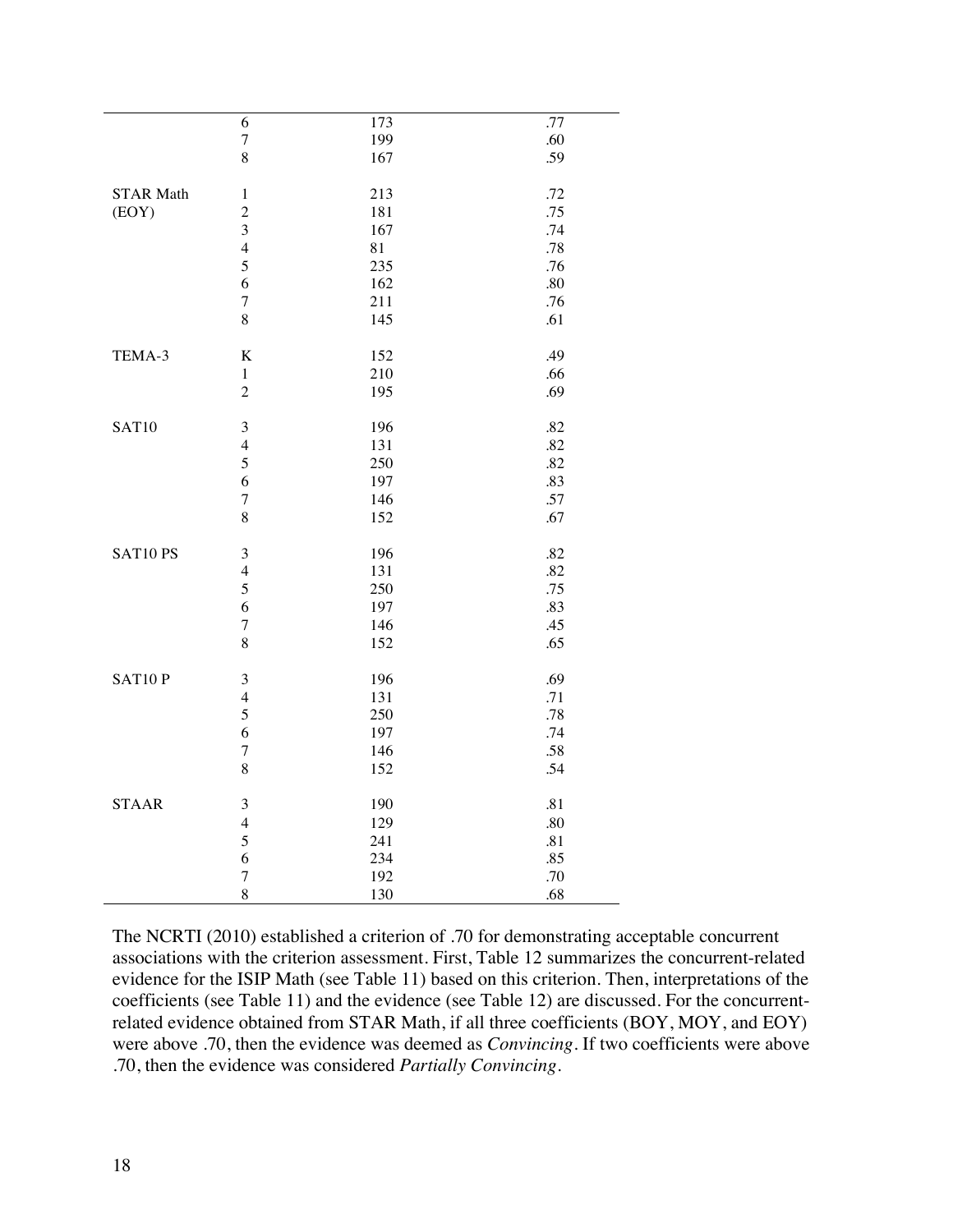|   | TEMA-3       | SAT <sub>10</sub> | SAT <sub>10</sub> P | SAT10 PS     | <b>STAAR</b> | <b>STAR Math</b>            |
|---|--------------|-------------------|---------------------|--------------|--------------|-----------------------------|
| K | Unconvincing |                   |                     |              |              |                             |
|   | Unconvincing |                   |                     |              |              | <b>Partially Convincing</b> |
|   | Unconvincing |                   |                     |              |              | Convincing                  |
|   |              | Convincing        | Unconvincing        | Convincing   | Convincing   | Convincing                  |
|   |              | Convincing        | Convincing          | Convincing   | Convincing   | Unconvincing                |
|   |              | Convincing        | Convincing          | Convincing   | Convincing   | Convincing                  |
| 6 |              | Convincing        | Convincing          | Convincing   | Convincing   | Convincing                  |
|   |              | Unconvincing      | Unconvincing        | Unconvincing | Unconvincing | Unconvincing                |
|   |              | Unconvincing      | Unconvincing        | Unconvincing | Unconvincing | Unconvincing                |

*Summary of concurrent-related evidence for validity based on the NCRTI (2010) criteria*

Using the NCRTI (2010) criterion, TEMA-3 provides *Unconvincing Evidence* for making concurrent-related validity interpretations about ISIP Math at Kindergarten through Grade 2. This could be due to multiple reasons. TEMA-3 may not assess the same constructs that ISIP Math assesses at those grade levels. TEMA-3 also uses a different administration technique than ISIP Math (individually administered paper-based versus group administered computer-based), which could lead to rater bias on the TEMA-3 scores. However, this is unlikely due to the extensive training provided to raters.

Using the same criterion, SAT10 provides *Convincing Evidence* for making concurrent-related validity interpretations about ISIP Math across Grades 3 through 6 (except for Grade 3 on the SAT10 Mathematics Procedures subtest); however, it provides *Unconvincing Evidence* for making concurrent-related validity interpretations about ISIP Math in Grades 7 and 8. Similar to TEMA-3, likely reasons may include differences in tested content on the Grade 7 and 8 SAT10 and ISIP Math. This may lead to weak associations between the scores on these assessments. This may be investigated further, and content-related evidence for validity could be collected and examined.

STAAR provides *Convincing Evidence* for making concurrent-related validity interpretations about ISIP Math from Grades 3 through 6. *Unconvincing Evidence* is provided for Grades 7 and 8, which may be due to similar reasons stated above.

The evidence provided by STAR Math varied across grade levels. Grades 2, 3, 5, and 6 provided *Convincing Evidence* for making concurrent-related interpretations; Grades 7 and 8, similar to SAT10, provided *Unconvincing Evidence*. Grade 4 also provided *Unconvincing Evidence.*  Finally, Grade 1 provided *Partially Convincing Evidence*, with its MOY and EOY coefficients being at or above .70, dissimilar to the results of TEMA-3.

Across assessments and grade levels, concurrent-related validity evidence for K-2 may need to be gathered with a different criterion assessment since the results from TEMA-3 and STAR Math are contradictory. The results from SAT10 and STAAR mostly align, wherein there is *Convincing Evidence* for Grades 3 through 6 but not necessarily for Grades 7 and 8. These grade levels may need a deeper analysis of the content, including an investigation of the blueprint and items, or may require an additional criterion assessment to confirm the results.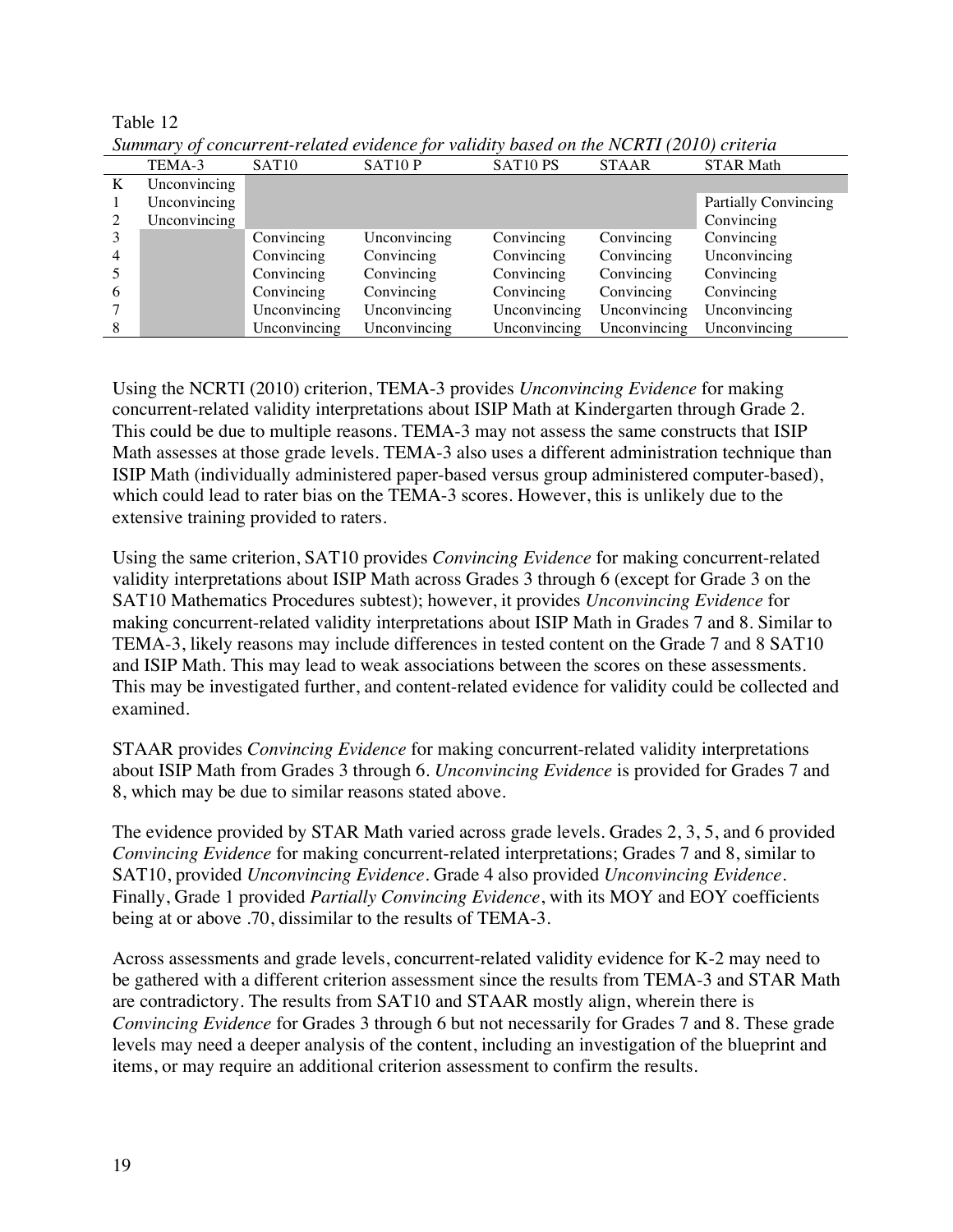#### **Predictive-Related Evidence For Validity**

Predictive-related evidence for validity examines the relation between performance on the screener and a criterion assessment with similar content that is administered at some time in the future. Predictive-related evidence for validity for the BOY and MOY administrations of ISIP Math were collected relative to the EOY criterion assessments - TEMA-3, SAT10 (and both its subtests), and STAAR.

The correlation coefficient ranges and sample sizes for predictive-related evidence for BOY and MOY ISIP Math are presented in Table 13.

|               |                |                  | <b>BOY ISIP Math</b> |                  | MOY ISIP Math |
|---------------|----------------|------------------|----------------------|------------------|---------------|
| Assessment    | Grade          | $\boldsymbol{n}$ | Coefficient          | $\boldsymbol{n}$ | Coefficient   |
| TEMA-3        | $\rm K$        | 154              | .51                  | 153              | .44           |
|               | $\mathbf{1}$   | 199              | .65                  | 215              | .74           |
|               | $\overline{2}$ | 195              | .60                  | 193              | .70           |
|               |                |                  |                      |                  |               |
| SAT10         | 3              | 200              | .73                  | 198              | .71           |
|               | 4              | 127              | .71                  | 129              | .76           |
|               | 5              | 244              | .57                  | 247              | .75           |
|               | 6              | 196              | .72                  | 197              | .72           |
|               | $\overline{7}$ | 146              | .43                  | 138              | .51           |
|               | 8              | 134              | .62                  | 139              | .67           |
| SAT10 Problem | 3              | 200              | .75                  | 198              | .73           |
| Solving       | 4              | 127              | .72                  | 129              | .75           |
|               | 5              | 244              | .58                  | 247              | .72           |
|               | 6              | 196              | .72                  | 197              | .73           |
|               | $\overline{7}$ | 146              | .31                  | 138              | .43           |
|               | 8              | 134              | .62                  | 139              | .64           |
|               |                |                  |                      |                  |               |
| SAT10         | $\mathfrak{Z}$ | 200              | .60                  | 198              | .58           |
| Procedures    | $\overline{4}$ | 127              | .58                  | 129              | .65           |
|               | 5              | 244              | .48                  | 247              | .67           |
|               | 6              | 196              | .63                  | 197              | .63           |
|               | $\tau$         | 146              | .48                  | 138              | .48           |
|               | 8              | 134              | .50                  | 139              | .54           |
| <b>STAAR</b>  | 3              | 195              | .65                  | 194              | .68           |
|               |                | 125              | .70                  | 127              | .77           |
|               | 4<br>5         | 235              | .54                  | 238              | .74           |
|               |                | 230              |                      |                  | .79           |
|               | 6<br>$\tau$    |                  | .72                  | 239              |               |
|               |                | 212              | .69                  | 205              | .66           |
|               | 8              | 139              | .57                  | 140              | .65           |

Table 13 *Predictive-related evidence for validity*

The NCRTI (2010) established a criterion of .70 for demonstrating acceptable predictive associations with the criterion assessment. First, Table 14 summarizes the evidence for predictive-related evidence for the ISIP Math based on this criterion. Then, interpretations of the coefficients (see Table 13) and the evidence (see Table 14) are discussed. For the predictive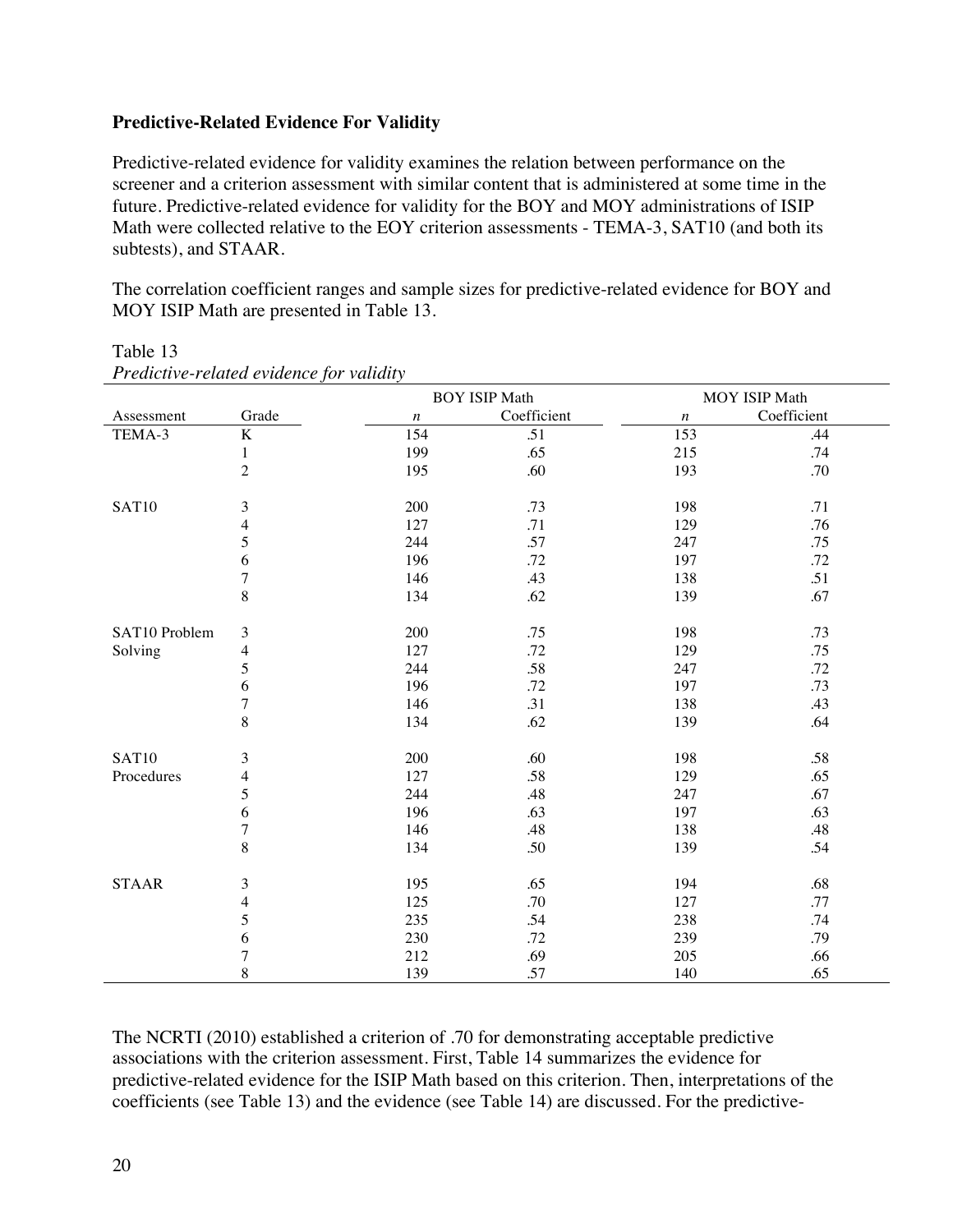related evidence, if at least one coefficient (either the BOY or the MOY ISIP Math coefficient) was at or above .70, then the evidence was deemed as *Partially Convincing.* If both coefficients were at or above .70, then the evidence was considered *Convincing.*

Table 14

| Summary of predictive-related evidence for validity based on the NCRTI (2010) criteria |  |  |
|----------------------------------------------------------------------------------------|--|--|

|                | TEMA-3                      | SAT <sub>10</sub>           | SAT10P       | SAT10 PS                    | <b>STAAR</b>                |
|----------------|-----------------------------|-----------------------------|--------------|-----------------------------|-----------------------------|
|                | Unconvincing                |                             |              |                             |                             |
|                | <b>Partially Convincing</b> |                             |              |                             |                             |
|                | Partially Convincing        |                             |              |                             |                             |
|                |                             | Convincing                  | Unconvincing | Convincing                  | Unconvincing                |
| $\overline{4}$ |                             | Convincing                  | Unconvincing | Convincing                  | Convincing                  |
|                |                             | <b>Partially Convincing</b> | Unconvincing | <b>Partially Convincing</b> | <b>Partially Convincing</b> |
| 6              |                             | Convincing                  | Unconvincing | Convincing                  | Convincing                  |
|                |                             | Unconvincing                | Unconvincing | Unconvincing                | Unconvincing                |
|                |                             | Unconvincing                | Unconvincing | Unconvincing                | Unconvincing                |

Using the NCRTI (2010) criterion, TEMA-3 provides *Unconvincing Evidence* for making predictive-related validity interpretations about ISIP Math at the Kindergarten level but *Partially Convincing Evidence* at Grades 1 and 2 (with the MOY ISIP Math association with TEMA-3 being stronger). The reasons for lower associations may be similar or the same as the reasons for low concurrent-related correlations. The time of year when students learn the content may also play a role in how these correlations vary.

SAT10 and the SAT10 Mathematics Problem Solving subtest provide similar levels of evidence at all grade levels; it provides *Convincing Evidence* for making predictive-related validity interpretations about ISIP Math at Grades 3, 4, and 6, and *Partially Convincing Evidence* at Grade 5. However, both tests provide *Unconvincing Evidence* for making predictive-related validity interpretations about ISIP Math in Grades 7 and 8. The SAT10 Mathematics Procedures subtest also provides *Unconvincing Evidence* for predictive-related interpretations about ISIP Math at all grade levels, which may be due to an imbalance of cognitive levels on the BOY and MOY ISIP Math assessments or the criterion assessments. The results of the predictive-related evidence for Grades 7 and 8 align with the concurrent-related evidence.

Similar to both the validity evidence provided by SAT10 and the concurrent-related evidence for Grades 7 and 8 provided by STAAR, STAAR provides *Unconvincing Evidence* for making predictive-related validity interpretations about ISIP Math for Grades 7 and 8. However, *Partially Convincing* to *Convincing Evidence* is provided for Grades 4 through 6 but not Grade 3.

#### **Summary of Criterion-Related Evidence for Validity**

First, additional predictive-related validity evidence for Kindergarten through Grade 2 may need to be gathered with a different criterion assessment. Since TEMA-3 is the only criterion assessment used at those grade levels, it is unclear whether the low correlations are due to poor predictive power or due to factors such as differences in tested content.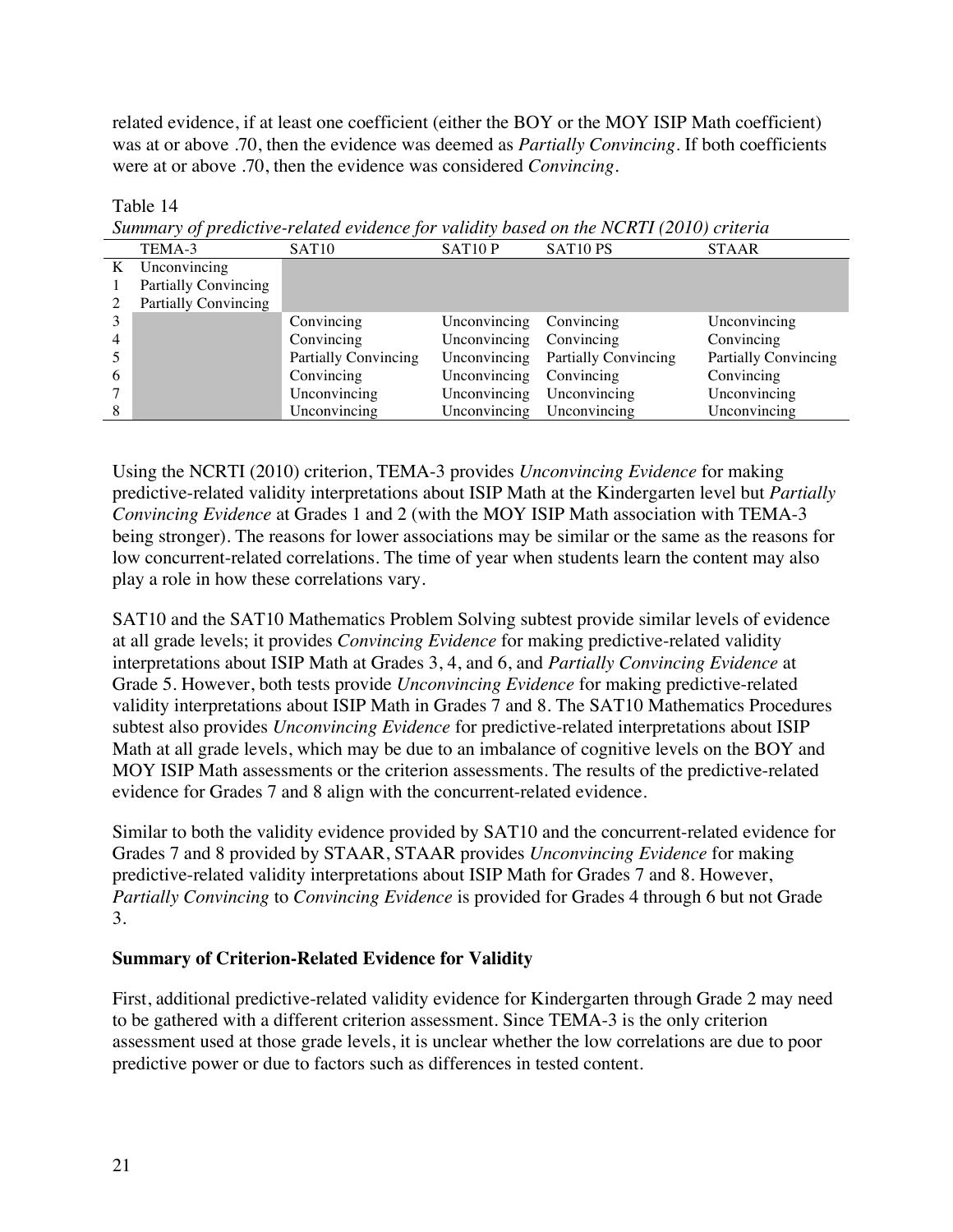Second, similar to the results from the concurrent-related evidence for validity, the results from SAT10 and STAAR mostly align, wherein there is mostly *Partially Convincing* to *Convincing Evidence* for concurrent-related evidence for validity for Grades 3 through 6 but not for Grades 7 and 8. These grade levels warrant additional investigation, which may include a content alignment study, an investigation of the blueprint and items, or an additional criterion assessment to confirm the results.

#### **Reliability and Validity Evidence Disaggregated by Relevant Subgroup**

#### **Reliability Disaggregated by Relevant Subgroup**

Reliability for three relevant subgroups were investigated: gender, race, and economic disadvantage. Table 15 shows the sample sizes of students who were administered the BOY, MOY, and EOY ISIP Math in each grade for each of these subgroups.

Table 15

*Sample sizes taking BOY, MOY, and EOY ISIP Math for relevant subgroups by grade*

|                |                         |        |      |                |          |       |               | Economically |  |
|----------------|-------------------------|--------|------|----------------|----------|-------|---------------|--------------|--|
|                |                         | Gender |      |                | Race     |       | Disadvantaged |              |  |
| Administration | Grade                   | Female | Male | <b>Black</b>   | Hispanic | White | No            | Yes          |  |
| <b>BOY</b>     | $\rm K$                 | 83     | 86   | 16             | 67       | 79    | 87            | 82           |  |
|                | $\mathbf{1}$            | 101    | 115  | 17             | 67       | 117   | 109           | 107          |  |
|                | $\overline{c}$          | 105    | 112  | 21             | 70       | 109   | 102           | 115          |  |
|                | 3                       | 101    | 107  | 19             | 69       | 105   | 102           | 106          |  |
|                | $\overline{\mathbf{4}}$ | 70     | 63   | $\,8\,$        | 41       | 79    | 79            | 54           |  |
|                | 5                       | 119    | 129  | 31             | 83       | 123   | 138           | 110          |  |
|                | 6                       | 131    | 116  | $27\,$         | 95       | 100   | 143           | 104          |  |
|                | $\overline{7}$          | 149    | 118  | 27             | 86       | 132   | 188           | 79           |  |
|                | 8                       | 99     | 86   | 27             | 59       | 84    | 106           | 79           |  |
| <b>MOY</b>     | $\bf K$                 | 78     | 87   | 16             | 66       | 77    | 83            | 82           |  |
|                | $\mathbf{1}$            | 101    | 128  | 17             | 77       | 120   | 110           | 119          |  |
|                | $\overline{c}$          | 105    | 106  | 21             | 69       | 104   | 100           | 111          |  |
|                | 3                       | 99     | 105  | 19             | 69       | 101   | 101           | 103          |  |
|                | $\overline{\mathbf{4}}$ | 71     | 62   | $\,8\,$        | 43       | 77    | 78            | 55           |  |
|                | 5                       | 120    | 130  | 32             | 84       | 123   | 137           | 113          |  |
|                | 6                       | 132    | 126  | 33             | 97       | 101   | 150           | 108          |  |
|                | $\overline{7}$          | 138    | 111  | 24             | 75       | 127   | 176           | 73           |  |
|                | 8                       | 111    | 82   | $27\,$         | 65       | 85    | 105           | 88           |  |
| <b>EOY</b>     | K                       | 76     | 83   | 16             | 61       | 77    | 81            | 78           |  |
|                | $\mathbf{1}$            | 98     | 122  | 16             | 75       | 114   | 110           | 110          |  |
|                | $\sqrt{2}$              | 102    | 105  | 21             | 68       | 102   | 98            | 109          |  |
|                | $\overline{\mathbf{3}}$ | 96     | 102  | 18             | 65       | 100   | 99            | 99           |  |
|                | $\overline{\mathbf{4}}$ | 72     | 60   | $\overline{7}$ | 42       | 78    | 79            | 53           |  |
|                | 5                       | 121    | 130  | 32             | 85       | 123   | 136           | 115          |  |
|                | 6                       | 127    | 122  | 29             | 93       | 101   | 143           | 106          |  |
|                | $\overline{7}$          | 135    | 102  | 22             | 77       | 115   | 165           | 72           |  |
|                | 8                       | 111    | 88   | 27             | 67       | 86    | 119           | 80           |  |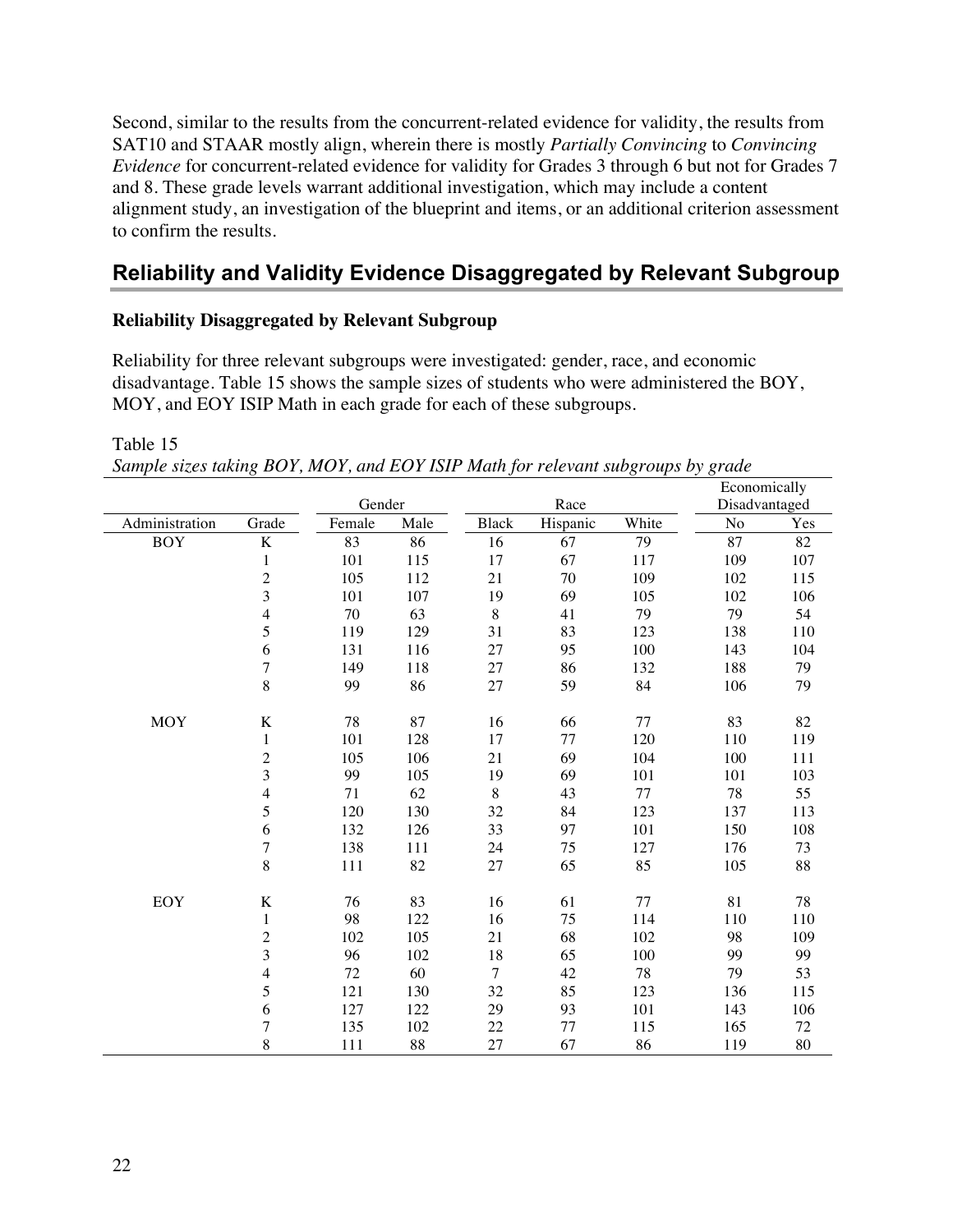When interpreting the results of disaggregated coefficients of reliability and validity, it is to be noted that the sample sizes in some of the subgroups, such as the Black/African American ethnicity/race, are small. Limited interpretations can be made with such small sample sizes.

The reliability evidence in Table 10 was disaggregated by three relevant subgroups – gender, race, and economic disadvantage. Tables 16-18 show the BOY, MOY, and EOY ISIP Math reliability coefficients disaggregated by the relevant subgroups, respectively.

|       |         |        |        |              |          |       |     | Economically  |  |
|-------|---------|--------|--------|--------------|----------|-------|-----|---------------|--|
|       |         |        | Gender |              | Race     |       |     | Disadvantaged |  |
| Grade | Overall | Female | Male   | <b>Black</b> | Hispanic | White | No  | Yes           |  |
| K     | .89     | .86    | .91    | .91          | .88      | .90   | .89 | .89           |  |
|       | .92     | .92    | .92    | .94          | .93      | .91   | .90 | .93           |  |
|       | .90     | .90    | .90    | .86          | .91      | .90   | .89 | .91           |  |
|       | .90     | .91    | .89    | .83          | .92      | .90   | .89 | .91           |  |
|       | .85     | .83    | .88    | .89          | .78      | .85   | .84 | .85           |  |
|       | .92     | .91    | .92    | .91          | .91      | .91   | .91 | .91           |  |
| b     | .81     | .80    | .81    | .85          | .82      | .76   | .77 | .83           |  |
|       | .85     | .84    | .85    | .89          | .88      | .72   | .83 | .85           |  |
|       | .83     | .82    | .84    | .84          | .82      | .82   | .85 | .80           |  |

Table 16 *Evidence for reliability of BOY ISIP Math disaggregated by relevant subgroup*

Overall, there appear to be subtle differences in reliabilities across and within the different subgroups taking the BOY ISIP Math. The data indicate that the measures of scaled scores on the BOY ISIP Math are reliable estimates and are comparable across subgroups. Using the NCRTI (2010) criterion, Grade 4 Hispanic students, Grade 6 and Grade 7 White students, and Grade 6 non-economically disadvantaged students do not provide acceptable reliability coefficients.

#### Table 17

*Evidence for reliability of MOY ISIP Math disaggregated by relevant subgroup*

|       |         |        |        |              |          |       |     | Economically  |  |
|-------|---------|--------|--------|--------------|----------|-------|-----|---------------|--|
|       |         |        | Gender |              | Race     |       |     | Disadvantaged |  |
| Grade | Overall | Female | Male   | <b>Black</b> | Hispanic | White | No  | Yes           |  |
| K     | .92     | .90    | .94    | .92          | .92      | .92   | .91 | .93           |  |
|       | .94     | .94    | .94    | .92          | .95      | .94   | .94 | .94           |  |
|       | .92     | .92    | .92    | .94          | .91      | .92   | .92 | .92           |  |
|       | .88     | .87    | .88    | .88          | .90      | .86   | .85 | .89           |  |
| 4     | .88     | .85    | .90    | .91          | .85      | .86   | .86 | .88           |  |
|       | .87     | .87    | .88    | .87          | .88      | .84   | .82 | .90           |  |
| 6     | .85     | .83    | .87    | .86          | .84      | .80   | .83 | .87           |  |
|       | .88     | .88    | .87    | .93          | .90      | .81   | .86 | .89           |  |
| 8     | .88     | .88    | .89    | .85          | .89      | .88   | .89 | .86           |  |

The data in Table 17 indicate that the measures of scaled scores on the MOY ISIP Math are reliable estimates and are comparable across subgroups. Overall, there only appear to be subtle differences in reliabilities across and within the different subgroups taking the MOY ISIP Math. Using the NCRTI (2010) criterion, all subgroups provide *Partially Convincing Evidence* of reliability.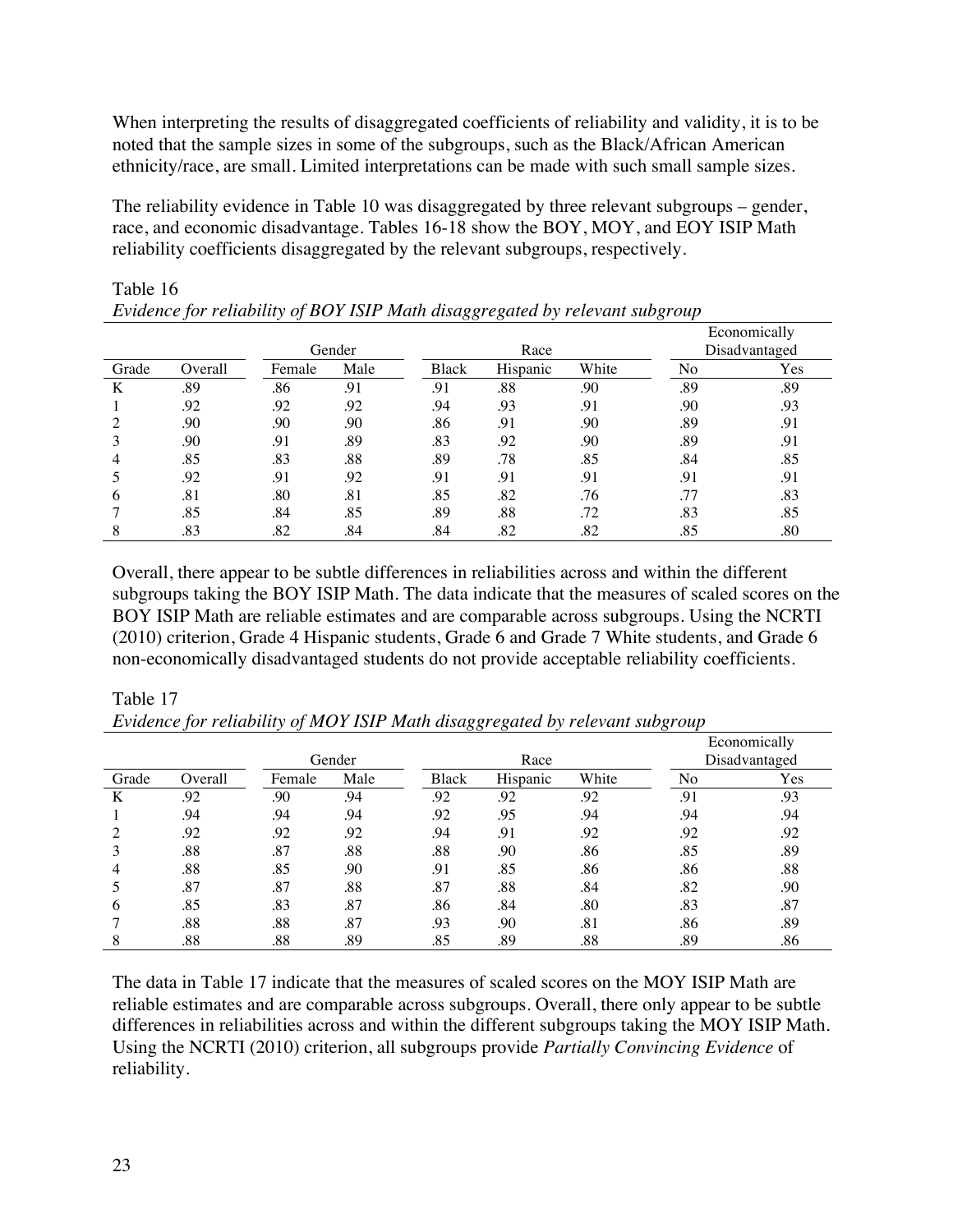|       |         |        |        |              |          |       |     | Economically  |
|-------|---------|--------|--------|--------------|----------|-------|-----|---------------|
|       |         |        | Gender |              | Race     |       |     | Disadvantaged |
| Grade | Overall | Female | Male   | <b>Black</b> | Hispanic | White | No  | Yes           |
| K     | .95     | .93    | .96    | .94          | .95      | .94   | .95 | .95           |
|       | .94     | .95    | .94    | .95          | .95      | .93   | .93 | .95           |
|       | .93     | .93    | .93    | .91          | .93      | .94   | .93 | .93           |
|       | .94     | .94    | .94    | .95          | .95      | .94   | .94 | .95           |
|       | .93     | .92    | .95    | .93          | .91      | .93   | .91 | .95           |
|       | .92     | .92    | .91    | .88          | .92      | .90   | .88 | .93           |
| b     | .92     | .91    | .92    | .91          | .91      | .90   | .92 | .90           |
|       | .93     | .92    | .94    | .93          | .94      | .88   | .91 | .93           |
|       | .91     | .90    | .93    | .92          | .91      | .92   | .92 | .90           |

Table 18 *Evidence for reliability of EOY ISIP Math disaggregated by relevant subgroup*

Similar to the MOY disaggregation of reliabilities, the data in Table 18 indicate that the measures of scaled scores on the EOY ISIP Math are reliable estimates and are comparable across subgroups. Using the NCRTI (2010) criterion, all subgroups provide *Partially Convincing Evidence* of reliability.

#### **Concurrent-Related Evidence for Validity Disaggregated by Relevant Subgroup**

The evidence for concurrent-related validity presented in Table 11 is also disaggregated by the three relevant subgroup in Table 19.

|               |                |             |      |        |              |          |       |     | Economically  |
|---------------|----------------|-------------|------|--------|--------------|----------|-------|-----|---------------|
|               |                | Overall     |      | Gender |              | Race     |       |     | Disadvantaged |
| Assessment    | Grade          | Coefficient | Male | Female | <b>Black</b> | Hispanic | White | No  | Yes           |
|               | 1              | .66         | .66  | .67    | .23          | .70      | .71   | .69 | .63           |
|               | $\sqrt{2}$     | .76         | .77  | .73    | .82          | .76      | .74   | .81 | .72           |
| <b>STAR</b>   | 3              | .71         | .77  | .63    | .61          | .80      | .67   | .64 | .76           |
| Math          | 4              | .64         | .57  | .70    | $-.57$       | .78      | .63   | .51 | .77           |
| (BOY)         | 5              | .55         | .55  | .54    | .36          | .49      | .57   | .55 | .50           |
|               | 6              | .74         | .80  | .65    | .82          | .74      | .65   | .70 | .76           |
|               | $\overline{7}$ | .61         | .65  | .57    | .26          | .52      | .66   | .60 | .55           |
|               | 8              | .61         | .60  | .62    | .70          | .55      | .55   | .63 | .57           |
|               |                |             |      |        |              |          |       |     |               |
|               | $\,1$          | .77         | .77  | .78    | .77          | .78      | .77   | .79 | .74           |
|               | $\overline{c}$ | .81         | .81  | .81    | .85          | .79      | .84   | .82 | .80           |
| <b>STAR</b>   | 3              | .75         | .78  | .69    | .93          | .78      | .71   | .73 | .76           |
|               | $\overline{4}$ | .67         | .68  | .69    | $-.10$       | .73      | .67   | .64 | .75           |
| Math<br>(MOY) | 5              | .71         | .71  | .71    | .81          | .63      | .68   | .64 | .75           |
|               | 6              | .77         | .78  | .75    | .70          | .77      | .70   | .80 | .70           |
|               | $\overline{7}$ | .60         | .55  | .64    | .81          | .66      | .35   | .46 | .77           |
|               | 8              | .59         | .60  | .59    | .47          | .64      | .59   | .61 | .59           |
|               |                |             |      |        |              |          |       |     |               |
|               | 1              | .72         | .69  | .75    | .80          | .66      | .73   | .71 | .71           |
| <b>STAR</b>   | $\overline{c}$ | .75         | .80  | .71    | .63          | .80      | .78   | .76 | .76           |
| Math          | 3              | .74         | .80  | .65    | .71          | .81      | .70   | .76 | .72           |
| (EOY)         | $\overline{4}$ | .78         | .79  | .77    | 1.00         | .81      | .78   | .67 | .86           |
|               | 5              | .76         | .76  | .77    | .68          | .79      | .71   | .64 | .80           |

*Concurrent-related evidence for validity disaggregated by relevant subgroup*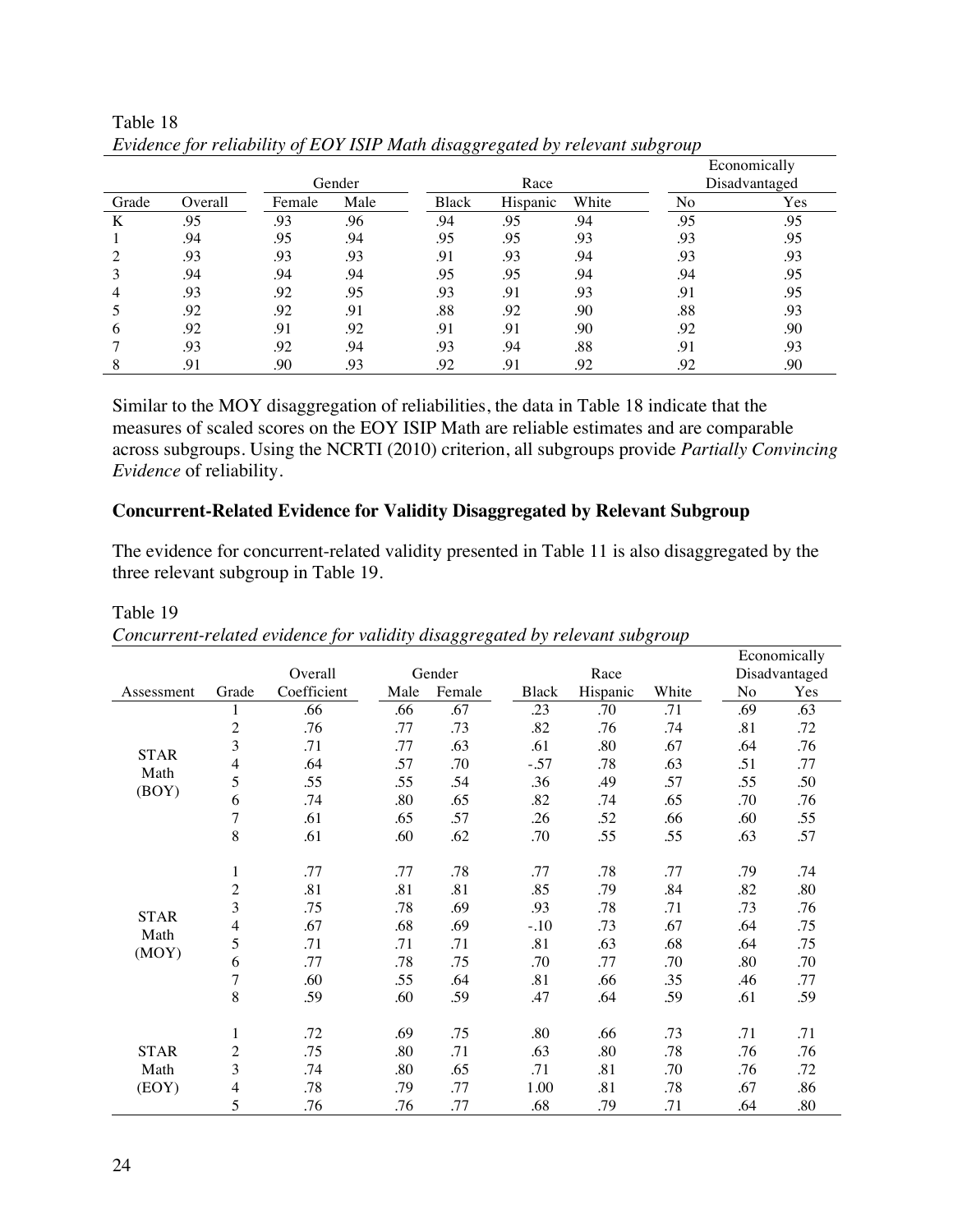|              | 6                           | .80 | .80 | .80 | .67     | .83 | .76 | .76 | .84 |
|--------------|-----------------------------|-----|-----|-----|---------|-----|-----|-----|-----|
|              | $\sqrt{ }$                  | .76 | .78 | .74 | .84     | .74 | .58 | .71 | .78 |
|              | $\,8$                       | .61 | .71 | .53 | .55     | .71 | .60 | .62 | .60 |
|              |                             |     |     |     |         |     |     |     |     |
|              | $\bf K$                     | .49 | .55 | .43 | .17     | .43 | .66 | .45 | .44 |
| TEMA-3       | $\mathbf{1}$                | .66 | .66 | .67 | .62     | .64 | .68 | .64 | .64 |
|              | $\overline{2}$              | .69 | .72 | .65 | .75     | .68 | .69 | .74 | .62 |
|              |                             |     |     |     |         |     |     |     |     |
|              | $\mathfrak{Z}$              | .82 | .86 | .77 | .83     | .87 | .79 | .82 | .82 |
|              | 4                           | .82 | .82 | .82 | .72     | .77 | .86 | .77 | .83 |
| SAT10        | 5                           | .82 | .83 | .81 | $.72\,$ | .79 | .81 | .78 | .81 |
|              | 6                           | .83 | .81 | .86 | .79     | .78 | .82 | .84 | .80 |
|              | $\overline{7}$              | .57 | .64 | .50 | .69     | .61 | .44 | .50 | .67 |
|              | 8                           | .67 | .72 | .63 | .73     | .56 | .72 | .73 | .54 |
|              | $\mathfrak{Z}$              | .82 | .84 | .79 | .86     | .84 | .81 | .83 | .82 |
|              | $\overline{4}$              | .82 | .78 | .84 | .76     | .75 | .85 | .77 | .82 |
|              | 5                           | .75 | .75 | .74 | .59     | .71 | .73 | .69 | .74 |
| SAT10 PS     | 6                           | .83 | .82 | .85 | .79     | .79 | .83 | .85 | .80 |
|              | $\sqrt{ }$                  | .45 | .51 | .40 | .58     | .59 | .23 | .33 | .63 |
|              | 8                           | .65 | .73 | .56 | .68     | .53 | .69 | .75 | .46 |
|              |                             |     |     |     |         |     |     |     |     |
|              | $\ensuremath{\mathfrak{Z}}$ | .69 | .75 | .63 | .65     | .78 | .66 | .65 | .72 |
|              | 4                           | .71 | .74 | .67 | .64     | .70 | .73 | .65 | .73 |
| SAT10P       | 5                           | .78 | .82 | .78 | .76     | .79 | .73 | .73 | .79 |
|              | 6                           | .74 | .71 | .78 | .58     | .67 | .74 | .75 | .70 |
|              | $\boldsymbol{7}$            | .58 | .64 | .51 | .73     | .49 | .58 | .56 | .60 |
|              | $\,$ 8 $\,$                 | .54 | .58 | .51 | .59     | .48 | .59 | .53 | .52 |
|              | $\mathfrak{Z}$              | .81 |     | .79 | .87     | .87 |     | .79 | .81 |
|              |                             |     | .82 |     |         |     | .75 |     |     |
|              | 4                           | .80 | .81 | .80 | .90     | .83 | .73 | .68 | .87 |
| <b>STAAR</b> | 5                           | .81 | .77 | .84 | .74     | .80 | .78 | .74 | .83 |
|              | 6                           | .85 | .85 | .85 | .82     | .81 | .85 | .85 | .83 |
|              | $\overline{7}$              | .70 | .70 | .71 | .68     | .78 | .54 | .62 | .74 |
|              | 8                           | .68 | .61 | .73 | .39     | .73 | .68 | .69 | .64 |

In general, concurrent-related coefficients for validity are stable across subgroups with similar sizes and are less than .15 from each other. Exceptions to this include differences in coefficients for economic disadvantage seen with Grade 4 (BOY STAR Math), Grade 7 (MOY STAR Math), and Grades 4 and 5 (EOY STAR Math). There are also differences in the coefficients for gender and economic disadvantage for Grades 7 and 8 on SAT10. Given that there is evidence for the technical adequacy of Grades 4 and 5 using other sources, low disaggregated correlations may possibly be due to the items on the criterion itself. However, low disaggregated correlations on Grade 7 and Grade 8 may need further investigation for gender-biased and economically biased items (i.e., items that focus on money and/or financial literacy).

The NCRTI (2010) established a criterion of .70 by *any* subgroup for demonstrating acceptable concurrent associations with the criterion assessment. Due to the sparse sample sizes noted in Table 15 for race and because economic disadvantage was a proxy variable, gender was used to determine the level of concurrent-related evidence for validity disaggregated by demographic subgroup*.* Table 20 summarizes the level of evidence based on the NCRTI (2010) criteria.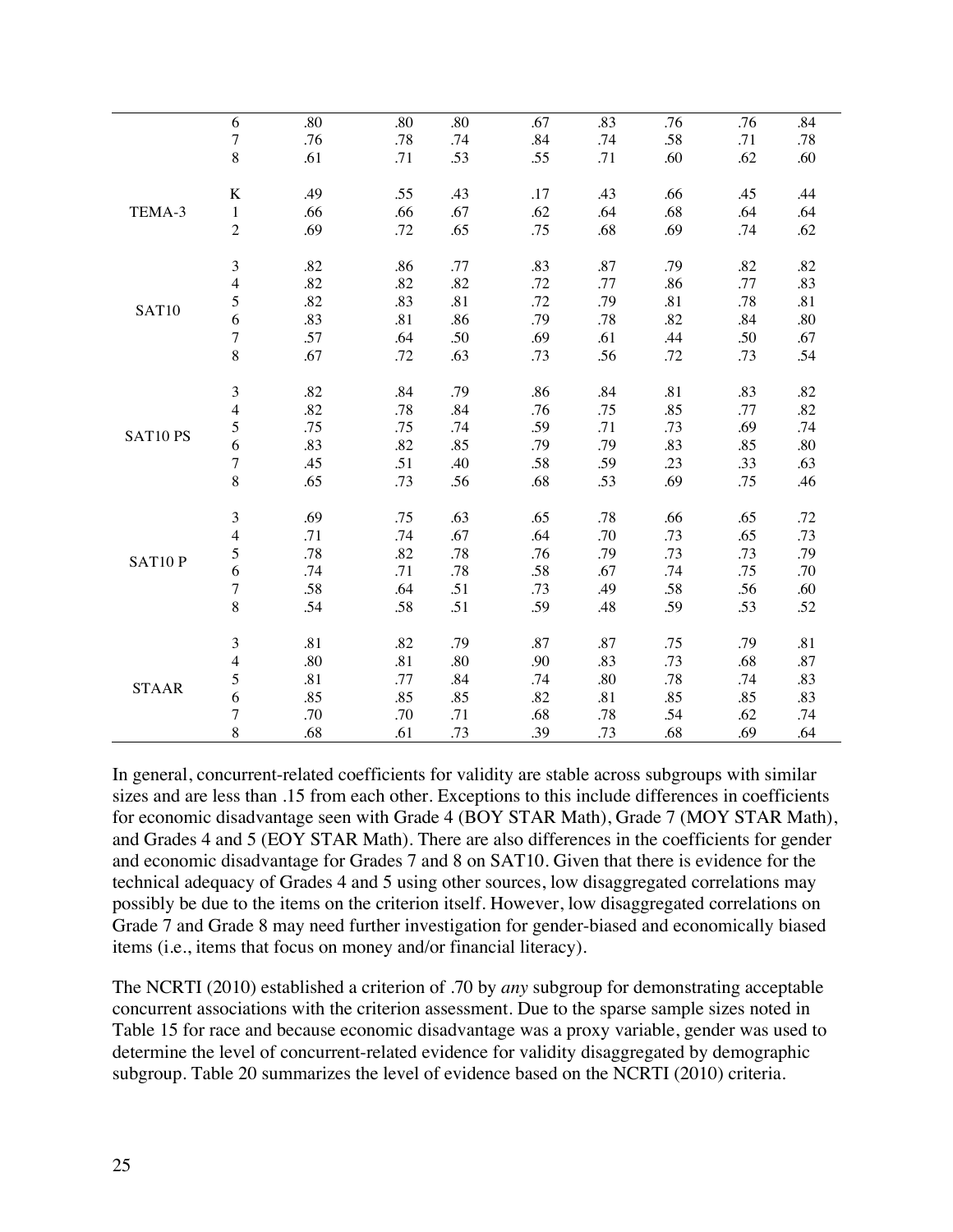#### Table 20

|   | TEMA-3       | SAT <sub>10</sub> | SAT10P       | SAT10 PS     | <b>STAAR</b> | <b>STAR Math</b> |
|---|--------------|-------------------|--------------|--------------|--------------|------------------|
| K | Unconvincing |                   |              |              |              |                  |
|   | Unconvincing |                   |              |              |              | Unconvincing     |
| 2 | Unconvincing |                   |              |              |              | Partially        |
|   |              |                   |              |              |              | Convincing       |
| 3 |              | Partially         | Unconvincing | Partially    | Partially    | Partially        |
|   |              | Convincing        |              | Convincing   | Convincing   | Convincing       |
| 4 |              | Convincing        | Unconvincing | Partially    | Convincing   | Unconvincing     |
|   |              |                   |              | Convincing   |              |                  |
| 5 |              | Convincing        | Partially    | Unconvincing | Partially    | Unconvincing     |
|   |              |                   | Convincing   |              | Convincing   |                  |
| 6 |              | Convincing        | Unconvincing | Convincing   | Convincing   | Partially        |
|   |              |                   |              |              |              | Convincing       |
| 7 |              | Unconvincing      | Unconvincing | Unconvincing | Unconvincing | Unconvincing     |
| 8 |              | Unconvincing      | Unconvincing | Unconvincing | Unconvincing | Unconvincing     |

*Summary of concurrent-related evidence for validity disaggregated by demographic subgroup (gender) based on the NCRTI (2010) criteria*

Before disaggregation, many coefficients provided *Partially Convincing Evidence* to *Convincing Evidence* (see Table 12), disaggregating the coefficients changed the level of evidence provided. Investigating the items for interactions with subgroups may provide insights into these observed results.

#### **Predictive-Related Evidence for Validity Disaggregated by Relevant Subgroup**

The evidence for predictive-related validity presented in Table 13 is also disaggregated by the three relevant subgroup and presented in Tables 21 and 22 (for the BOY and MOY ISIP Math coefficients, respectively).

|                   |                |             |      |        |        |          |       |     | Economically  |  |
|-------------------|----------------|-------------|------|--------|--------|----------|-------|-----|---------------|--|
|                   |                | Overall     |      | Gender | Race   |          |       |     | Disadvantaged |  |
| Assessment        | Grade          | Coefficient | Male | Female | Black  | Hispanic | White | No  | Yes           |  |
| TEMA-3            | K              | .51         | .60  | .39    | .30    | .41      | .65   | .52 | .48           |  |
|                   | 1              | .65         | .61  | .71    | .37    | .72      | .65   | .65 | .63           |  |
|                   | $\overline{c}$ | .60         | .65  | .56    | .65    | .68      | .53   | .52 | .66           |  |
| SAT <sub>10</sub> | 3              | .73         | .76  | .71    | .81    | .79      | .73   | .73 | .73           |  |
|                   | $\overline{4}$ | .71         | .66  | .77    | .78    | .62      | .74   | .67 | .73           |  |
|                   | 5              | .57         | .62  | .52    | .33    | .61      | .51   | .57 | .53           |  |
|                   | 6              | .72         | .73  | .70    | .64    | .66      | .75   | .72 | .70           |  |
|                   | 7              | .43         | .45  | .43    | $-.06$ | .51      | .46   | .43 | .45           |  |
|                   | 8              | .62         | .56  | .66    | .77    | .56      | .53   | .56 | .68           |  |
| SAT10 PS          | 3              | .75         | .78  | .71    | .77    | .78      | .75   | .72 | .77           |  |
|                   | 4              | .72         | .67  | .77    | .81    | .63      | .75   | .69 | .72           |  |
|                   | 5              | .58         | .62  | .51    | .30    | .58      | .54   | .59 | .51           |  |
|                   | 6              | .72         | .72  | .73    | .67    | .65      | .76   | .71 | .72           |  |
|                   | 7              | .31         | .34  | .31    | $-.10$ | .45      | .31   | .25 | .41           |  |

*Predictive-related evidence for validity disaggregated by relevant subgroup (BOY ISIP Math)*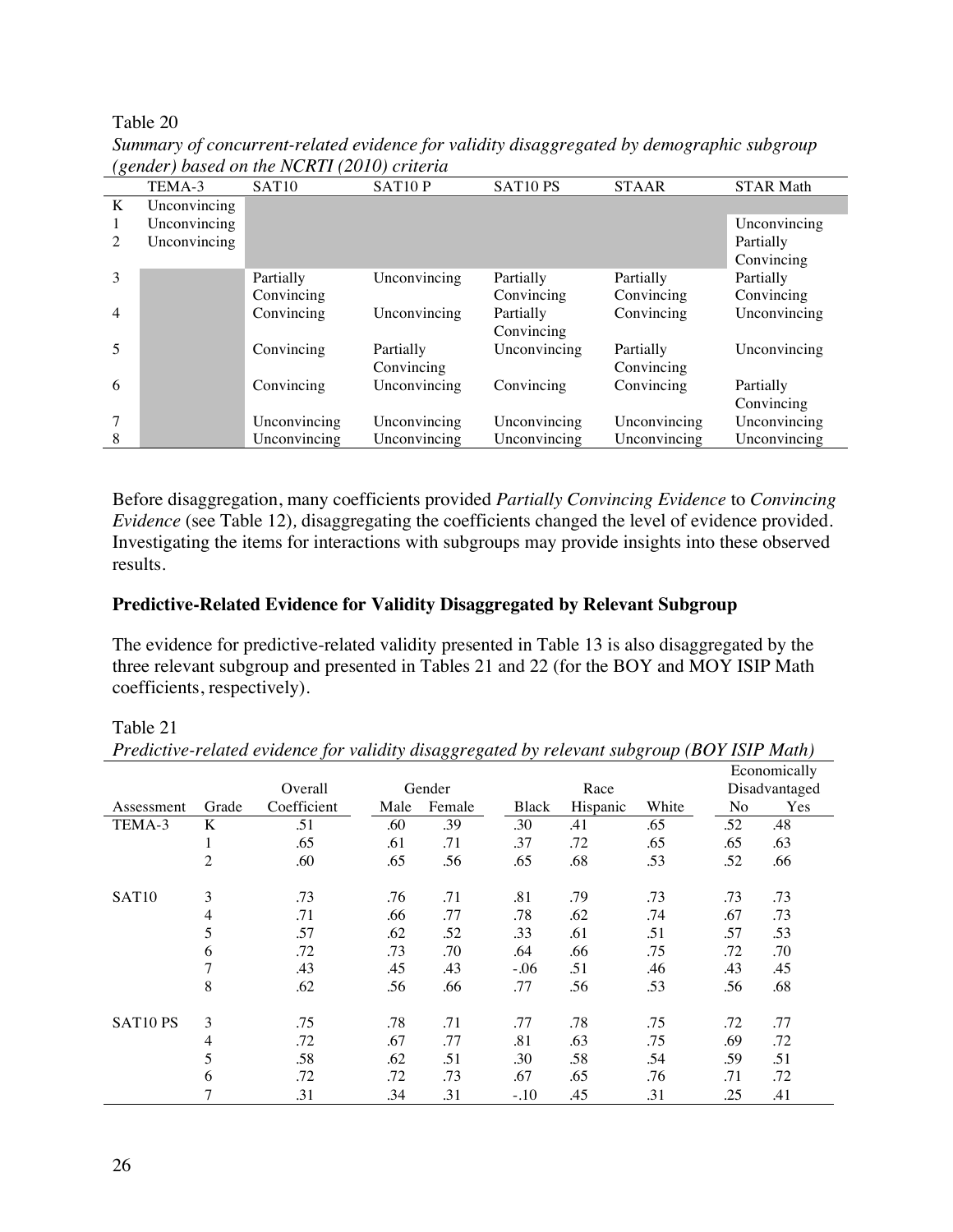|              | 8              | .75 | .56 | .68 | .81 | .50 | .52 | .58 | .68 |
|--------------|----------------|-----|-----|-----|-----|-----|-----|-----|-----|
| SAT10P       | 3              | .60 | .65 | .58 | .69 | .70 | .60 | .59 | .62 |
|              | $\overline{4}$ | .58 | .54 | .64 | .71 | .51 | .60 | .53 | .61 |
|              | 5              | .48 | .56 | .45 | .30 | .57 | .39 | .45 | .46 |
|              | 6              | .63 | .66 | .60 | .41 | .57 | .69 | .66 | .58 |
|              | $\mathbf{r}$   | .48 | .48 | .48 | .02 | .49 | .50 | .53 | .43 |
|              | 8              | .50 | .47 | .52 | .67 | .52 | .42 | .43 | .58 |
| <b>STAAR</b> | 3              | .65 | .62 | .68 | .54 | .74 | .66 | .62 | .68 |
|              | $\overline{4}$ | .70 | .67 | .76 | .90 | .66 | .66 | .58 | .82 |
|              | 5              | .54 | .53 | .55 | .51 | .52 | .47 | .53 | .51 |
|              | 6              | .72 | .74 | .70 | .81 | .69 | .72 | .73 | .72 |
|              | ⇁              | .69 | .66 | .70 | .67 | .68 | .61 | .64 | .72 |
|              | 8              | .57 | .55 | .58 | .46 | .47 | .61 | .64 | .40 |

In general, predictive-related coefficients for validity (BOY) are stable across subgroups with similar sizes and are less than .15 from each other. Exceptions to this are differences between the coefficients for gender seen in Kindergarten (TEMA-3), economic disadvantage in Grades 7 and 8 on SAT10, and economic disadvantage in Grade 4 and 8 on the STAAR. Since TEMA-3 is the only criterion assessment that provides predictive-related evidence for Grade 2, items on BOY Grade 2 ISIP Math may need to be further investigated. As stated earlier, Grades 7 and 8 need further investigation.

#### Overall Gender Race Economically Disadvantaged Assessment Grade Coefficient Male Female Black Hispanic White No Yes TEMA-3 K .44 .51 .39 .23 .34 .62 .43 .46 .74 .75 .72 .70 .73 .73 .74 .71 .70 .71 .70 .74 .71 .69 .66 .74 SAT10 3 .71 .75 .68 .71 .77 .69 .71 .71 .76 .73 .77 .64 .71 .78 .71 .77 .75 .74 .77 .71 .77 .69 .68 .77 .72 .73 .72 .64 .61 .76 .74 .69 .51 .55 .49 .68 .58 .29 .41 .60 .67 .71 .60 .77 .54 .72 .67 .62 SAT10 PS 3 .73 .75 .70 .75 .77 .71 .70 .75 .75 .71 .78 .66 .71 .75 .70 .77 .72 .70 .75 .69 .72 .65 .66 .73 .73 .74 .72 .64 .64 .77 .75 .69 .43 .46 .42 .65 .62 .11 .30 .57 .64 .70 .55 .74 .50 .67 .68 .54

SAT10 P 3 .58 .58 .64 .56 .51 .65 .58 .58 .59

 .65 .63 .66 .56 .63 .67 .60 .66 .67 .69 .68 .61 .74 .58 .58 .70 .63 .62 .65 .47 .44 .69 .66 .58 .48 .51 .47 .62 .42 .43 .44 .52 .54 .56 .50 .66 .46 .56 .49 .57

*Predictive-related evidence for validity disaggregated by relevant subgroup (MOY ISIP Math)*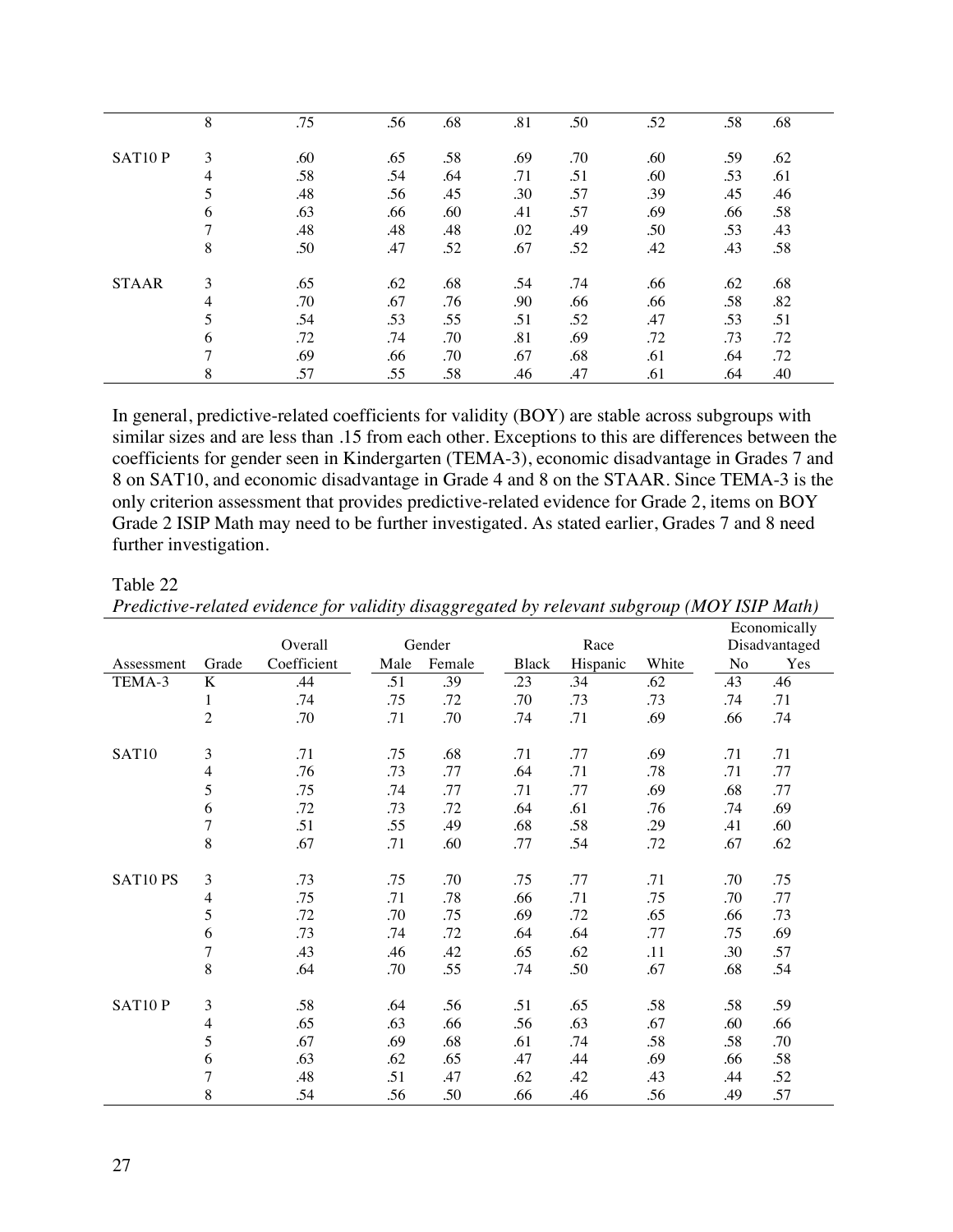| <b>STAAR</b> |   | .68 | .64 | .73 | .68 | .77 | .63 | .65 | .71 |  |
|--------------|---|-----|-----|-----|-----|-----|-----|-----|-----|--|
|              | 4 | .77 | .79 | .78 | .84 | .79 | .72 | .68 | .83 |  |
|              |   | .74 | .74 | .75 | .66 | .76 | .69 | .65 | .79 |  |
|              |   | .79 | .81 | .77 | .80 | .74 | .75 | .78 | .81 |  |
|              | − | .66 | .68 | .67 | .88 | .74 | .55 | .61 | .73 |  |
|              |   | .65 | .61 | .68 | .36 | .61 | .66 | .67 | .59 |  |

In general, predictive-related coefficients for validity (MOY) are stable across subgroups with similar sizes and are less than .15 from each other. Exceptions to this are differences between the coefficients for gender seen in Grade 8 on SAT10 and economic disadvantage in Grades 7 and 8 on SAT10.

The NCRTI (2010) established a criterion of .70 by *any* subgroup for demonstrating acceptable predictive associations with the criterion assessment. Due to the sparse sample sizes noted in Table 15 for race and because economic disadvantage was a proxy variable, gender was used to determine the level of predictive-related evidence for validity disaggregated by demographic subgroup (similar to correlations with concurrent-related evidence for validity disaggregated by demographic subgroup)*.*

Table 23 summarizes the level of evidence across Tables 21 and 22 based on the NCRTI (2010) criteria.

|   | (gender) based on the NCRTI (2010) criteria |                             |                     |                             |                             |  |  |  |  |  |  |
|---|---------------------------------------------|-----------------------------|---------------------|-----------------------------|-----------------------------|--|--|--|--|--|--|
|   | TEMA-3                                      | SAT <sub>10</sub>           | SAT <sub>10</sub> P | SAT <sub>10</sub> PS        | <b>STAAR</b>                |  |  |  |  |  |  |
| K | Unconvincing                                |                             |                     |                             |                             |  |  |  |  |  |  |
|   | <b>Partially Convincing</b>                 |                             |                     |                             |                             |  |  |  |  |  |  |
|   | <b>Partially Convincing</b>                 |                             |                     |                             |                             |  |  |  |  |  |  |
|   |                                             | <b>Partially Convincing</b> | Unconvincing        | Convincing                  | Unconvincing                |  |  |  |  |  |  |
|   |                                             | <b>Partially Convincing</b> | Unconvincing        | <b>Partially Convincing</b> | <b>Partially Convincing</b> |  |  |  |  |  |  |
|   |                                             | <b>Partially Convincing</b> | Unconvincing        | <b>Partially Convincing</b> | <b>Partially Convincing</b> |  |  |  |  |  |  |
| 6 |                                             | Convincing                  | Unconvincing        | Convincing                  | Convincing                  |  |  |  |  |  |  |
|   |                                             | Unconvincing                | Unconvincing        | Unconvincing                | Unconvincing                |  |  |  |  |  |  |
| 8 |                                             | Unconvincing                | Unconvincing        | Unconvincing                | Unconvincing                |  |  |  |  |  |  |

*Summary of predictive-related evidence for validity disaggregated by demographic subgroup*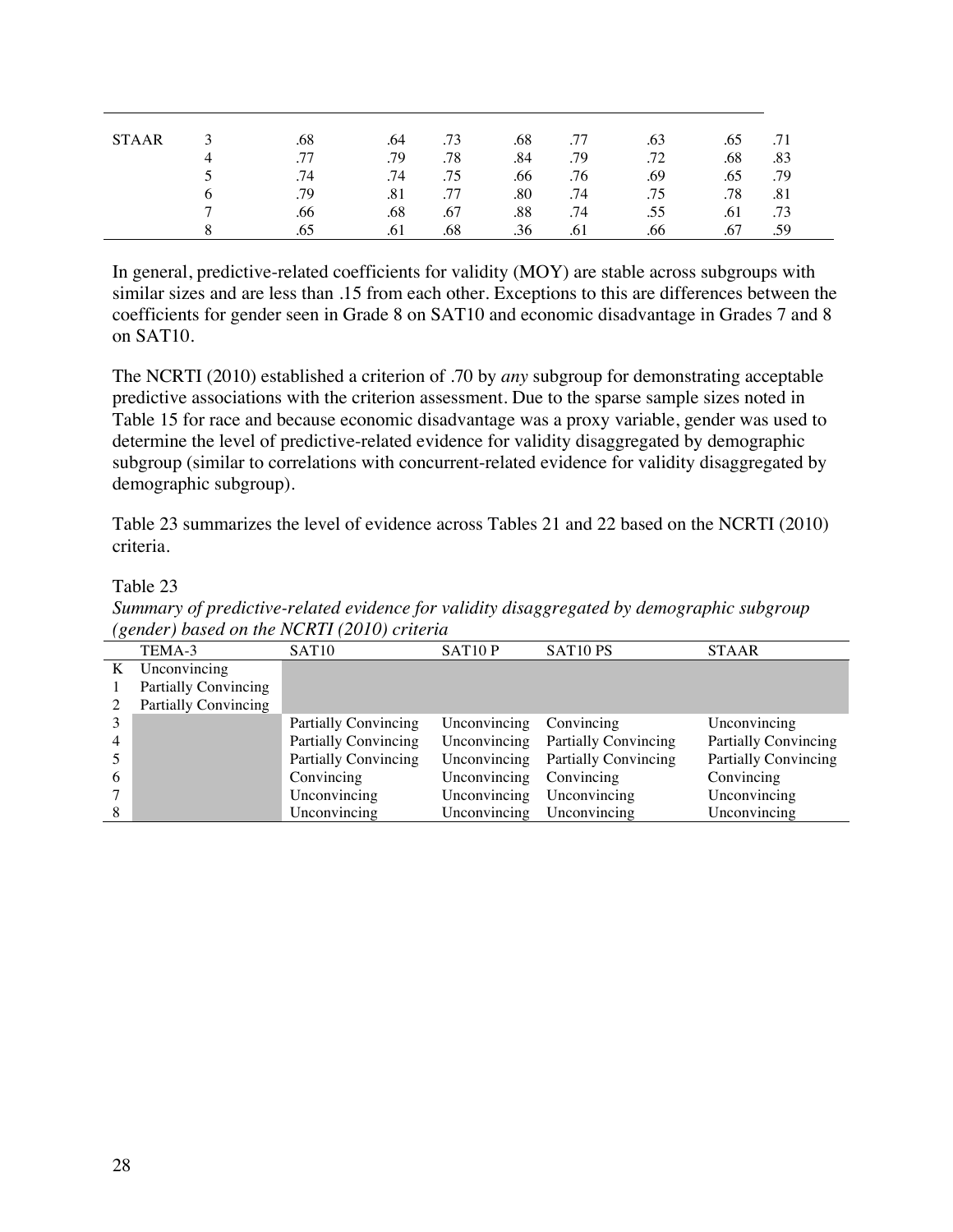# **Conclusions**

This study collected evidence to evaluate the appropriateness of Istation's Indicators of Progress (ISIP) Math for making screening decisions for students in Kindergarten through Grade 8. Evidence was evaluated according to the criteria proposed by the NCRTI (2010). Evidence gathered includes (a) generalizability of the sample, (b) classification accuracy of the performance level, (c) evidence for reliability, (d) evidence for validity, and (e) evidence for reliability and validity disaggregated by relevant subgroup.

The generalizability of the sample is moderate as indicated in Table 3. The sample is very similar to both the statewide and national proportions for gender and economically disadvantaged status. While the sample population is comparable to the state and national population with regard to most racial/ethnic groups, the sample has a lower Hispanic and a higher White composition than the state; it also has a higher Hispanic and a lower White composition compared to the nation. Therefore, the results of this study may be generalizable to the larger student population of Texas and across the nation.

As summarized in Table 9, the classification accuracy of ISIP Math is stronger from Grades 3 through 6 than at Grades 7 and 8 based on the criterion measures selected. While the SAT10 Procedures subtest provides *Unconvincing Evidence* at all grade levels, this could be attributed to assessing different cognitive engagement levels. For example, ISIP Math items may assess multiple cognitive demands, while the SAT10 Mathematics Procedures subtest may include only procedural items. The evidence for classification accuracy of ISIP Math using the TEMA-3 was deemed *Unconvincing* to *Partially Convincing*. Without using another criterion measure, it is difficult to understand whether issues exist with the items on K-2 ISIP Math, or whether the criterion chosen was not aligned with ISIP Math (i.e., content, cut score, etc.). Across all grade levels, it was noted that ISIP Math classifies more students as "at-risk" than the criterion assessments. While over-classification may be problematic from a systems-perspective (e.g., resource allocation), it is less problematic for a screener to over-identify students as "at-risk" than it is to misclassify at-risk students who needed additional support as "not-at-risk." Also, as stated earlier, all interpretations made from this study should note that while ISIP Math uses a standard criterion for differentiating scores across tiers, different summative assessments have different cut scores, which may have contributed to varying levels of evidence.

As shown in Table 10, across all grade levels and administrations, reliability meets the .80 threshold set by NCRTI (2010). However, there is only *Partially Convincing Evidence* for reliability of ISIP Math based on their criteria given that only one reliability coefficient was presented.

As reflected in Table 12, additional concurrent-related validity evidence for K-2 may need to be gathered with a different criterion assessment since the results from TEMA-3 and STAR Math are contradictory. TEMA-3 provides *Unconvincing Evidence* at all grade levels, while STAR Math provides *Partially Convincing* to *Convincing Evidence* at Grades 1 and 2. For Grades 3-8, the correlations between ISIP Math and SAT10 and STAAR mostly moderate to strong. There is *Convincing Evidence* for concurrent-related evidence for validity from Grades 3 through 6 but not necessarily for Grades 7 and 8. These grade levels may need a deeper analysis of the content,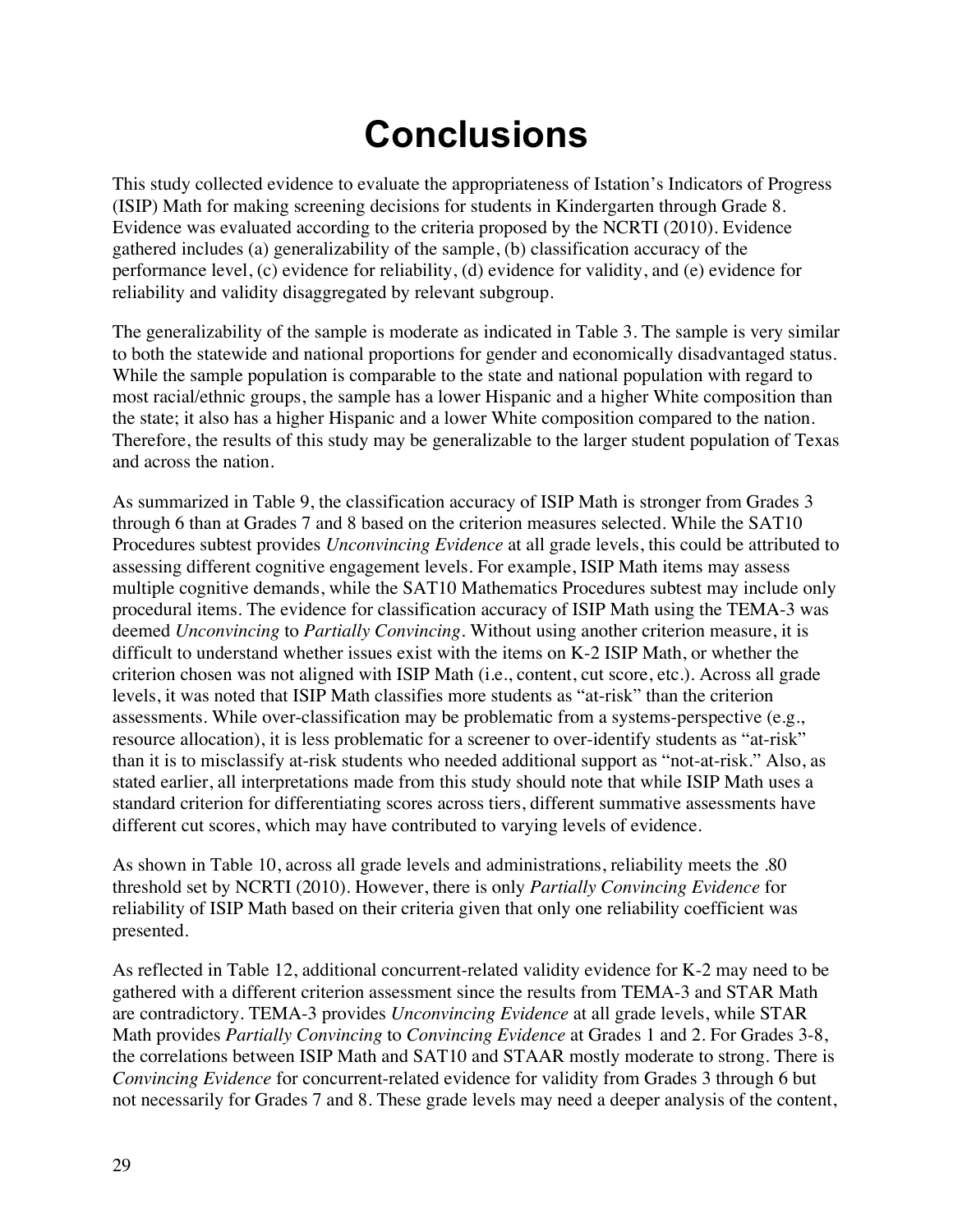including an investigation of the blueprint and items, or may require an additional criterion assessment to confirm the results.

As shown in Table 14, predictive-related validity evidence for K-2 may also need to be gathered with a different criterion assessment since the evidence from the only criterion assessment used at these grades, the TEMA-3, provided *Unconvincing* to *Partially Convincing* evidence. Similar results were observed for Grades 3-8. Moderate to strong correlations between ISIP Math and SAT10 and STAAR were obtained. The predictive-related validity evidence provides *Partially Convincing* to *Convincing Evidence* for Grades 3 through 6 but not for Grades 7 and 8. These grade levels may need a deeper analysis of the content, a content alignment study, an investigation of the blueprint and items, or an additional criterion assessment to confirm the results.

As demonstrated in Tables 16-18, while there are subtle differences in reliability coefficients across and within the different subgroup in different administrations of ISIP Math, the data indicate that the measures of scaled scores on the ISIP Math are reliable estimates and are comparable across subgroups, providing *Partially Convincing Evidence* (because of only one estimate of reliability above .80). A few disaggregated coefficients for race and gender at the BOY administration are below this threshold.

As summarized in Tables 20 and 23, the evidence for validity disaggregated by subgroup follows similar trends as the evidence presented in Table 14. Grades 7 and 8 provide *Unconvincing Evidence* for validity disaggregated by subgroup across all criterion measures. Kindergarten through Grade 2 needs further investigation since only one criterion measure was used for predictive-related validity evidence, and the evidence for concurrent-related validity is inconclusive.

Overall, the evidence suggests the following:

- The generalizability and reliability of ISIP Math within this study is moderate to strong across all grade levels. Presenting another coefficient of reliability would be recommended and may improve the level of evidence from *Partially Convincing Evidence* to *Convincing Evidence*. Additionally, collecting data from a sample that has a closer representation of White and Hispanic students compared to the state and nation would improve the generalizability of the results.
- More evidence needs to be gathered for the technical adequacy of the Kindergarten ISIP Math using another criterion assessment and larger sample sizes. Doing so would provide additional evidence beyond the results obtained from the TEMA-3.
- For Grades 1 and 2, there is conflicting evidence presented for the concurrent-related evidence for ISIP Math. TEMA-3 provides *Unconvincing Evidence* at all grade levels, and STAR Math provides *Partially Convincing* to *Convincing Evidence*. More evidence needs to be gathered for Grades 1 and 2 to strengthen the technical adequacy of Grades 1 and 2 ISIP Math for all administrations (BOY, MOY, and EOY).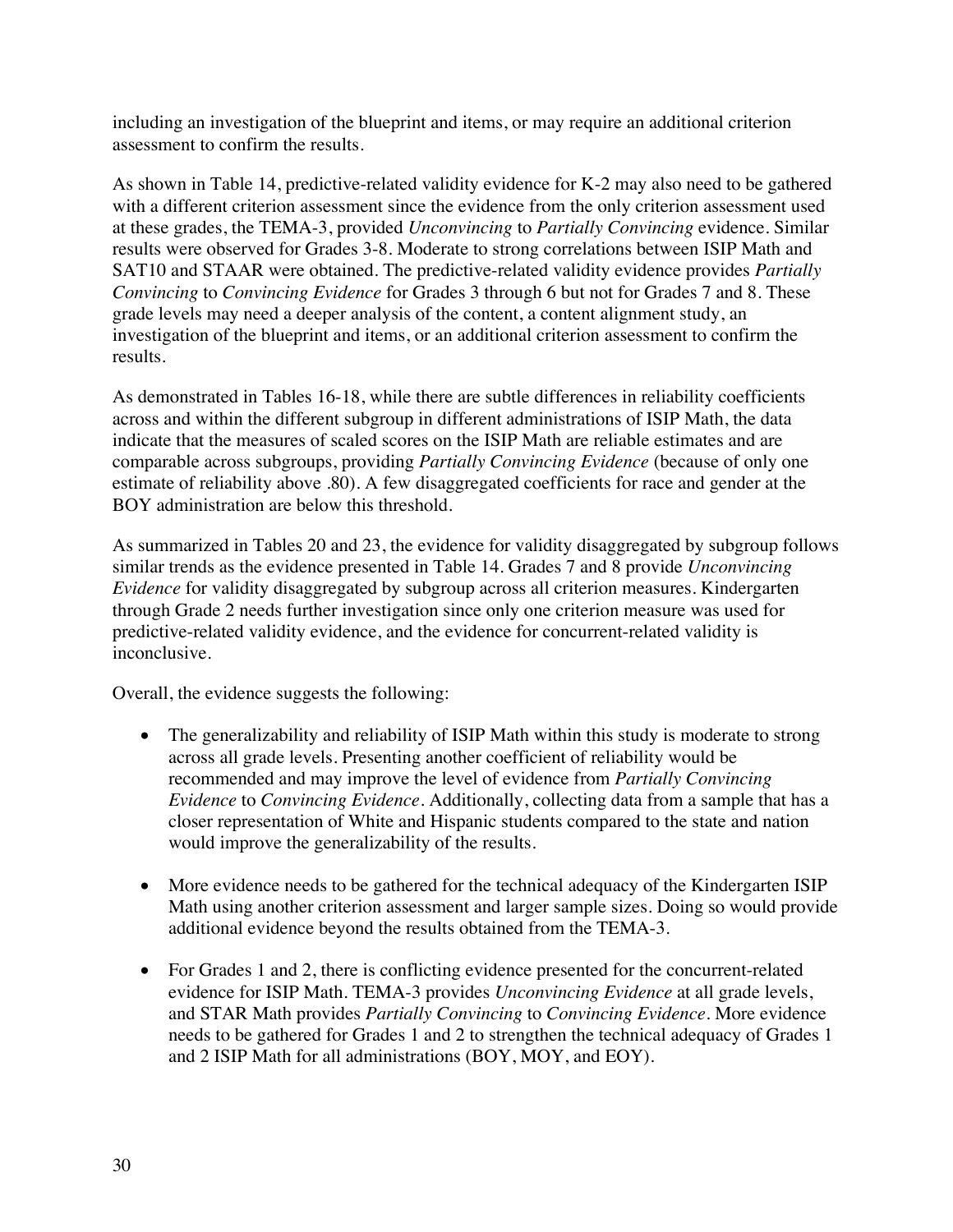- For Grades 3 through 6, there is *Partially Convincing* to *Convincing Evidence* of appropriate classification of "at-risk" or "not-at-risk" by ISIP Math using SAT10, the SAT10 Mathematics Problem Solving subtest, and the STAAR. There is also evidence for concurrent- and predictive-related validity at these grade levels. While convincing evidence is not provided by the SAT10 Mathematics Procedures subtest, this may be due to differences in content between the assessments. For example, while the SAT10 Mathematics Procedures subtest may emphasize procedures, ISIP Math assess four cognitive engagement levels, including procedural fluency. Also, STAR Math does not provide convincing validity evidence at Grade 3, which may be due to lack of content alignment between ISIP Math and STAR Math at this grade level.
- Across all administrations, Grades 7 and 8 provide *Unconvincing Evidence* of classification accuracy, concurrent-related validity evidence, and predictive-related validity evidence. Coefficients disaggregated by relevant subgroup are also unstable in many cases. One possible reason may be the change in standards in 2013-14, which may have impacted student scores in having them have less time in preparing for content that aligns with these standards. This needs to be further investigated.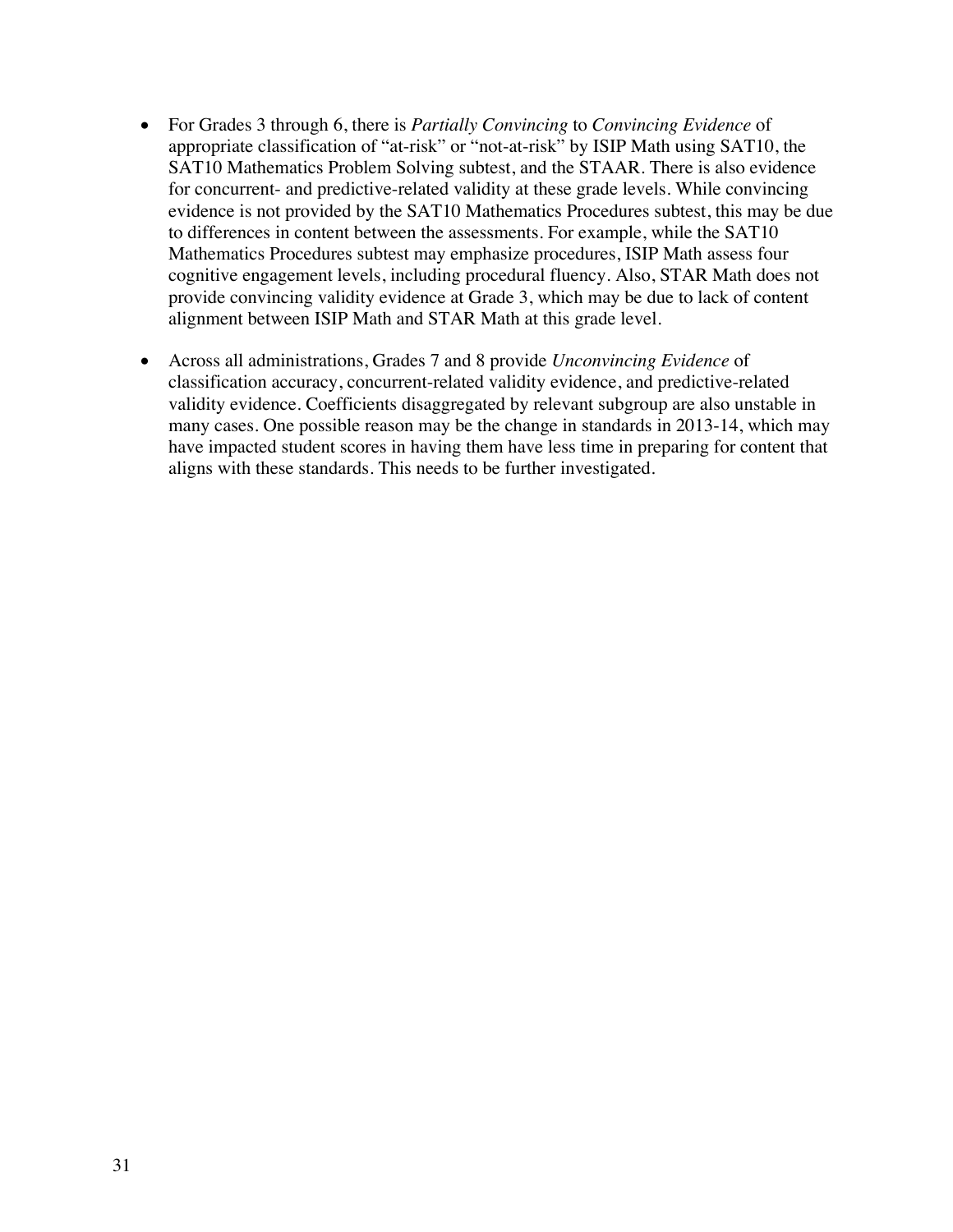## **References**

American Educational Research Association (AERA), American Psychological Association (APA), and National Council on Measurement in Education (NCME). (2014). *Standards for Educational and Psychological Testing.* Washington, DC: American Psychological Association.

Bechger, T. M., Maris, G., Verstralen, H. H. F. M., & Beguin, A. A. (2003). Using Classical Test Theory in combination with Item Response Theory. *Applied Psychological Measurement, 27*(5), 319-334.

Ginsburg, H. P., & Baroody, A. J. (2003). *Test of Early Mathematics Ability, Third Edition.* Pro-Ed: Austin, TX.

Glover, T. A., & Albers, C.A. (2007). Considerations for Evaluating Universal Screening Assessments. *Journal of School Psychology*, *46*(2), 117-135.

Downing, S. M., & Haladyna, T. M. (1997). Test item development: Validity evidence from quality assurance procedures. *Applied Measurement in Education*, *10*(1), 61-82.

Hatfield, C., Basaraba, D., Perry, L., Ketterlin-Geller, L. R. (2015). *Imagination Station (Istation): Universal Screener Development for Grades PK-1.* Dallas, TX: Southern Methodist University.

Hatfield, C., Ratliff, B., Axel, S., Basaraba, D., Ketterlin-Geller, L. R. (2015). *Imagination Station (Istation): Updates to Universal Screener Instrument Development for Grades 2-8.*  Dallas, TX: Southern Methodist University.

Johnson, E. S., Jenkins, J. R., Petscher, Y., & Catts, H. W. (2009). How can we improve the accuracy of screening instruments? *Learning Disabilities Research & Practice, 24,* 174-185.

Kettler, R. J., Glover, T. A., Albers, C. A., & Feeney-Kettler, K. A. (2014). An introduction to universal screening in educational settings. In R. J. Kettler, T. A. Glover, C. A. Albers, & K. A. Feeney-Kettler (Eds.) *Universal screening in educational settings* (pp. 3-16). Washington, DC: APA.

Kline, P. (2000). *The handbook of psychological testing.* London, UK: Routledge.

National Center on Response to Intervention. (2010). *Users guide to Universal Screening Tools Chart.* U.S. Department of Education, Office of Special Education Programs, National Center on Response to Intervention.

National Research Council (2001). *Adding it up: Helping children learn mathematics.* J. Kilpatrick, J. Swafford, & B. Findell (Eds.). Mathematics Learning Study Committee, Center for Education, Division of Behavioral and Social Sciences and Education. Washington, DC: National Academy Press.